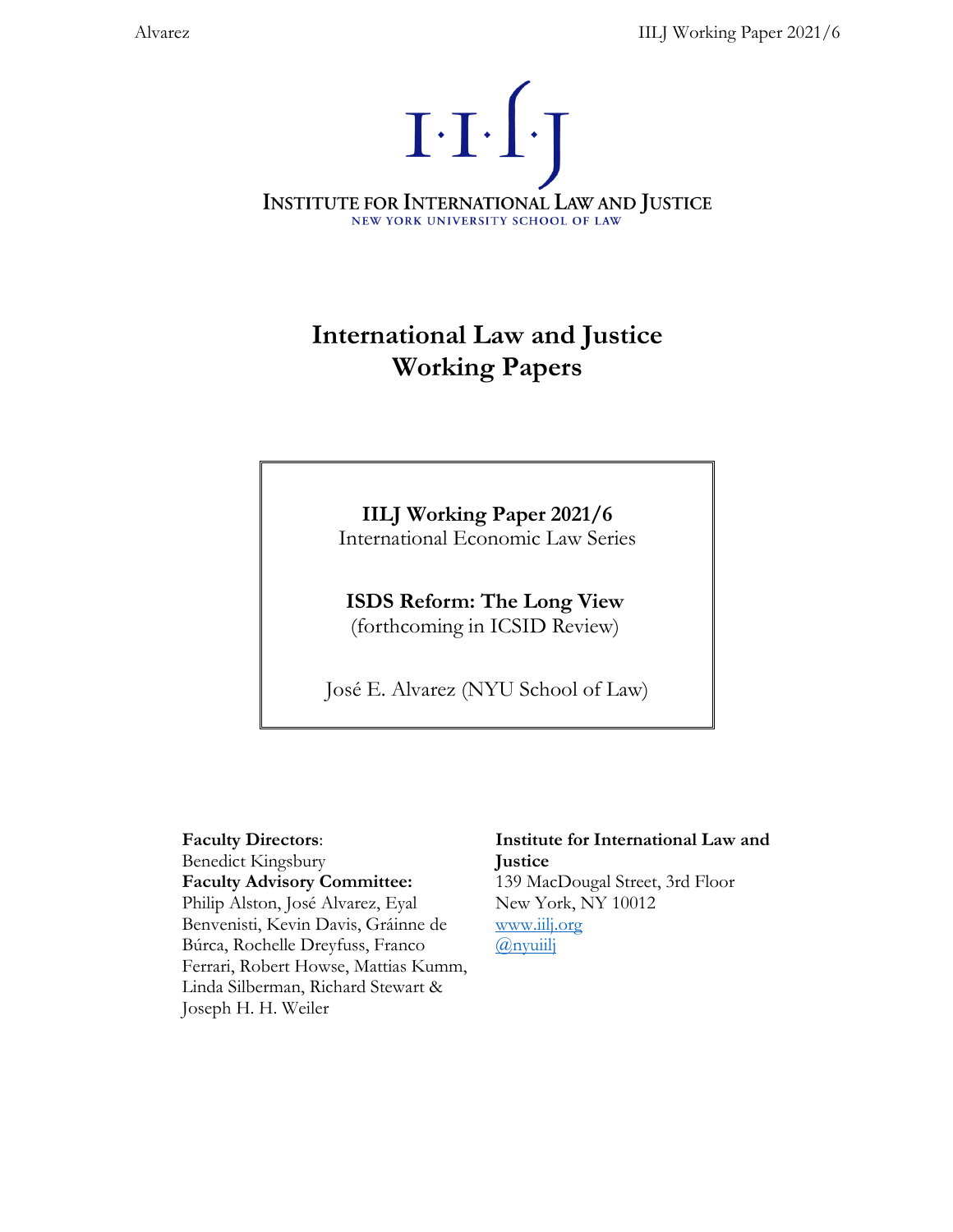All rights reserved. No part of this paper may be reproduced in any form without permission of the author.

> ISSN: 1552-6275 © José E. Alvarez

*Working Papers are issued at the responsibility of their authors, and do not reflect views of NYU, the IILJ, or associated personnel.* 

> New York University School of Law New York, NY 10012

> > U.S.A.



**Cite as:** IILJ Working Paper 2021/6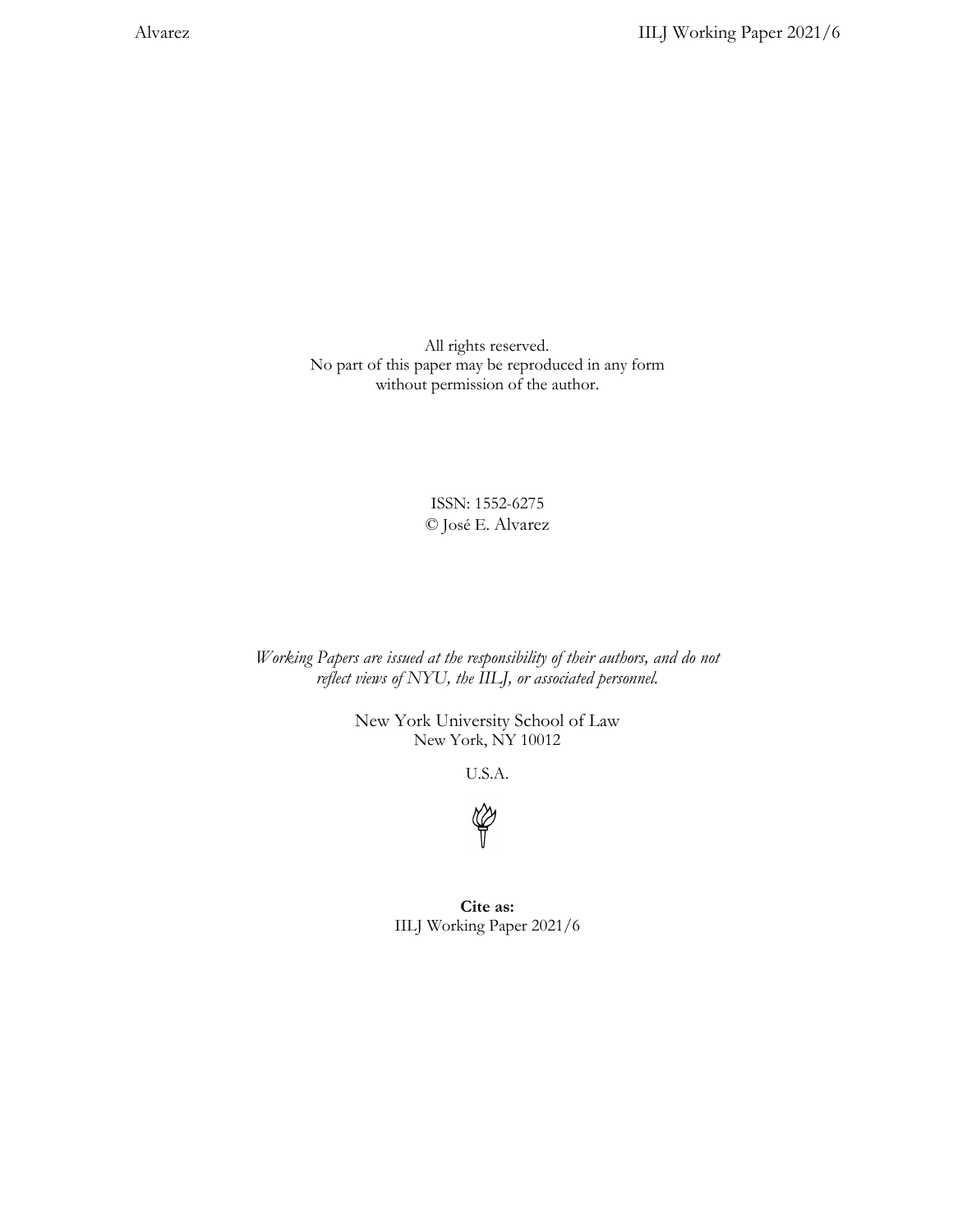### **ISDS Reform: The Long View**

José E. Alvarez[1](#page-2-0)

### **Abstract**

This essay surveys the criticisms directed at international investment agreements (IIAs) and their reliance on investor-State dispute settlement (ISDS) as well as the leading reform venues that have been addressing them: UNCTAD, ICSID, and UNCITRAL. It argues that despite these ambitious efforts, the international investment regime's reliance on investor-State arbitration will not be wholly displaced by any of the alternatives under active discussion – from national courts to mediation to a Multilateral Investment Court. In the long run, current reform efforts are likely to produce an ever more complex regime, governed by more diverse substantive rules interpreted by more complex options for dispute resolution. The focus on reforming the ways investor-State disputes are resolved fails to respond to doubts about the need for IIAs, undermines aspirations to harmonize international investment law, and ignores dire needs for stimulating (and protecting) foreign capital flows to achieve the goals of the Sustainable Development Goals – from mitigating climate change to preventing the next pandemic.

### **ISDS Reform: The Long View**

 $\overline{\phantom{a}}$ 

The international investment regime has been under the shadow of two hydra-headed monsters for some time. To critics in the Global South, like M. Sornarajah, international investment agreements (IIAs) are an abomination bearing the visage of rapacious greed. They are exemplars of global capitalism run amuck: "neoliberal" tools that violate sovereign equality to grease an empire of

<span id="page-2-0"></span><sup>1</sup> Herbert and Rose Rubin Professor of International Law, NYU School of Law. This is a modified version of a keynote address presented on 23 March 2021 at the ITA's Virtual Conference on "Arbitration Reform in Practice – What Changes?." The author gratefully acknowledges the assistance of Diego Javier Perez Farias and Daniel Rosenberg.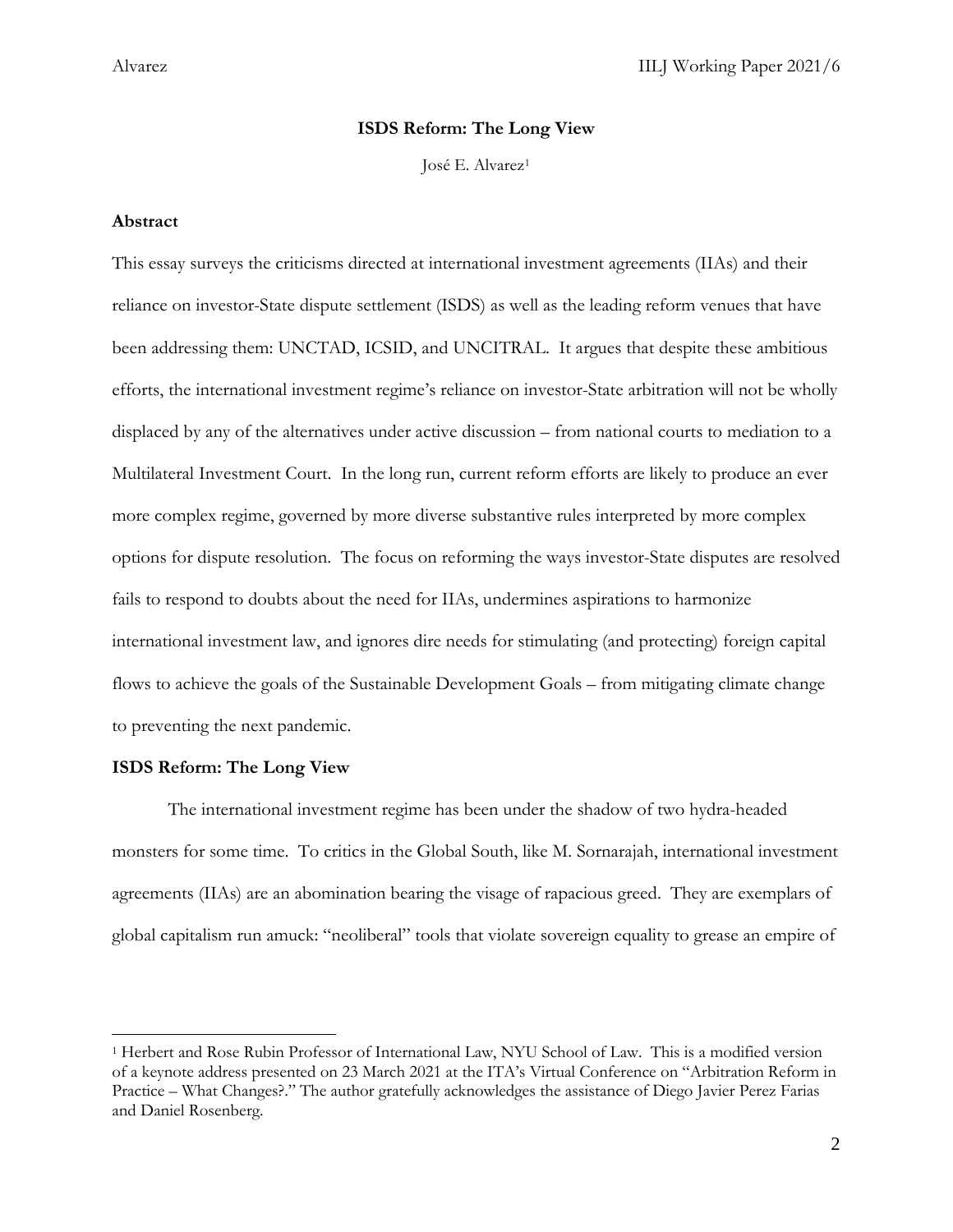capital.<sup>[2](#page-3-0)</sup> To critics in the North like U.S. Senator Elizabeth Warren, IIAs are top-down undemocratic constraints on governments' ability to channel market capitalism to protect labor rights, the environment, and income equality. $3$  For both, the most effectively enforced global international law regime in existence is a shameful enterprise that only protects the property of wealthy oligarchs – "the one percent." Those with this monster in their sights want to kill the 3000 or so IIAs in existence in order to, as Sornarajah says, "start afresh."[4](#page-3-2) Multilateral reformers at ICSID and UNCITRAL's Working Group III, as the title of this essay suggests, have set their sights on a smaller hydra-headed monster – namely the way investor-state disputes under IIAs are resolved. They are attempting to reform investor-state dispute settlement (ISDS) by making it more like adjudication in rule of law states.

This is a mistake. Focusing on the ostensible inadequacies of investment arbitration while ignoring the looming beast above will, in the long run, undermine the immediate and long term goals of reformers. One cannot stabilize and legitimize a legal regime that many believe, rightly or wrongly, should not exist simply by trying to improve how it is enforced. Worse still, current ISDS reform efforts are ignoring the bigger threat that envisioned reforms will do nothing to enhance (or might even hinder) the flows of private capital everyone agrees are needed to address critical needs of the planet, from mitigating climate change to preventing the next global pandemic.

<span id="page-3-2"></span><span id="page-3-1"></span><span id="page-3-0"></span><sup>2</sup> See, eg, M. Sornarajah, *Resistance and Change in the International Law on Foreign Investment* (CUP 2015). <sup>3</sup> Warren, among others, led efforts that produced a number of prominent letters in opposition to IIAs and/or ISDS. See, eg, 'Alliance for Justice Letter to Members of Congress' (11 March 2015) https://www.afj.org/wp-content/uploads/2015/03/ISDS-Letter-3; 'Public Statement on the International Investment regime' https://www.osgoode.yorku.ca/public-statement-international-investment-regime-31 august-2010/; and '220+ Law and Economics Professors Urge Congress to Reject the TPP and Other Prospective Deals that Include Investor-State Dispute Settlement (ISDS)' (7 September 2016) https://www.citizen.org/wp-content/uploads/isds-law-economics-professors-letter-sept-2016.pdf. <sup>4</sup> M. Sornarajah, 'Starting anew in international investment law' (16 July 2012) Columbia FDI Perspectives, no 74.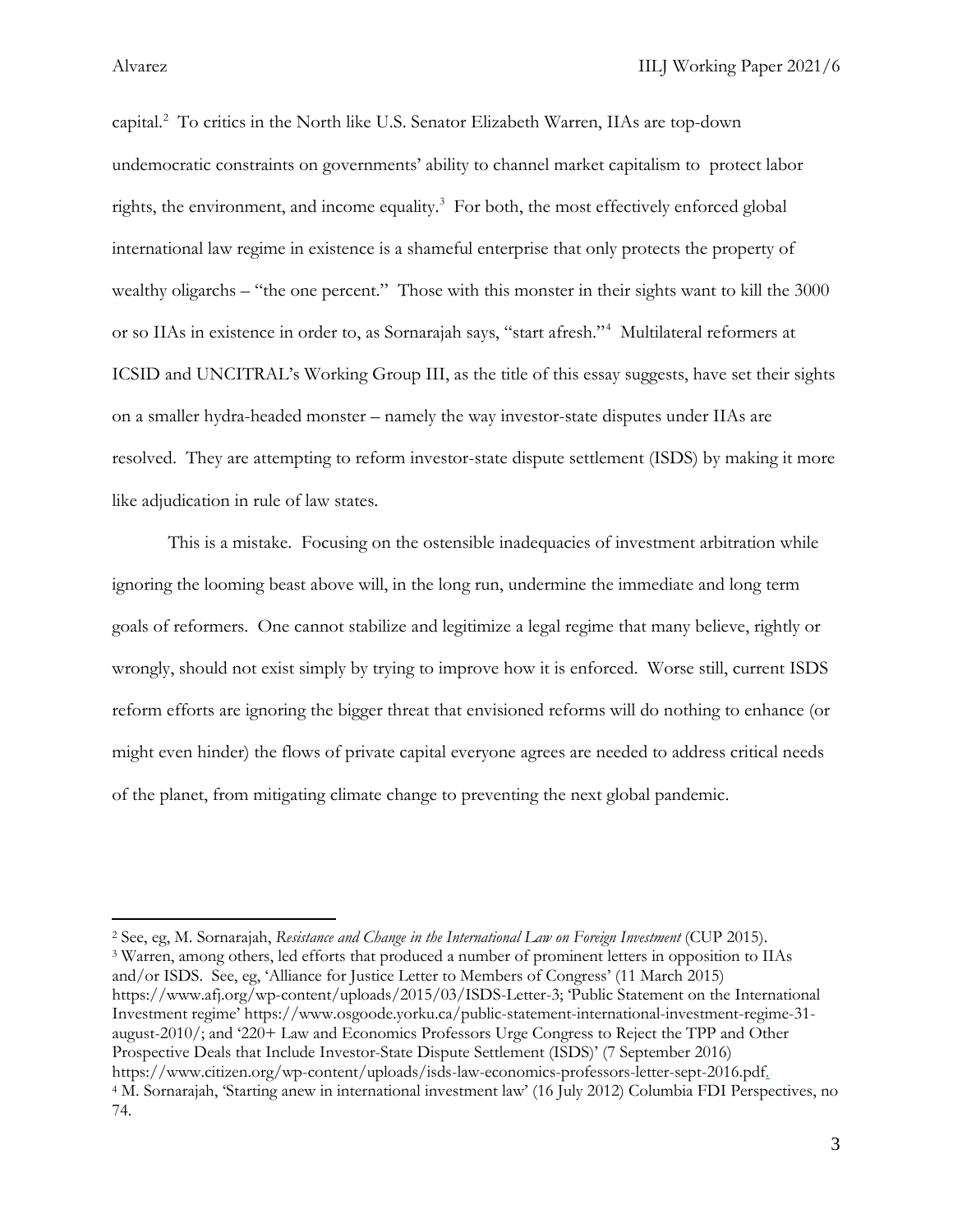This essay, first, summarizes current critiques of the international investment regime. Second, it surveys ISDS reform efforts. Third, it outlines five possible ways that existing ISDS might be displaced. It concludes that none of those possible replacements for ISDS are likely to fully prevail. Investment arbitration, as contained in the majority of existing IIAs, is likely to survive its current crisis. Despite the ambitious reform agenda being pursued in Working Group III, the most likely outcome is no single replacement for it – not even the much touted Multilateral Investment Court (MIC) – but a more complex "spaghetti soup" of substantive rules and methods for applying/interpreting ever more diverse IIAs. This complexification of the international investment regime will not generate the harmonized, predictable international investment law reformers want. Moreover, reformers' failure to address, head-on, the perception that IIAs themselves are either not necessary for economic growth or detrimental to it threatens to undermine their ultimate goal, namely to legitimize the international investment regime as a whole.

### **Two Monsters**

 $\overline{\phantom{a}}$ 

Defenders of the existing international investment regime tend to dismiss the views of critics like Sornarajah or Warren. Many see IIA skeptics as simpletons who fail to understand David Ricardo's theory of comparative advantage, ideologues still in thrall of Das Kapital despite the end of the Cold War, or fact deniers akin to Nazi opponents to arbitration.<sup>[5](#page-4-0)</sup> But serious scholars, mainstream politicians, and policy-makers are pulling the rug out from under the international investment regime. Fundamental premises that have used to justify IIAs for decades are now on the chopping block. Those intent on saving the investment regime need to pay close attention to their arguments.

<span id="page-4-0"></span><sup>5</sup> See, eg, 'Born startles with reference to Nazi history' *Global Arbitration Review* (15 March 2021) (reporting on a keynote address by Gary Born).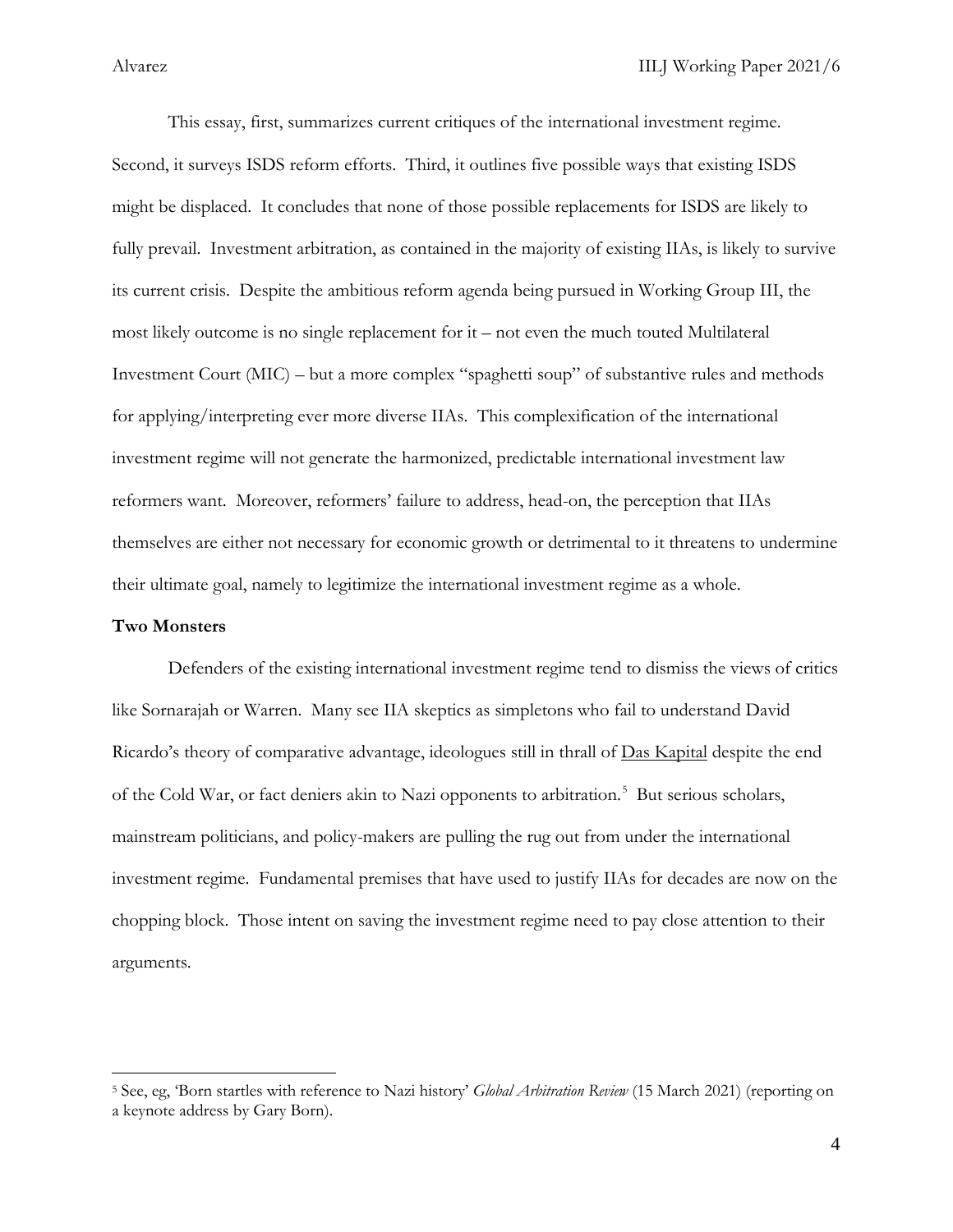There are plausible reasons, grounded in political economy, to question the core rationale that IIAs are needed to prevent foreign investors from being "held up" as if by gunpoint by their host states. Foreign investors need not always or even usually face an "obsolescing bargain." That depends on how much sunk costs they have invested, on whether they have failed to carefully structure their investment to adjust to changing circumstances, or whether host states today really ignore the serious reputation effects of reneging on their original commitments.[6](#page-5-0) There is also room to doubt whether all or most foreign investors truly face a "liability of foreignness" that justifies extending to them unique protections that exceed those granted under national law and enables them to escape adjudication in host state courts.<sup>[7](#page-5-1)</sup> Some question whether entering into IIAs attracts foreign direct investment (FDI) or that the failure to do so deters it. $8$ 

Surveys of what sways companies to invest abroad or what impacts the price of political risk insurance do not clearly support either assumption.<sup>[9](#page-5-3)</sup> And if some bilateral investment treaties (BITs) between some pairs of states correlate to marginal increases in FDI flows between them, why does it make economic sense for such treaties to extend their protections indistinguishably to all foreign investors even if these undertake no real risk or fail to contribute to job growth or otherwise to promote economic growth in the host state?<sup>[10](#page-5-4)</sup> Why is it necessary for IIAs to constrain the power of regulators to adopt industrial policy tools long used by many developed countries in the past, including efforts to distinguish among foreign investors to encourage those with the most positive externalities (e.g., increased employment or technical spill-overs) and discourage those

<span id="page-5-0"></span><sup>6</sup> See, eg, Jonathan Bonnitcha and others, *The Political Economy of the Investment Treaty Regime* (OUP 2017) (henceforth '*Pol. Econ. of Inv. Treaty Regime*') at 132-37.

<span id="page-5-1"></span><sup>7</sup> Id., at 149-51.

<span id="page-5-2"></span><sup>8</sup> Id., 158-166; 179-80 (table listing of studies that examine the impact of IIAs on FDI flows).

<span id="page-5-3"></span><sup>9</sup> Id., 164-166. See also Jonathan Bonnitcha and others, 'A Future Without (Treaty-based) ISDS: Costs and Benefits', in Manfred Elsig and others (eds), *International Economic Dispute Settlement: Demise or Transformation?* (forthcoming 2021) (henceforth '*A Future Without ISDS*').

<span id="page-5-4"></span><sup>10</sup> Compare *Pol. Econ. Of Inv. Treaty Regime*, note 6, above, at 137-147.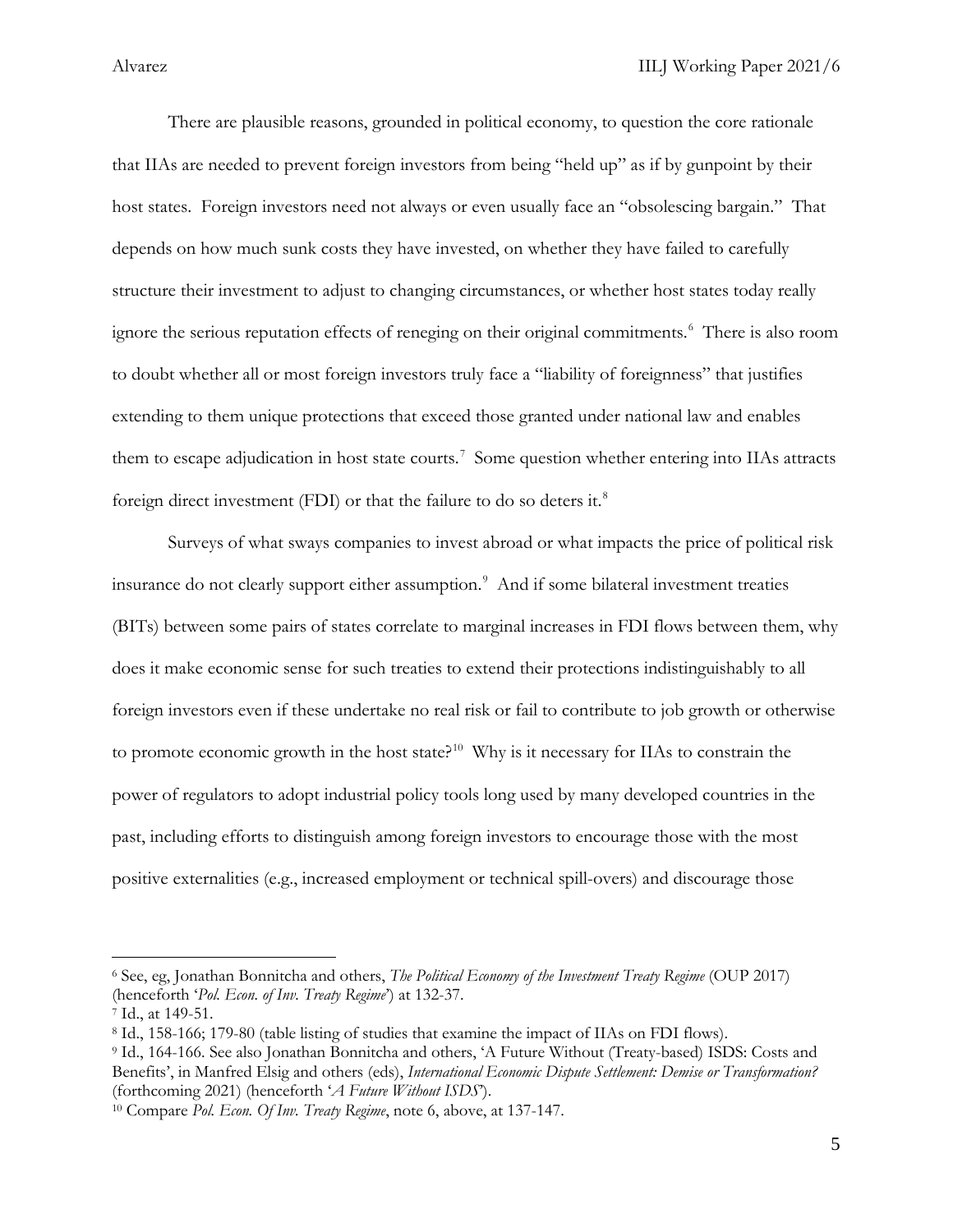posing the most risk of negative ones (e.g., pollution)?<sup>[11](#page-6-0)</sup> Why is it necessary, in any case, for IIAs to counterman basic concepts of national law in host states, including their corporate or intellectual property laws?<sup>[12](#page-6-1)</sup> Some scholars have cast doubt on the assumption that IIAs promote a virtuous circle whereby the national as well as the international rule of law improves once a country adopts rights-respecting IIAs.<sup>13</sup> What if giving foreign investors an arbitral exit ramp dis-incentivizes national courts from engaging in self-improvement? And given highly charged investment claims – from those challenging Argentina's attempts to respond to an economic crisis to Uruguay's efforts to reduce smoking – does anyone still believe that the use or availability of ISDS "depoliticizes" investment disputes? $14$ 

There are, to be sure, responses to all these doubts or critiques. Some of the charges against IIAs are based on thin or anecdotal evidence.<sup>[15](#page-6-4)</sup> Some surveys of corporate counsel and CEOs indicate strong correlations between a country's history of investor-state disputes and its commitments to substantive investor protections and ISDS via treaty and investors' decisions to invest.[16](#page-6-5) The rise of nationalism, even in rule of law countries like the United States, has renewed concerns over the potential for anti-foreigner bias in both national courts and local administrative procedures. The power of IIAs to "chill" regulatory or legislative efforts genuinely directed to advancing public welfare, on the other hand, may be more myth than reality.<sup>[17](#page-6-6)</sup> Ideologically loaded

<span id="page-6-0"></span><sup>11</sup> Compare the bans on a broad range of performance requirements contained in many IIAs, such as the U.S. Model BIT of 2012, art 8.

<span id="page-6-1"></span><sup>12</sup> See, eg, Julian Arato, 'The Private Law Critique of International Investment Law' (2019) 113 Am. J. Int'l L. 1.

<span id="page-6-2"></span><sup>13</sup> Cf., eg, Rodolf Dolzer, 'The Impact of International Investment Treaties on Domestic Administrative Law' (2006) 37 NYU J. Int'l L. & Politics 953, with *Pol. Econ. Of Inv. Treaty Regime*, note 6, above, at 216-220 and Tom Ginsburg, 'International Substitutes for Domestic Institutions: Bilateral Investment Treaties and Governance' (2005) 25 Int'l Rev. L. & Econ. 107.

<span id="page-6-4"></span><span id="page-6-3"></span><sup>14</sup> See, eg, *A Future Without ISDS*, note 9, above; *Pol. Econ. Of Inv. Treaty Regime*, note 6, above, 193-98. <sup>15</sup> Thus, Ginsburg acknowledges that the evidence that ISDS may undermine the quality of national courts is thin and insufficient to draw causal connections. Ginsburg, note 13, above, at 120.<br><sup>16</sup> See, eg, Queen Mary, '2020 QMULK-CCIAG Survey: Investors' Perceptions of ISDS' (May 2020).

<span id="page-6-6"></span><span id="page-6-5"></span><sup>&</sup>lt;sup>17</sup> See, eg, Pol. Econ. Of Inv. Treaty Regime, note 6, above, at 238-244 (citing the need for more research to confirm the existence and prevalence of regulatory chill).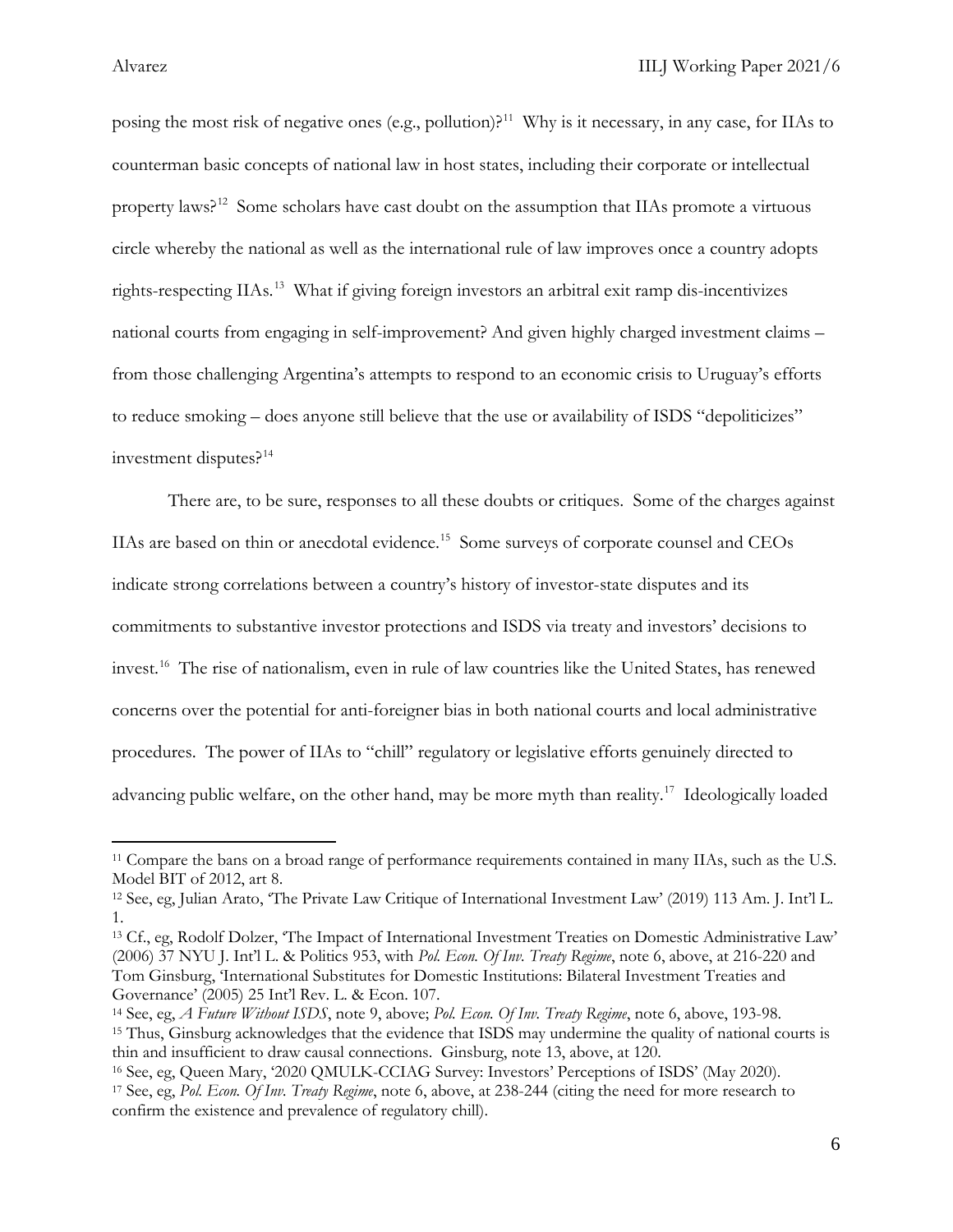generalizations about the North/South impact of BITs plausibly advanced when the universe of such treaties was limited to pairs of states in which only one was a capital exporter seem considerably less relevant when most states, including many LDCs, are both capital importers and exporters.[18](#page-7-0)

But the merits of IIA critiques are not as important as the fact that ISDS reformers are working under the shadow of a broader legitimacy crisis that has arisen because the expected benefits of IIAs (from increased FDI flows to the de-politicization of disputes) have not materialized as clearly as have the over 1000 publicly available treaty-based investor-state cases directed at states seeking as much as \$3.5 billion in damages. [19](#page-7-1) For IIA critics like Martti Koskenniemi, "one-sided" arbitral outcomes are the predictable product of the treatification of unequal bargaining power. Koskenniemi argues that since IIA negotiations take place in the shadow of binding international dispute settlement that protects only investors, the balance of power in any IIA negotiation is decisively on the side of private interests. [20](#page-7-2) For him, the form of binding dispute settlement contained in IIAs – whether traditional ISDS, reformed ISDS, or a global court or courts – pales in significance compared to the fact that such "unequal" treaties exist. For those who see IIAs as the more formidable problem, the identity of its adjudicators or how they are selected or for how long is less important than the rules they apply and the negotiation dynamics that produces them. To such critics, the real problem is that investment adjudicators are not authorized to protect domestic political communities from economic globalization itself.<sup>[21](#page-7-3)</sup>

<span id="page-7-0"></span><sup>18</sup> See, eg, José E. Alvarez, 'The Once and Future Foreign Investment Regime', in Mahnoush Arsanjani and others (eds), *Looking to the Future: Essays on International Law in Honor of W. Michael Reisman* (Brill 2010). <sup>19</sup> UNCTAD, 'Investor-State Dispute Settlement Cases Pass the 1,000 Mark: Cases and Outcome in 2019',

<span id="page-7-1"></span>IIA Issues Note (July 2020) (henceforth 'Issues Note') at 4 (reporting that the disclosed amounts sought by investors, covering about half the claims filed in 2019, ranged from \$10 million to \$3.5 billion in Odyssey v. Mexico).

<span id="page-7-2"></span><sup>20</sup> Martti Koskenniemi, 'It's Not the Cases, It's the System' (2017), J. of World Inv. & Trade, 18(2), 343-53 at 351.

<span id="page-7-3"></span><sup>21</sup> Id., at 352.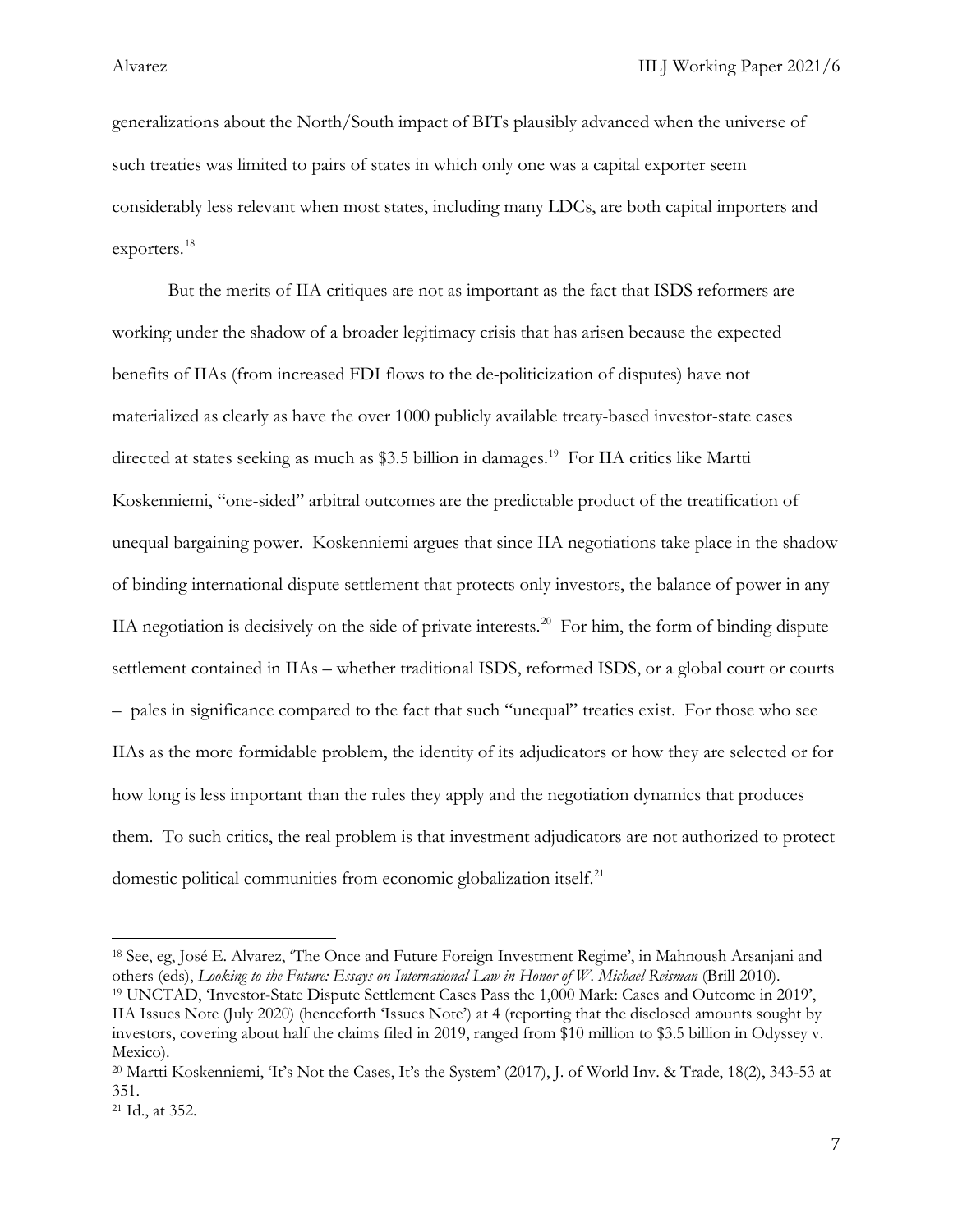Candid talk about the broader legitimacy crisis of the investment regime remains relegated to forums outside UNCITRAL's WG III.<sup>22</sup> Within WG III the focus is instead on common, wellworn complaints about ISDS. This blinkered focus is easy to explain. Governments have learned from the numerous prior unsuccessful attempts efforts to negotiate global rules to protect alien property rights the apparent lesson that they differ too much among themselves as to what those rights should be.<sup>[23](#page-8-1)</sup> Their delegated reformers have accordingly chosen not to tackle the big monster of IIAs and to focus on the more manageable, though still formidable beast called ISDS. Their sanctioned reform efforts are almost entirely about correcting ISDS's triple threats to democratic governance, sovereign equality and the rule of law.

Each of these perceived threats can be briefly summarized.

Critics charge first, that ISDS rulings all too frequently deviate from the ways representative democracies govern their citizens. Arbitral tribunals exacerbate the flaws of the "least democratic" branch of governments, namely judiciaries. They constitute a resort to "privatized justice" wherein those charged with interpreting (and incidentally making) the law are not necessarily citizens of the state whose laws they second-guess and who are even more immune from democratic accountability than are national judges. The latter are at least subject to national judicial codes of conduct, including conflict of interest rules, and accordingly, can be removed from office by a public process if shown to be less than impartial. Absent reform, investor-state arbitrators are accountable only insofar as they can be successfully challenged under arbitral rules. The "democratic deficit" of ISDS is particularly easy to see when, for example, one such ruling overturns a Canadian environmental

<span id="page-8-0"></span><sup>22</sup> See, eg, Columbia Center on Sustainable Development, 'Impacts of the International Investment Regime on Access to Justice' (September 2018) Roundtable Outcome Document

https://www.ohchr.org/Documents/Issues/Business/CCSI\_UNWGBHR\_InternationalInvestmentRegime. pdf. 23 For an account of the last failed attempt -- the negotiations for a Multilateral Agreement on Investment

<span id="page-8-1"></span><sup>(</sup>MAI) – see Edward M. Graham, *Fighting the Wrong Enemy* (CUP 2000).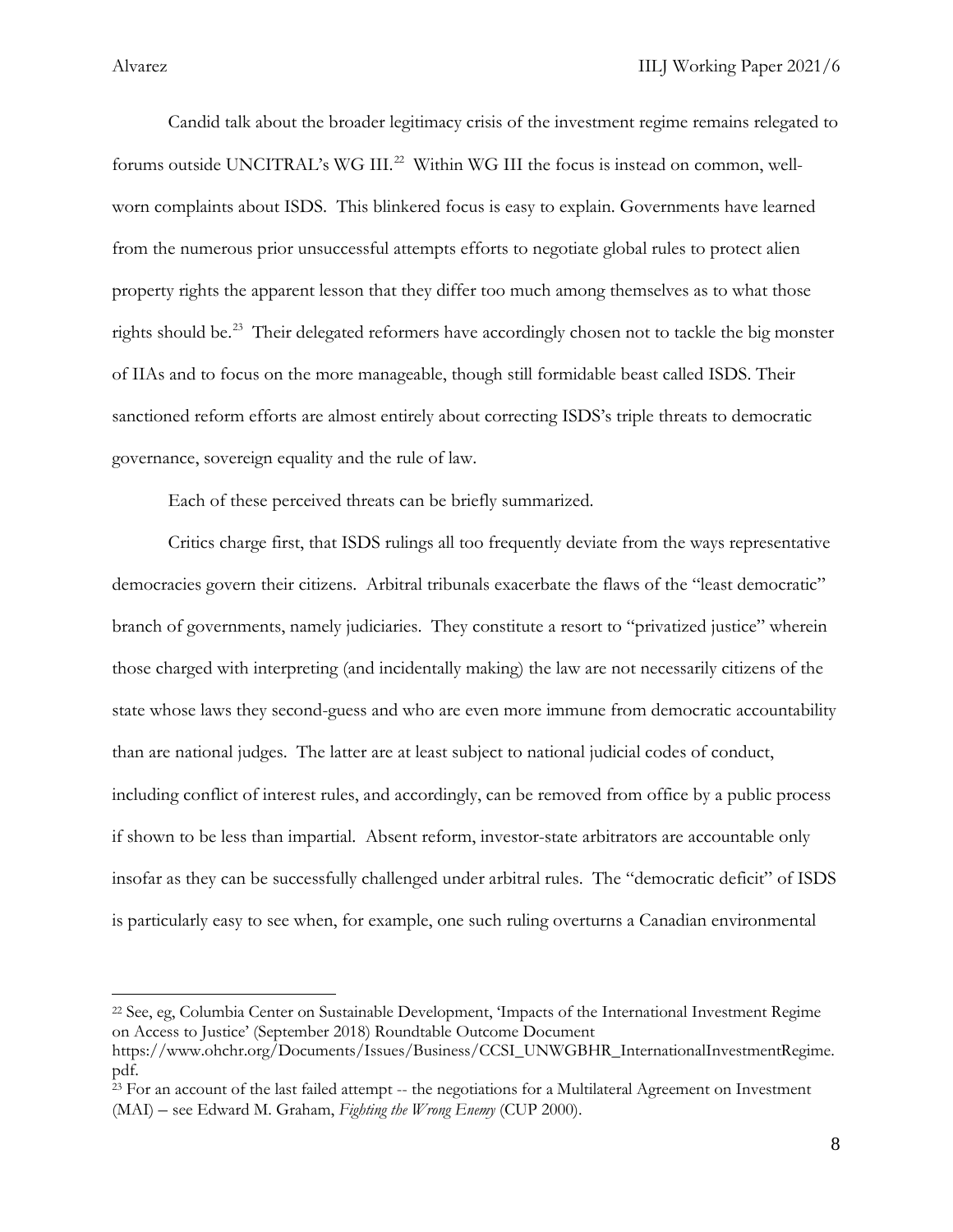impact assessment precisely because that process permitted consideration of the reactions of local citizens<sup>[24](#page-9-0)</sup> or when even just the threat of a potential ICSID ruling forces a government to pay for its parliament's decision to phase out nuclear power.<sup>[25](#page-9-1)</sup>

To the extent ISDS privileges prominent capital exporters like the United States or multinational enterprises from the North with deep pockets to hire experienced counsel or repeat double-hatted arbitrators from an elite group with a clear incentive to maintain a steady flow of investment claims, it is not hard to see the process as violating sovereign equality or evincing a proinvestor bias. The sovereign inequalities built into the negotiation of IIAs are only made more evident by the structural inequities of investor-state dispute settlement – where well-heeled private companies aligned with lawyers adept in the boutique specialization of investment arbitration are accorded rights to select their own adjudicators whose views and vote are given the same weight as adjudicators chosen by a sovereign state.<sup>[26](#page-9-2)</sup>

Finally, ISDS presents a rich target for the lawyers who dominate reform discussions at ICSID and WG III. Like good disciples of Tom Bingham, lawyers aspire to adjudicative methods that respect well known rule of law principles: the equal application of the law, a public process leading to clear, consistent, and predictable outcomes, the good faith exercise of interpretative powers by persons who respect the limits of that delegated power, respect for due process for all litigants – all achieved without prohibitive cost or unwarranted delay.<sup>[27](#page-9-3)</sup> Precisely those features which render arbitration attractive as compared to litigation in local court – the possibility for discrete settlement or a formal ruling without publicity, the expeditious avoidance of appellate

<span id="page-9-0"></span><sup>24</sup> *Clayton/Bilcon v. Canada*, UNCITRAL, PCA Case No. 2009-04, Award on Jurisdiction and Liability (17 March 2015).

<span id="page-9-1"></span><sup>25</sup> *Vattenfall AB v. Federal Republic of Germany*, ICSID Case No. ARB/12/12.

<span id="page-9-2"></span><sup>26</sup> See, eg, Hans Smit, 'The pernicious institution of the party-appointed arbitrator' (23 June 2011) Columbia FDI Perspectives no 33 https://academiccommons.columbia.edu/doi/10.7916/D8G167Q9. 27 See Tom Bingham, *The Rule of Law* (Penguin 2010).

<span id="page-9-3"></span>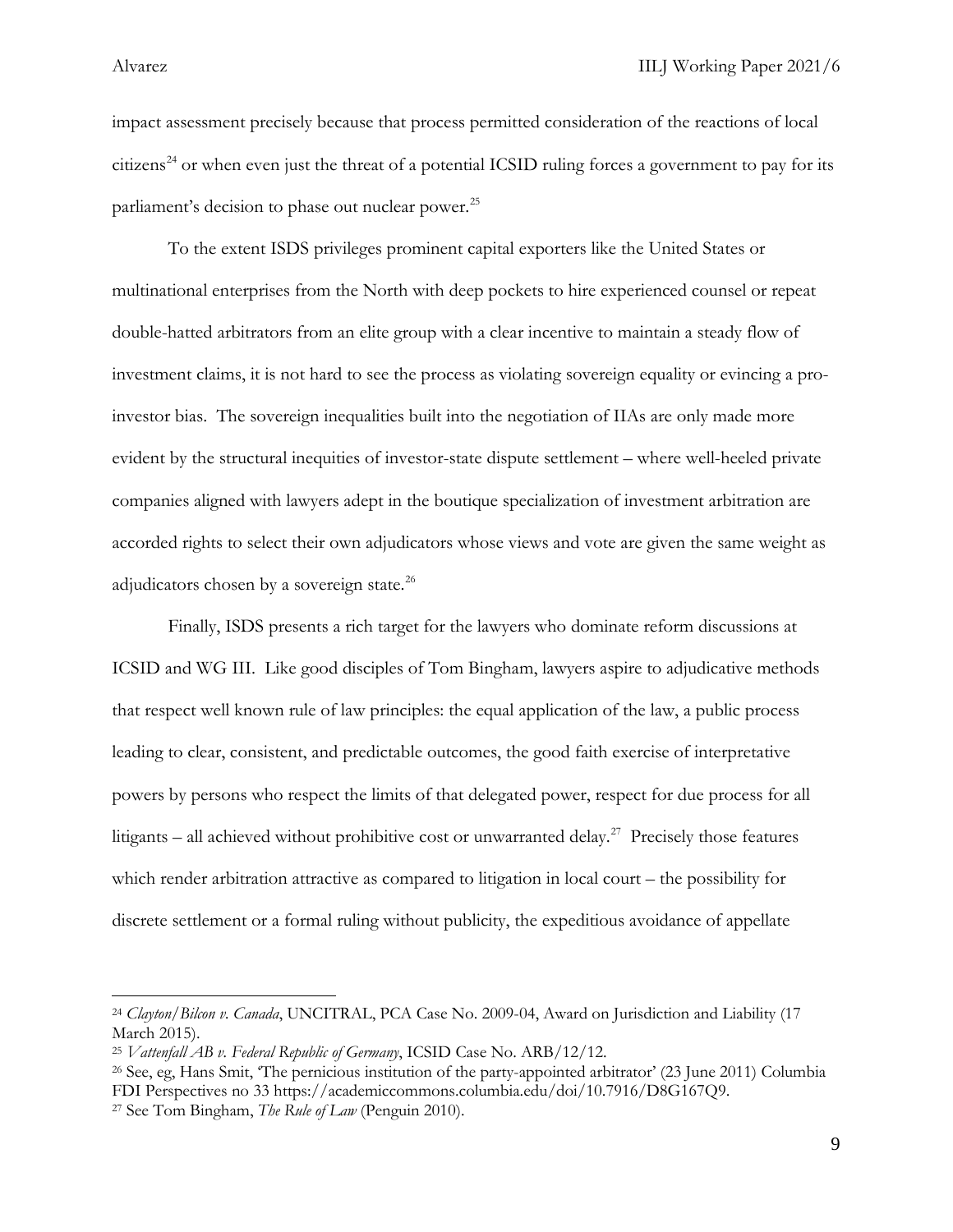review, the potential to limit participation to only the two litigants and not transform a discrete bilateral dispute into a messy polymorphous one, and the prospect of selecting adjudicators chosen for their special expertise under a variety of ad hoc arbitral forums – make it an easy bull's eye for rule of law critiques.<sup>[28](#page-10-0)</sup> ISDS proceedings can indeed lack transparency – that is what may make it appealing in certain instances to either investors, respondent states, or both. The absence of appellate review lowers costs and enables expedition but also may leave errors of law and/or fact uncorrected. The absence of corrective mechanisms as well as the prospect of forum shopping renders investment caselaw less than predictable and its jurisprudence less than "constante." Even in cases involving issues of high political import, ISDS provides no assurance that there will be a public proceeding fully open to third party interveners or amicus. ISDS's rule of law failings encourage perceptions that it is a tool that wrongly privatizes what needs to be public.<sup>[29](#page-10-1)</sup>

Whether merited or overstated, the perceived legitimacy deficits of ISDS have gained such public traction that opposition to it has, at least within the United States, eclipsed opposition to IIAs. Opposition to the former – and not to any and all "trade agreements" – today draws the most bipartisan support across a polarized Democratic-Republican divide – even in a once reliably arbitration friendly jurisdiction. It helps to explain why the United States, once the foremost defender of investor-state arbitration, has been shrinking its domain of over time (as by shrinking the scope of the investor rights those arbitrators can apply),<sup>[30](#page-10-2)</sup> and, most recently, running away from

<span id="page-10-0"></span><sup>28</sup> See, eg, August Reinisch, 'The Rule of Law in International Investment Arbitration', in Photini Pazartzis & Marina Gavouneli (Eds), *Reconceptualising the Rule of Law in Global Governance, Resources, Investment and Trade*  (Bloomsbury 2016) at 297-299. See also Benedict Kingsbury and Stephan Schill, 'Investor-State Arbitration as Governance: Fair and Equitable Treatment, Proportionality, and the Emerging Global Administrative Law', in El Nuevo Derecho Administrativo Global en América Latina (2009) (critiquing ISDS for falling short of basic principles of global administrative law and prescribing changes to advance transparency, participation, reason-giving and review).

<span id="page-10-1"></span><sup>29</sup> See, eg, José E. Alvarez, 'Is Investor-State Arbitration "Public"?' (2016) 7 J. Int'l Dispute Settlement 534 (2016).

<span id="page-10-2"></span><sup>30</sup> See, eg, José E. Alvarez, 'The Public International Law Regime Governing International Investment', in *Collected Courses of the Hague Academy of International Law* (2011) at 162-71.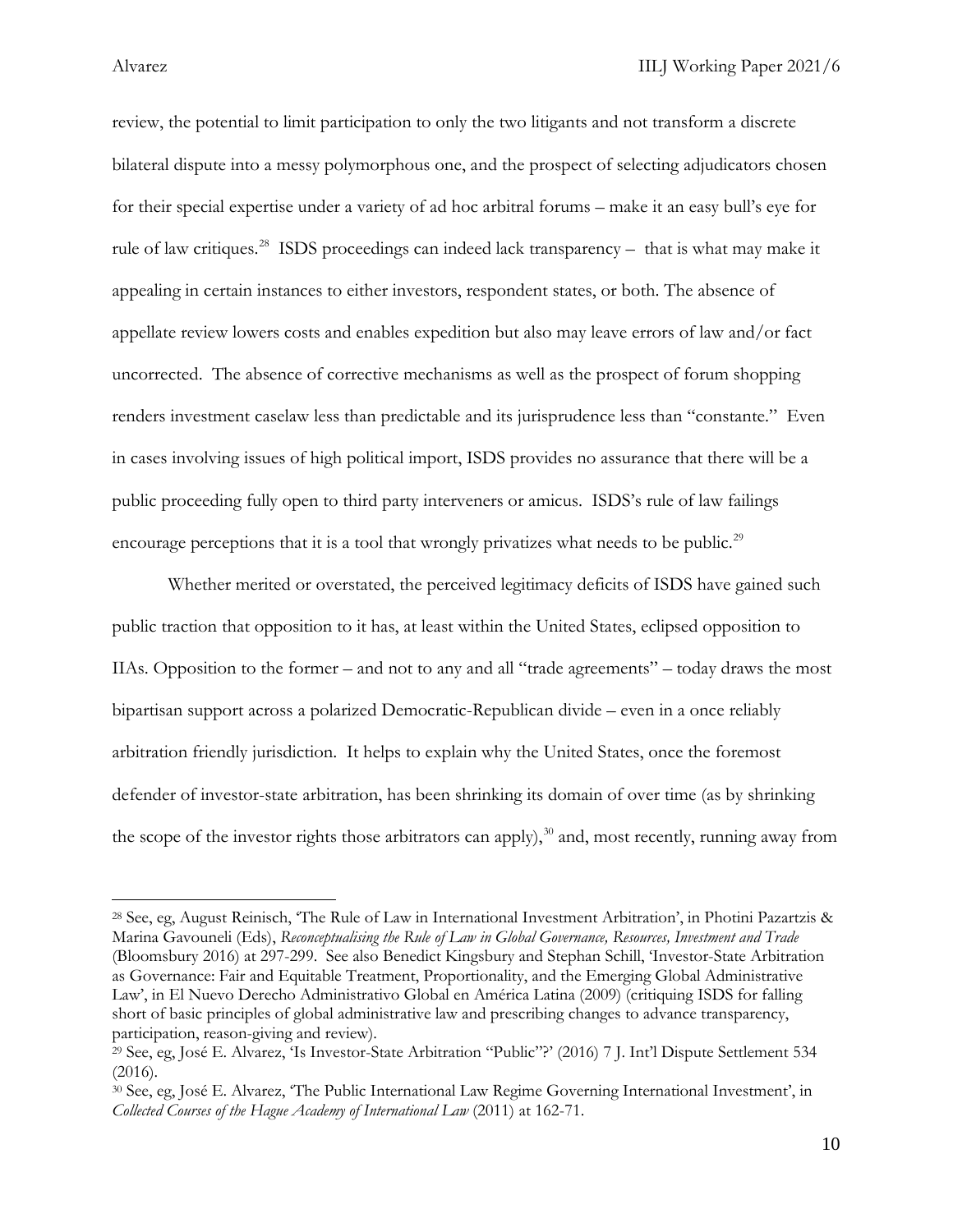it altogether in the United States-Mexico-Canada Agreement (USMCA). That 2020 agreement eliminates ISDS altogether as between the U.S. and Canada, severely constrains it in most cases involving investors from the United States and Mexico, and leaves it more or less intact only for a select few privileged investors that hold government contracts with the latter two governments.<sup>[31](#page-11-0)</sup>

The three fold legitimacy critiques of ISDS has provided the grist for reformers at ICSID and UNCITRAL and forms an important backdrop for the work of UNCTAD. Each of those efforts will be summarized next.

### **ICSID's Latest Rule Changes**

ICSID's  $4<sup>th</sup>$  (and most intensive) rules amendment responds to many of the legitimacy concerns with ISDS noted above. The stated goals of this effort – to modernize ICSID's rules based on experience, to lessen time and costs, to enlarge the range of dispute settlement mechanisms on offer, and to make the process more efficient and transparent while maintaining procedural balance between investors and respondent states<sup>[32](#page-11-1)</sup> – are designed to increase the curb appeal of this arbitral venue for investment arbitration. Some of the proposed rule changes – to provide greater transparency on third party funding, impose fixed time limits on certain procedures (from the appointment of arbitrators to the issuance of a final award), provide new procedures for dismissing claims for manifest lack of merit and allow parties to consolidate or coordinate claims, permit tribunals to order any party asserting a claim or counterclaim to provide security for costs, require the publication of excerpts of an award even when the parties do not agree to make it public, and enable tribunals to consider non-disputing parties' submissions – respond to rule of law complaints.<sup>[33](#page-11-2)</sup> ICSID's on-going effort, along with UNCITRAL's, to draft a generally applicable

<span id="page-11-0"></span><sup>31</sup> USMCA, Annexes 14-D and 14-E (Mexico-US Investment Disputes), Annex 14-C (permitting only "legacy" ISDS as between US-Canada investment disputes for a period of 3 years).

<span id="page-11-2"></span><span id="page-11-1"></span><sup>32</sup> See, eg, ICSID, Working Paper 4 (Feb. 2020); ICSID, Working Paper 5 (expected 15 June 2021). <sup>33</sup> Id.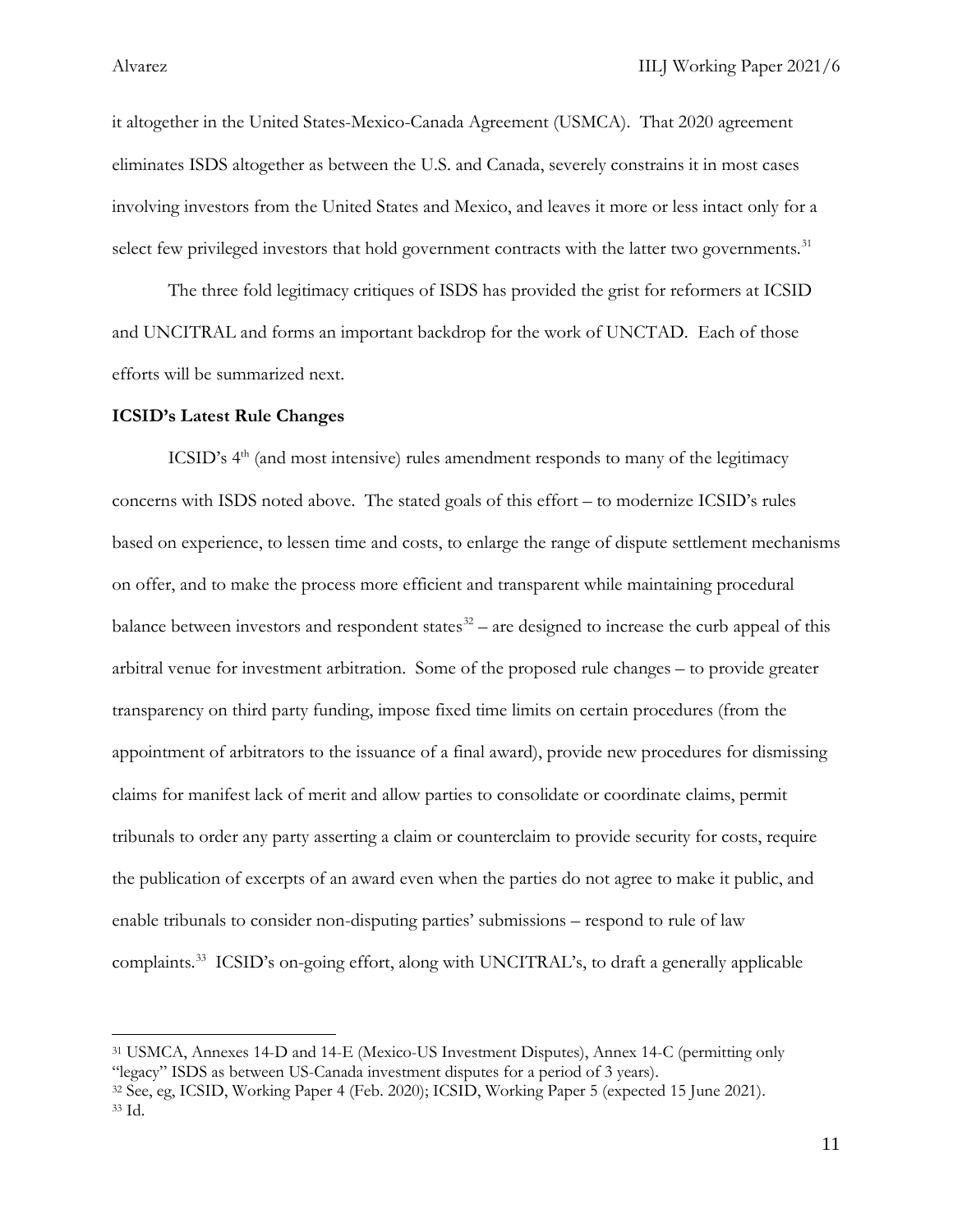code of conduct for ISDS arbitrators also responds to rule of law concerns such as conflicts of interest, double hatting, and repeat appointments.<sup>34</sup> But ICSID's other proposed changes – a new chapter for optional expedited arbitration, new mediation rules, and revised fact-finding rules – do not seek to emulate the virtues of formal courts but, on the contrary, appeal to those seeking the benefits of less formal modes of dispute settlement.

ICSID's efforts address many of the "low-hanging fruit" in broader forums for discussing investment regime reform. ICSID's work admirably adheres to Costa Rica's statement before UNCITRAL's WG III that there can be "early harvests" in achieving ISDS reform even in the midst of broader structural changes over time. [35](#page-12-1) ICSID's rule changes are all the more likely to be adopted because they largely reflect innovations found in contemporary reformed IIAs, like the investment chapter of the TPP II.<sup>[36](#page-12-2)</sup> For defenders of ISDS, ICSID's amendments are one way that ISDS is capable of self-correction even without establishing a single over-arching institution or centralized mechanism for investment disputes. Those defenders would also point out that ICSID's changes to its procedural rules are only the tip of a more significant (if subtle) transformation over time in investment arbitration: namely more "balanced" ISDS rulings over the last decade by arbitrators aware of and responsive to the broader sovereign backlash brought on by older ISDS awards.<sup>[37](#page-12-3)</sup>

ICSID's latest effort is a bid by the world's leading forum for investment arbitration to remain relevant even if more fundamental structural changes to how investment disputes are

<span id="page-12-0"></span><sup>34</sup> ICSID/UNCITRAL, Draft Code of Conduct for Adjudicators in International Investment Disputes (April 2021) https://icsid.worldbank.org/resources/code-of-conduct. Note that the current draft does not prohibit repeat arbitral appointments given disagreements among states on whether such appointments should only be barred when these present specific conflict of interests concerns. See, generally, Chiara Giorgetti and Mohammed Abdel Wahab, 'A Code of Conduct for Arbitrators and Judges' (14 October 2019) Academic Forum on ISDS Concept Paper, 2019/8.

<span id="page-12-1"></span><sup>35</sup> Possible reform of investor-State dispute settlement, Submission from the Government of Costa Rica, UN Doc. A/CN.9/WG.III/WP.178 (31 July 2019) at 2.

<span id="page-12-2"></span><sup>36</sup> See, eg, José E. Alvarez, 'Is the Trans-Pacific Partnership's Investment Chapter the new "Gold Standard"?' (2016) 47 Victoria Univ. of Wellington L. Rev. 503 (henceforth *New 'Gold Standard'*).

<span id="page-12-3"></span><sup>37</sup> See, eg, José E. Alvarez, 'The Return of the State' (2012) 20 Minn. J. Int'l L. 223.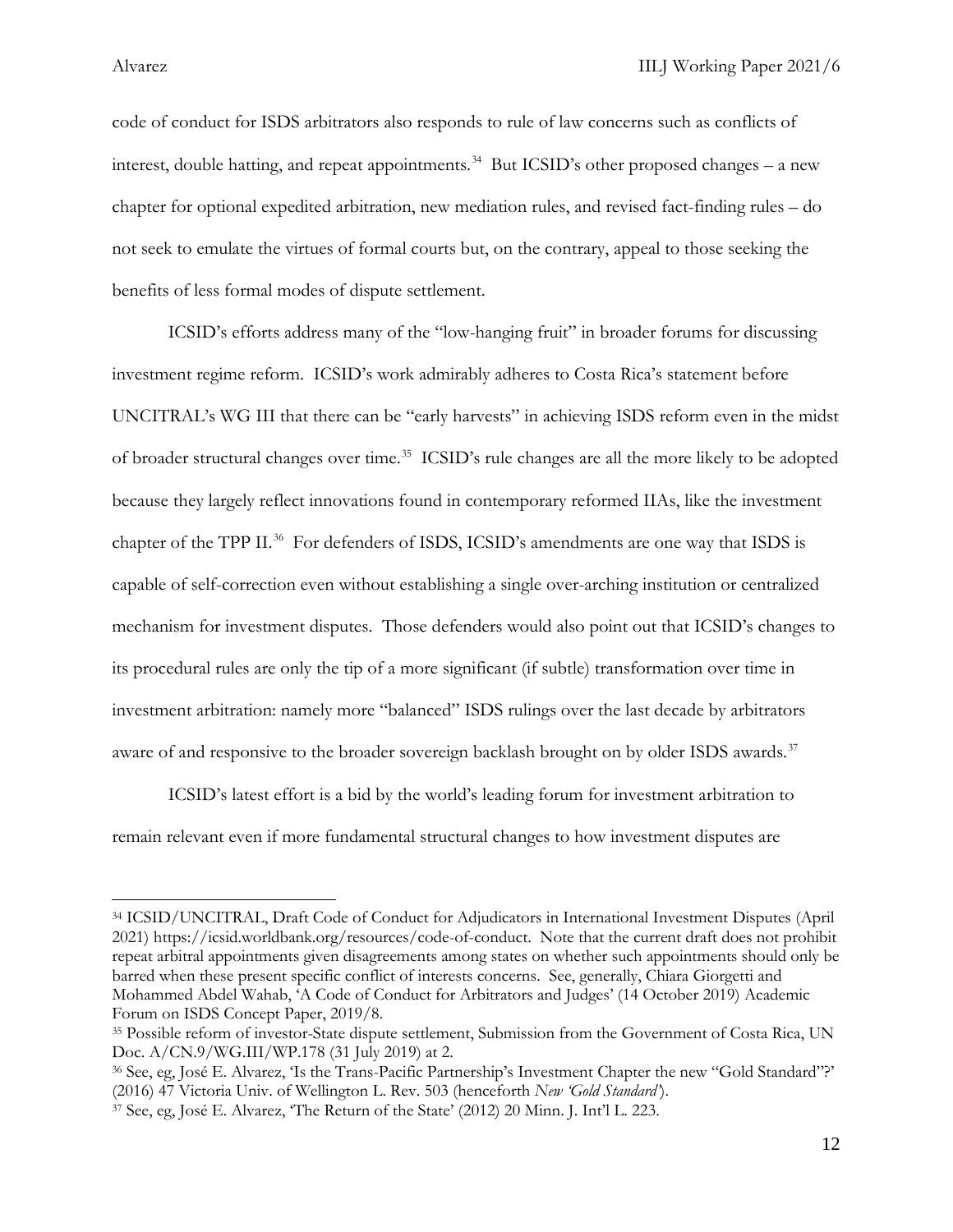handled are in the offing. ICSID's message to ISDS reformers is clear: if you want to establish an international assistance facility or even a formal appeals process as an alternative to ICSID annulment, you do not have to re-invent the wheel.<sup>[38](#page-13-0)</sup> ICSID, an institution with a proven track record and the institution with the greatest experience on investment adjudication, is here and ready to be built upon. But its message to those who want to go beyond that is equally clear: do not expect an institution whose *raison d'etre* is investment arbitration to take the lead in replacing it with a single global investment court. Nor can one expect an organization that provides a procedural venue to venture ahead of its skis to propose substantive changes to states' IIAs. ICSID reformers are well aware that what are "low hanging fruit" to some are merely "lowest common denominator" solutions for others. They know that for those who object in principle to third party funding, for instance, making it more transparent is not enough.<sup>[39](#page-13-1)</sup> ICSID is understandably focused on making what it does more cost effective, efficient, and attractive to its stakeholders.

### **The Agenda at UNCITRAL's WG III**

The focal point for ISDS reform is UNCITRAL's WG III. WG III's original agenda was confined from the outset to address structural and procedural issues related to ISDS. It was to focus on the small monster of ISDS and address only (a) the lack of consistency, coherence, predictability and correctness of arbitral decisions; (b) the process for selecting and challenging arbitrators and decision makers; and (c) the cost and duration of ISDS proceedings. [40](#page-13-2) But as those engaged in the process wrestled with the complexity of these topics, their agenda mushroomed under the rubric of procedural reform. The list of WG III's current agenda items – third party funding, dispute

<span id="page-13-0"></span><sup>38</sup> Thus, ICSID, on more than one occasion, has been the venue of serious discussions aimed at adding an appellate mechanism.

<span id="page-13-2"></span><span id="page-13-1"></span><sup>39</sup> See, eg, Brooke Guven and Lise Johnson, 'The Policy Implications of Third-Party Funding in Investor-State Dispute Settlement', Columbia Center on Sustainable Development Working Paper (May 2019). 40 See, generally, Report of Working Group III on the work of its thirty-sixth session, UN Doc. No. A/CN.9/964 (6 November 2018).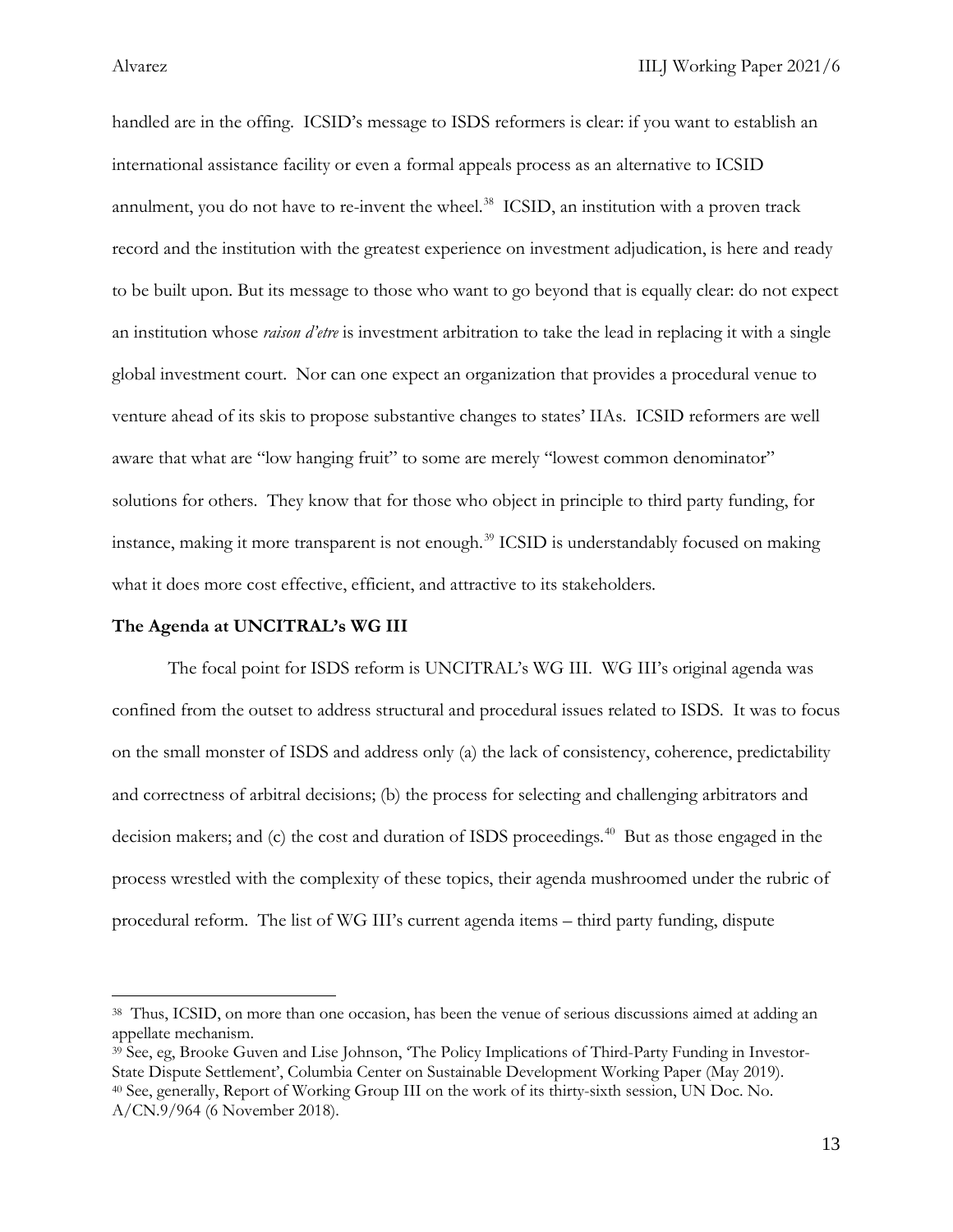prevention methods, exhaustion of local remedies, appellate and multilateral court(s), shareholder claims and reflective loss, treaty parties' interpretations, security for costs, frivolous claims, third party participation, multiple proceedings and counterclaims, code of conduct, selection and appointment of arbitrators, advisory center, and a multilateral instrument on ISDS reform – suggest its mission creep over time. [41](#page-14-0) All of these topics have been the subject of at least Secretariat notes and often extensive reports by scholars and others. At present WG III is devoted to developing solutions to the identified concerns – a process that is anticipated to continue through 2026.

To date, WG III has been an invaluable forum for generating information and interstate deliberation. Given the complexity of its current mandate, it is unlikely that it will add more topics to an agenda loaded with legitimacy challenges to ISDS that states prioritize differently. Since states do not agree on a single way forward with respect to other topics on the WG III's agenda, agreement beyond those being addressed by ICSID in its rules amendment process will prove difficult.<sup>42</sup> Moreover, as the WG III reports produced to date on many topics illustrate, the more closely one looks at more ambitious structural reforms – even when these are limited to improving dispute settlement – the more complex these become.

Consider the idea of establishing a global assistance body to equalize the scales among differentially endowed states facing investor claims. Many states, even those needing no such assistance, agree that poorer states could benefit from advice concerning this specialized area of the law, particularly given the rapidly developing (if inconsistent) jurisprudence produced under ISDS and the resources needed to keep track of it. [43](#page-14-2) But while there is increasing support in WG III for

<span id="page-14-0"></span><sup>41</sup> See, eg, Possible reform of investor-State dispute settlement, Note by the Secretariat, UN Doc. A/CN.9/WG.III/WP.166 (30 July 2019).

<span id="page-14-1"></span><sup>42</sup> See, eg, Anthea Roberts, 'UNCITRAL and ISDS Reforms: The Divided West and the Rest' *EJIL Talk!* (30 April 2019).

<span id="page-14-2"></span><sup>43</sup> See, eg, Jeremy K. Sharpe, 'Control, Capacity, and Legitimacy in Investment Treaty Arbitration' (2018) 112 Am. J. Int'l L. Unbound 261.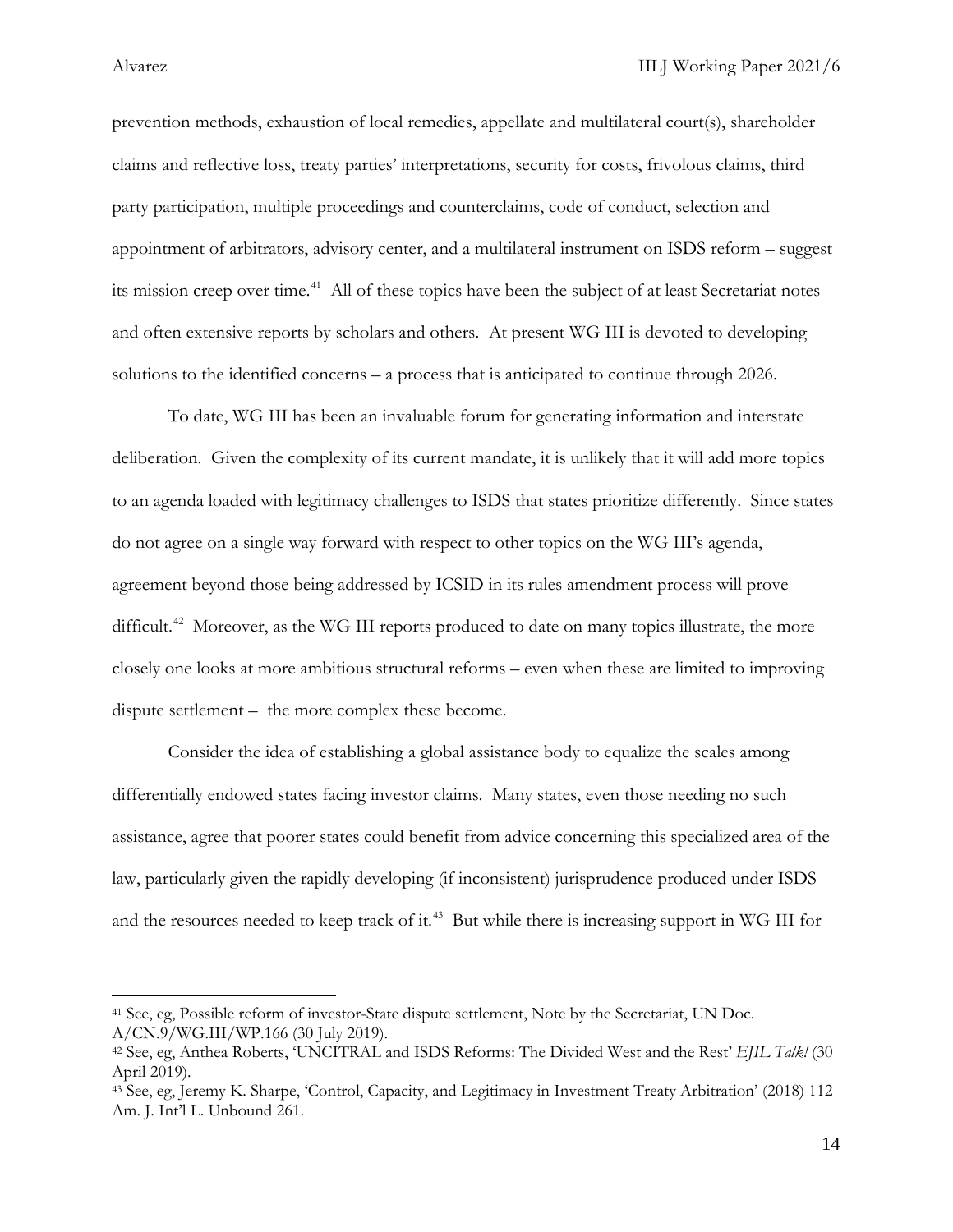establishing an assistance facility (perhaps in ICSID) that would emulate the WTO's, the devil is in the details. As a recent scoping study on this issue prepared for the Dutch government indicates, there are at least seven different models for such assistance and, depending on whether such a facility would engage in capacity building, negotiation support, policy advice, legal opinion writing, or the actual defense of claims, the political and other challenges escalate at every step – not to mention the costs. [44](#page-15-0)

Getting help to states to ensure consistency in their own pleadings, in following and reacting to tribunal decisions, in intervening in annulment or set aside proceedings, and in issuing clarifying interpretations would require considerable resources. The costs and challenges only escalate if such a facility were, in addition, tasked with helping states anticipate, prevent or mediate disputes to avoid their escalation or actually helping respondent states manage arbitral claims. Given the average cost of defending an investment claim, a facility that would also help in case staffing, in appointing arbitrators, drafting briefs, working with experts and engaging in discovery would not come cheap. That scoping study provides a sobering comparison with the anticipated costs of the WTO assistance facility (or other international courts which provide assistance to litigants). The study suggests that a typical ISDS defense would require some 40 to 50 times the number of working hours as compared to the typical WTO case.<sup>45</sup> It concludes that the financial and personnel resources required would need to be vastly greater than in the WTO.<sup>46</sup> As this suggests, even assuming that states could agree on which model of assistance to implement, financing it would be a formidable challenge. [47](#page-15-3)

<span id="page-15-0"></span><sup>44</sup> A Scoping Study on Securing Adequate Legal Defense in Proceedings under International Investment Agreements, Prepared for the Ministry of Foreign Affairs of the Netherlands by the Columbia Center on Sustainable Development (11 November 2019).

<span id="page-15-1"></span><sup>45</sup> Id., at 23.

<span id="page-15-2"></span><sup>46</sup> Id., at 23-25.

<span id="page-15-3"></span><sup>47</sup> The attempt to establish such an assistance facility is also complicated by the fact that one of its supporters (and presumably leading funder), the EU, insists that it will support an assistance facility only if it is tied to the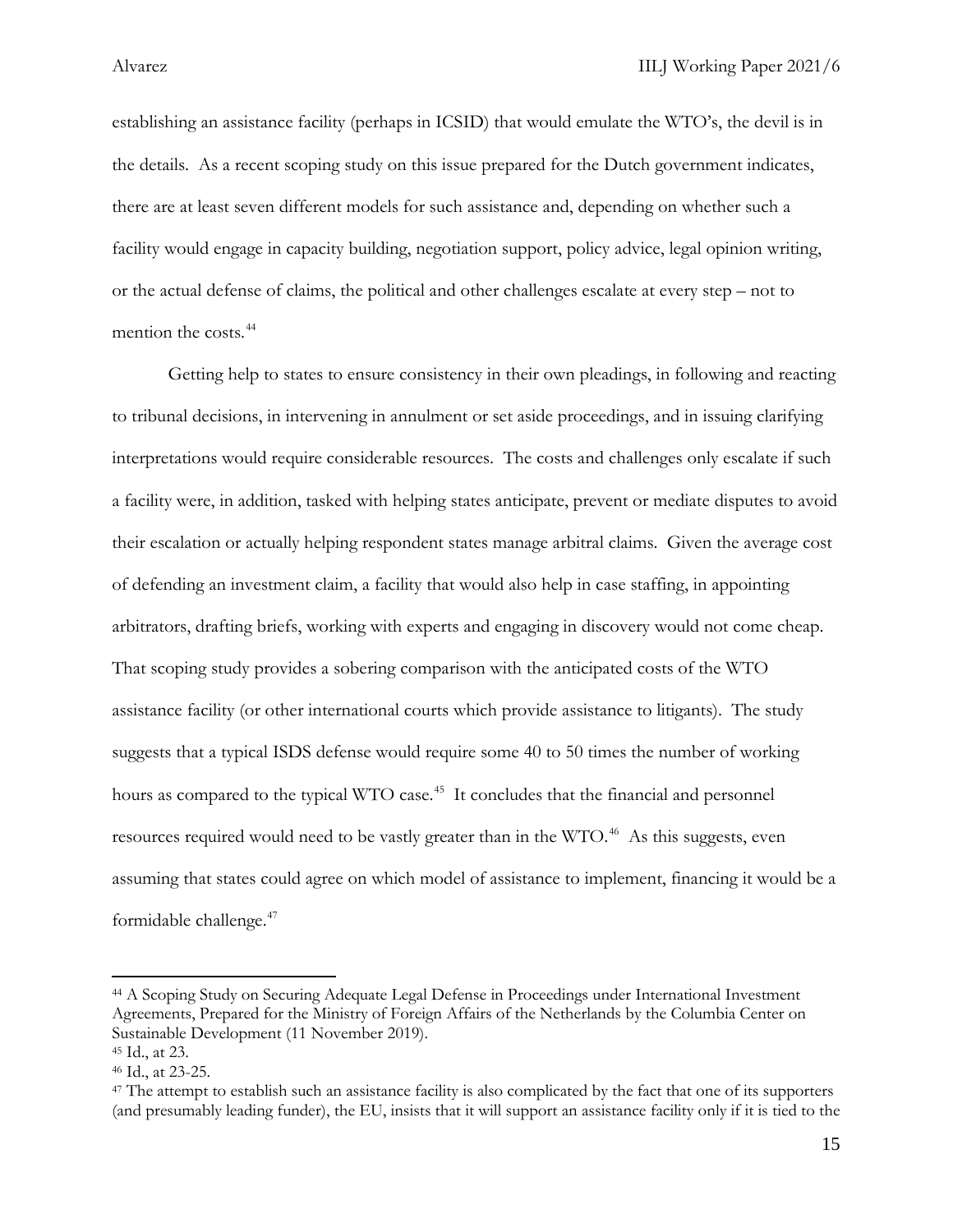### **UNCTAD's Reform Efforts**

At UNCTAD the focus has not been on justifying ICSID's continued existence or buttressing the legitimacy of ISDS. UNCTAD's investment reform agenda emphasizes the need to "modernize old-generation treaties." For some time, UNCTAD has been hard at work in supporting states that want to replace their older "overly investor-friendly" BITs with more "balanced" ones. To this end, it has generated a regularly updated recipe book of desirable IIA reform options. These include updating old BITs by adding references to global standards (as on human and labor rights); managing relationships between coexisting treaties; consolidating a state's IIA network; replacing, abandoning, or amending "outdated" treaties; re-interpreting old treaty provisions by issuing joint state interpretations; and "engaging multilaterally.["48](#page-16-0) UNCTAD provides states with a considerable data base of more contemporary IIA provisions that would presumably generate more "sovereign-sensitive" arbitral rulings.<sup>[49](#page-16-1)</sup>

As this suggests, UNCTAD's vision of reform is not limited to recommending changes to ISDS. UNCTAD does not ignore the broader critique of the content of IIAs but it confronts that monster in piecemeal fashion, without attempting a unified list of prescriptions. While it has produced a Policy Framework for a "new generation" of international investment policies, its five principles for sustainable international investment and list of IIAs reform options are designed to encompass a wide range of options to "re-calibrate" the needs to protect states' "right to regulate"

<span id="page-16-1"></span><sup>49</sup> UNCTAD, 'Investment Policy Framework for Sustainable Development' Doc. No. UNCTAD/DIAE/PCB/2015/5 (2015) at 73-88.

establishment of an MIC*.* See Possible reform of investor-State dispute settlement, Submission from the European Union and its Member States, UN Doc. A/CN.9/WG.III/WP.159/Add.1 (24 January 2019), at paras 38-40.

<span id="page-16-0"></span><sup>48</sup> See, eg, 'Phase 2 of IIA Reform: Modernizing the Existing Stock of Old-Generation Treaties', IIA Issues Note (June 2017) at 7, Figure 7. UNCTAD's Phase 1 was devoted to assisting states in devising their own model IIAs suited to their own development and regulatory needs in addition to helping states to negotiate more "balanced" treaties going forward.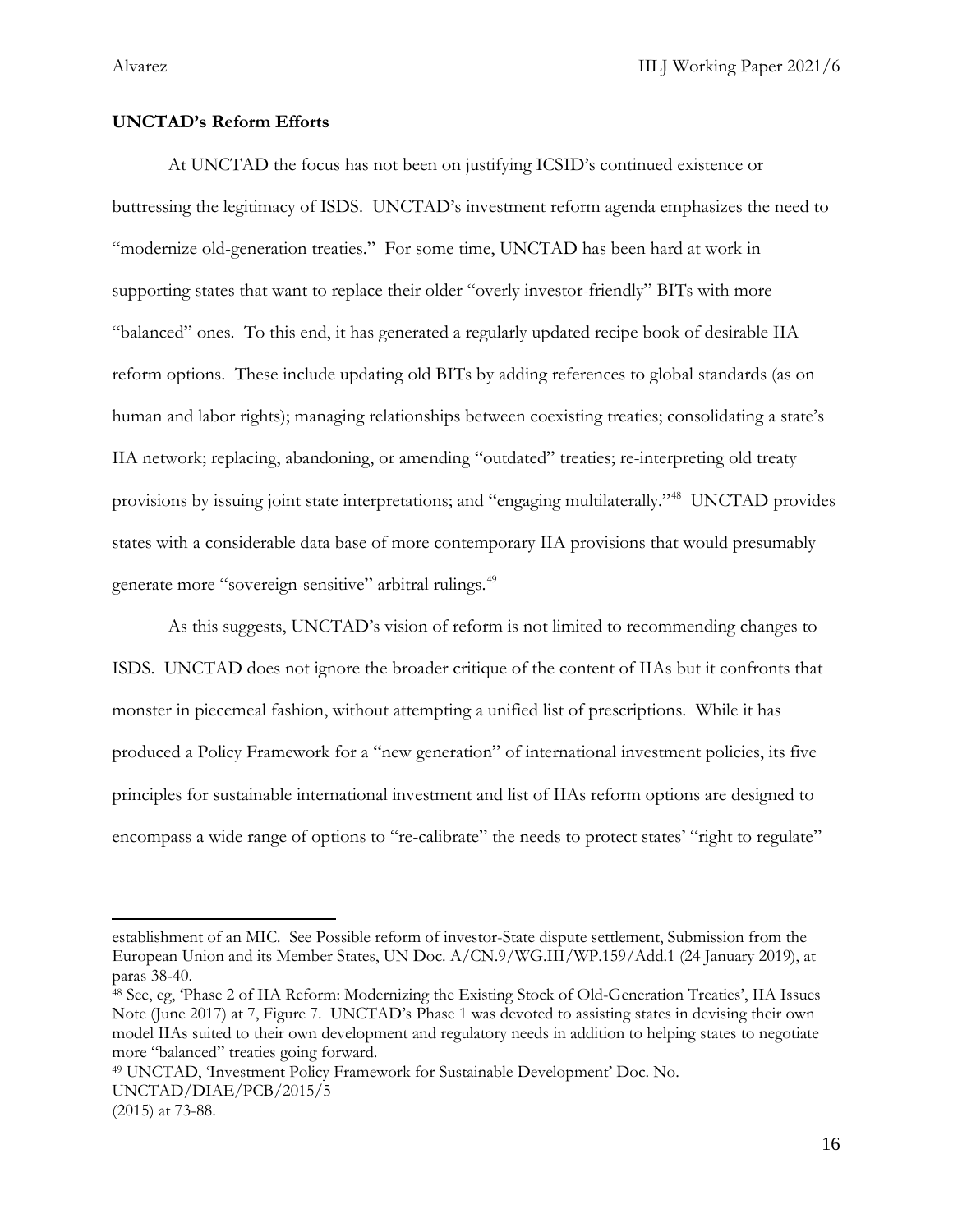l

while also protecting incoming FDI.<sup>[50](#page-17-0)</sup> Opinions differ on whether UNCTAD is leading the reform of IIAs or merely responding to changes in IIAs already occurring on the ground, as states respond to the fact that erstwhile leaders of the regime like the United States are no longer concluding IIAs that look like its own treaties of the 1980s. While UNCTAD includes the possibility of multilateral engagement as one reform option, it not directing an effort to negotiate a global fundamentally recalibrated IIA.<sup>[51](#page-17-1)</sup> It too has had its reform ambitions tempered by the failure of the MAI.

 UNCTAD as a whole continues to operate on the assumption that states need to provide an enabling framework for foreign capital. It endorses a liberal framework that includes FDIenabling treaties as well as national laws, regulations, and administrative processes consistent with such treaties. UNCTAD's technical assistance teams remain committed to helping states draft and implement national laws to liberalize the entry and operation of foreign businesses, thereby making the violations of existing IIAs less likely. Its annual investment reports point out, year after year, that LDCs need to increase the flow of foreign capital if they want to continue to reap the benefits of economic globalization.<sup>[52](#page-17-2)</sup> These reports state unequivocally that increased flows of private foreign capital are vital to achieving the UN's Sustainable Development Goals (SDGs) – from the mitigation of climate change to securing universal access to education, health care, and clean water. [53](#page-17-3)  UNCTAD as a whole continues to affirm, as it has since the demise of the New International

<span id="page-17-0"></span><sup>50</sup> See id. (outlining five principles: safeguarding the right to regulate, reforming ISDS, promoting investment for sustainable development, encouraging investor responsibility, and enabling consistency in a country's investment national and international policies). See also UNCTAD, 'International Investment Agreements Reform Accelerator', Doc No. UNCTAD/DIAE/PCB/INF/2020/8 (2020) at 15.

<span id="page-17-1"></span><sup>51</sup> Compare the IISD Model International Agreement on Investment for Sustainable Investment, Negotiator's Handbook (2d ed. 2006)

<span id="page-17-2"></span>https://www.iisd.org/system/files/publications/investment\_model\_int\_handbook.pdf. 52 See, eg, UNCTAD, 'World Investment Report 2017, Investment and the Digital Economy' (7 June 2017) (emphasizing the critical role of increased flows of FDI to enable poorer states to take part in the next industrial revolution, namely the digital revolution). See, generally, Nicolás M. Perrone, 'INCTAD's World Investment Reports 1991-2015: 25 Years of Narratives Justifying and Balancing Foreign investor Rights,' (2018) 19 J. World Inv. & Trade 7.

<span id="page-17-3"></span><sup>53</sup> See, eg, UNCTAD, note 49, above (Sustainable Development) at 142.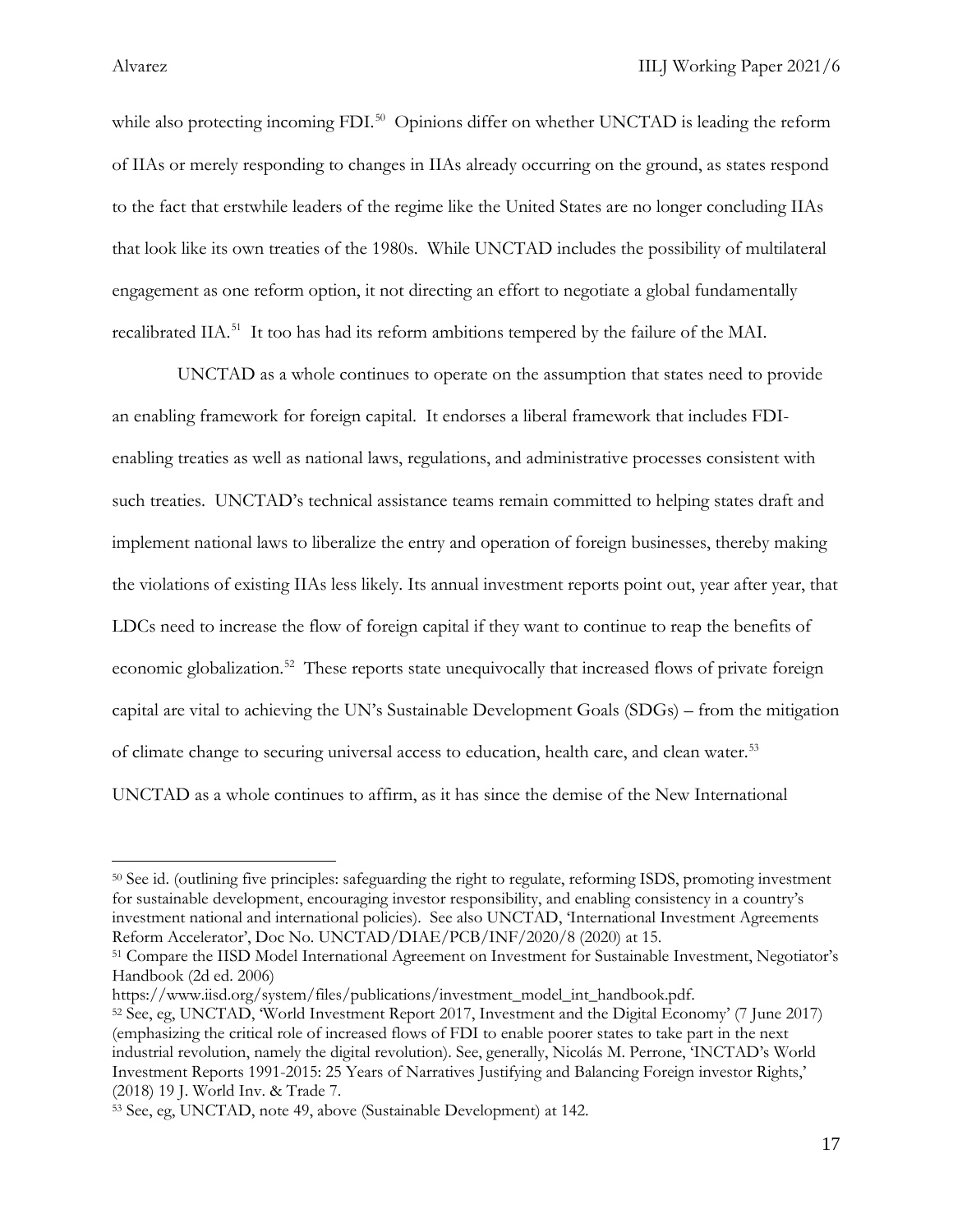Economic Order (NIEO), that private actors are the most efficient wealth-maximizers and governments need to facilitate private enterprise, both domestic and foreign, to achieve economic growth. Although individual UNCTAD reports are filled with intriguing ideas on possible ways to use IIAs, along with other policy tools, to direct FDI to where it is most needed,<sup>[54](#page-18-0)</sup> UNCTAD leaves it to states to find a way to navigate between the organization's two-faced agenda: to replace older investor-friendly BITs while also enhancing and protecting FDI flows. [55](#page-18-1)

The next section speculates about possible outcomes of the reform efforts summarized above.

### **Five Possible Alternatives to the ISDS Status Quo**

(1) A Return to Calvo

 $\overline{\phantom{a}}$ 

The first possible scenario is a return to a world Carlos Calvo would have loved – where

FDI host states' courts rule on foreign investor claims applying only national law.

A re-nationalization of investment disputes could occur if more states follow the lead of countries like Brazil, whose IIAs authorize only state to state dispute settlement, or adhere to other investment agreements that eliminate resort to ISDS, such as the USMCA (when it comes to disputes between the United States and Canada), the U.S.-Australia BIT, the EU-China Investment Agreement, or the EU-UK Trade and Cooperation Agreement.<sup>56</sup> A world where, de facto, most

<span id="page-18-0"></span><sup>54</sup> See, eg, UNCTAD, 'ASEAN Investment Report 2019' (31 October 2019), at 242-245 https://unctad.org/system/files/official-document/unctad\_asean\_air2019d1.pdf (identifying needs for investment facilitation, the use of private-public partnerships, and additional patent and data privacy protections to boost needed FDI in health care sectors in Asia).

<span id="page-18-1"></span><sup>55</sup> As an organization, UNCTAD has been content with promoting vague general principles for "investment policymaking" under the objective of promoting "inclusive growth and sustainable development." See, eg, 'Guiding Principles for ACP Countries' Investment Policymaking', Jointly Developed by UNCTAD and the ACP Secretariat, ACP/85/03/17, Rv. 1 (22 May 2017).

<span id="page-18-2"></span><sup>56</sup> But note that the EU-China Comprehensive Investment Agreement anticipates negotiation within two years of signature on a further agreement on investment protection and dispute settlement that would take into account ISDS reforms within UNCITRAL. EU-China Comprehensive Agreement on Investment, Institutional and Final Provisions, s VI, art 3. For an analysis of Brazil's Model IIA and its potential impact, see Geraldo Vidigal and Beatriz Stevens, 'Brazil's New Model of Dispute Settlement for Investment: Return to the Past or Alternative for the Future?' (2019) 19 J. World Inv. & Trade 475.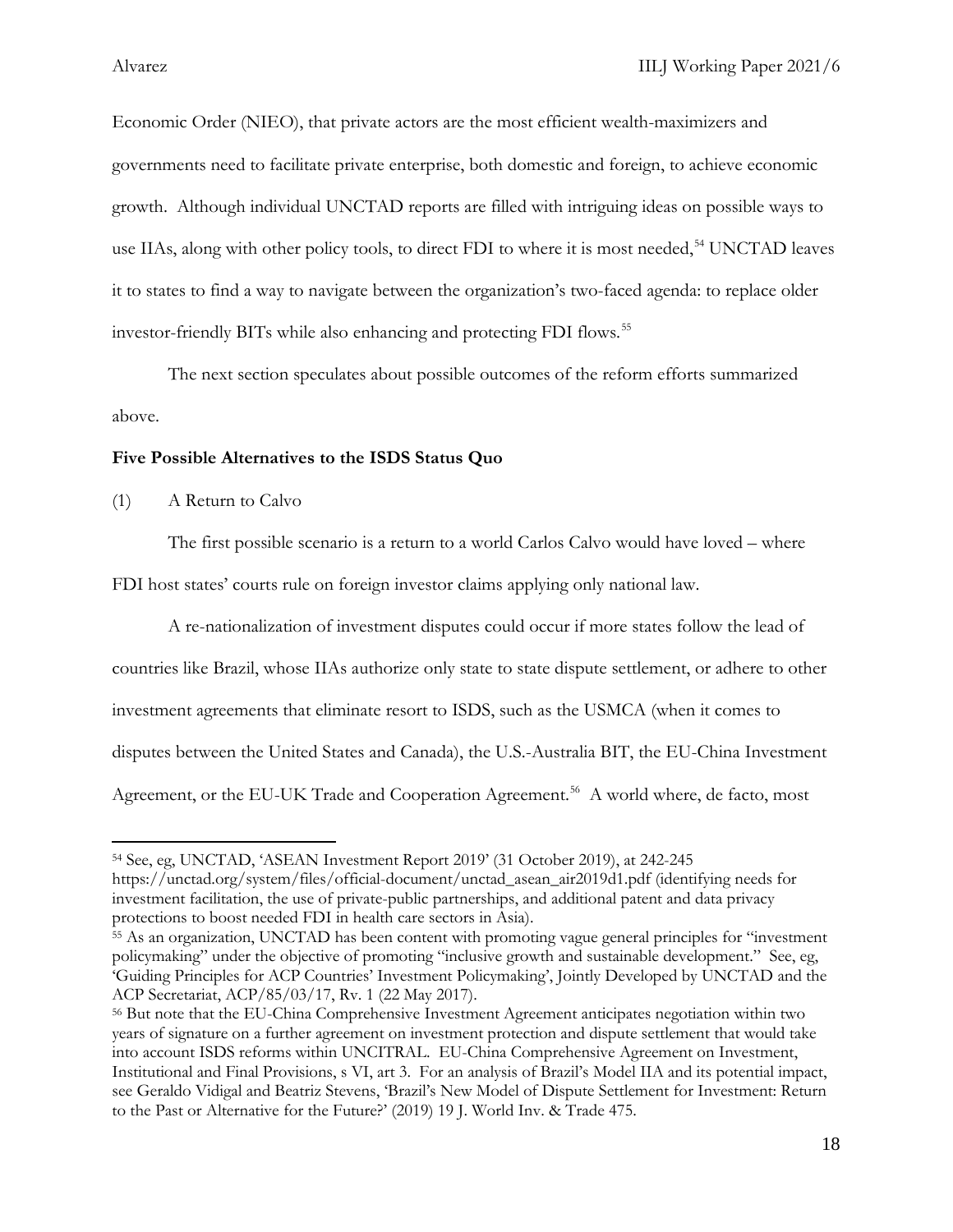investment disputes are heard only in national courts could also emerge should current IIAs come to be replaced – as urged by UNCTAD – by treaties that are so protective of sovereign prerogatives or so constrained with respect to investors' possible resort to ISDS that few claimant lawyers would urge reliance on them to vindicate their rights in any supranational forums anticipated by such treaties. A return to Calvo could also emerge if, for example, more countries simply adopt exhaustion of local remedies periods contained in some contemporary IIAs and investors see eventual resort to ISDS as not worth the effort. [57](#page-19-0) 

Calvo could also emerge triumphant should a majority of IIAs require non-binding efforts at dispute prevention and mitigation prior to supranational remedies. Resorts to national courts could also emerge un-intentionally as a by-product of IIAs that replace ISDS with non-binding methods such as mediation or conciliation but provide no other alternative to national courts.

Rhetorical support for non-binding dispute methods is often expressed in today's ISDS reform venues. At an intersessional regional meeting co-organized by UNCITRAL and the Dominican Republic in which 32 states participated, for example, states highlighted "[t]he importance of dispute prevention (including a joint committee of the treaty Parties) and other means of dispute resolution (in particular mediation)."[58](#page-19-1) Those governments also urged the use of cooling-off periods and mandatory consultations.<sup>[59](#page-19-2)</sup> But despite this supportive rhetoric and the substantial number of IIAs that contain provisions for conciliation/mediation, the numbers of publicly known attempts to actually mediate/conciliate investment disputes are not impressive.<sup>[60](#page-19-3)</sup> There is not much evidence that investment disputes – at least the difficult ones that tend to come to ICSID – are

<span id="page-19-1"></span><span id="page-19-0"></span><sup>57</sup> See, eg, India Model BIT of 2016 https://dea.gov.in/sites/default/files/ModelTextIndia\_BIT\_0.pdf. 58 Summary of the intersessional regional meeting on investor-State dispute settlement (ISDS) reform submitted by the Government of the Dominican Republic' (27 February 2019) at 8. <sup>59</sup> Id.

<span id="page-19-3"></span><span id="page-19-2"></span><sup>60</sup> See, eg, Catherine Kesedjian and others, 'Mediation in Future Investor-State Dispute Settlement', Academic Forum on ISDS Concept Paper 2020/16 (Draft 24 February 2020) (reporting that some 627 IIAs have voluntary ADR provisions but only 12 cases have been reported under the ICSID conciliation rules).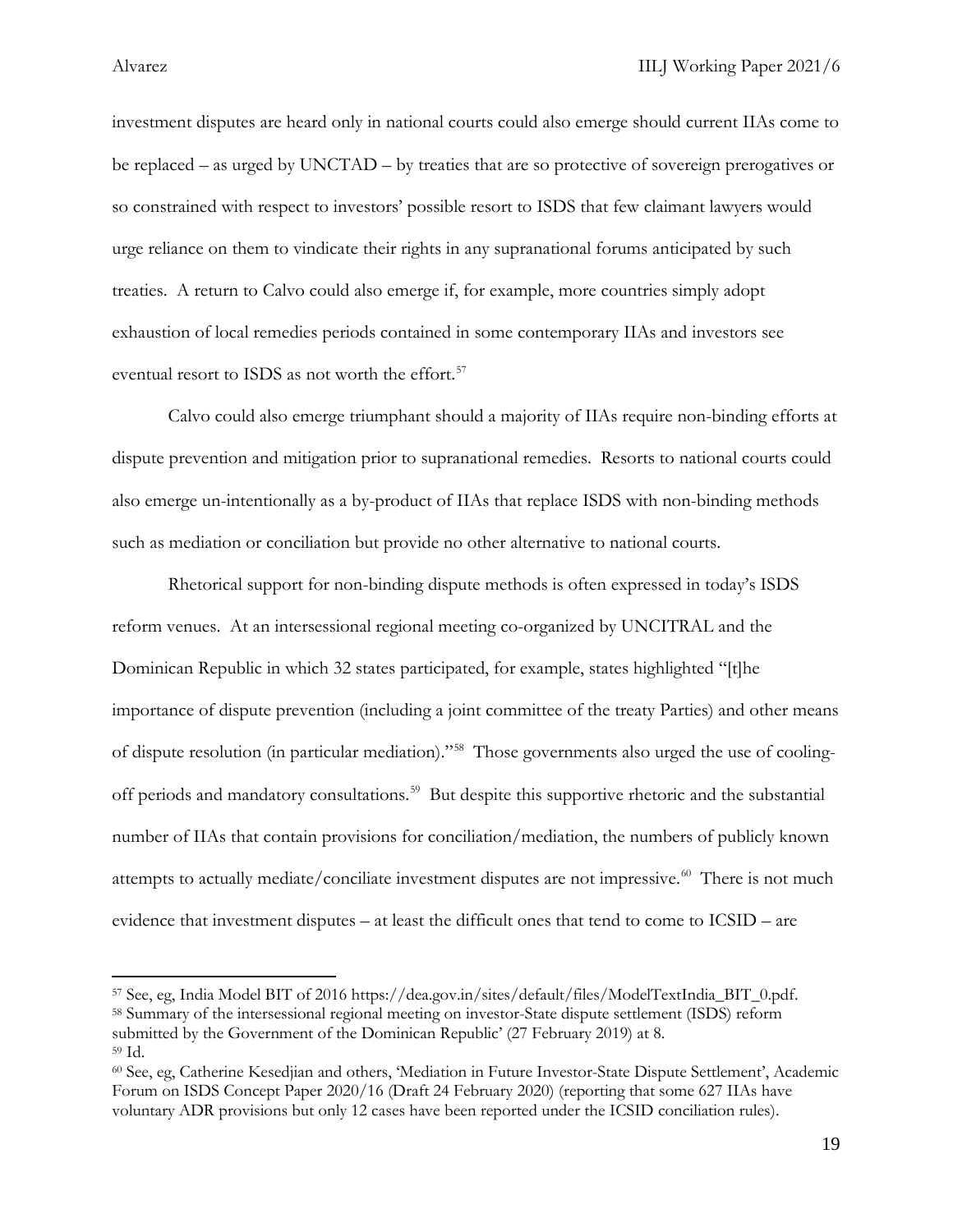amenable to non-binding dispute settlement methods. There is also little evidence that states have been inclined to derail investor-state arbitral claims by bringing issues to another alternative: state to state dispute settlement. Despite the fact that most IIAs that include the option of ISDS have long included the possible resort to state to state dispute settlement as well, there has been precious little use of the latter – at least that is publicly known. In many cases, states do not even answer letters sent by investors seeking to invoke alternatives to ISDS during the cooling off periods contained in some current IIAs. And, for all the enthusiasm expressed for the United Nations Convention on International Settlement Agreements Resulting from Mediation (the so-called "Singapore Convention"), that treaty remains untested with 51 signatories but, as of June 2021, only six ratifiers.<sup>[61](#page-20-0)</sup>

There is as yet no evidence that requiring resort to non-binding dispute settlement methods or enabling state-to-state adjudication effectively mitigates binding investor-state adjudication when both are available or whether, on the contrary, requiring such alternatives as a precursor to ISDS will only delay settlement and increase costs for all concerned. Comparisons between the frequent turn to quiet settlement under the shadow of the WTO's Dispute Settlement System need to be treated with caution. That states are apt to mediate their disputes inter-se within a regime where formal adjudication is limited from the outset to interstate disputes is hardly a surprise.

Just why non-binding dispute settlement has not taken off with respect to investment remains a matter of speculation. While it is to be expected that investors would prefer an enforceable award in the hand to the mere prospect of conciliation, why wouldn't states invariably opt for non-binding alternatives if given the choice? Experienced counsel to states as well as some empirical evidence suggests one reason: the political salience of many investment disputes makes

<span id="page-20-0"></span><sup>61</sup> See UN Treaty Collection

[https://treaties.un.org/pages/ViewDetails.aspx?src=TREATY&mtdsg\\_no=XXII-](https://treaties.un.org/pages/ViewDetails.aspx?src=TREATY&mtdsg_no=XXII-4&chapter=22&clang=_en)4&chapter=22&clang= en.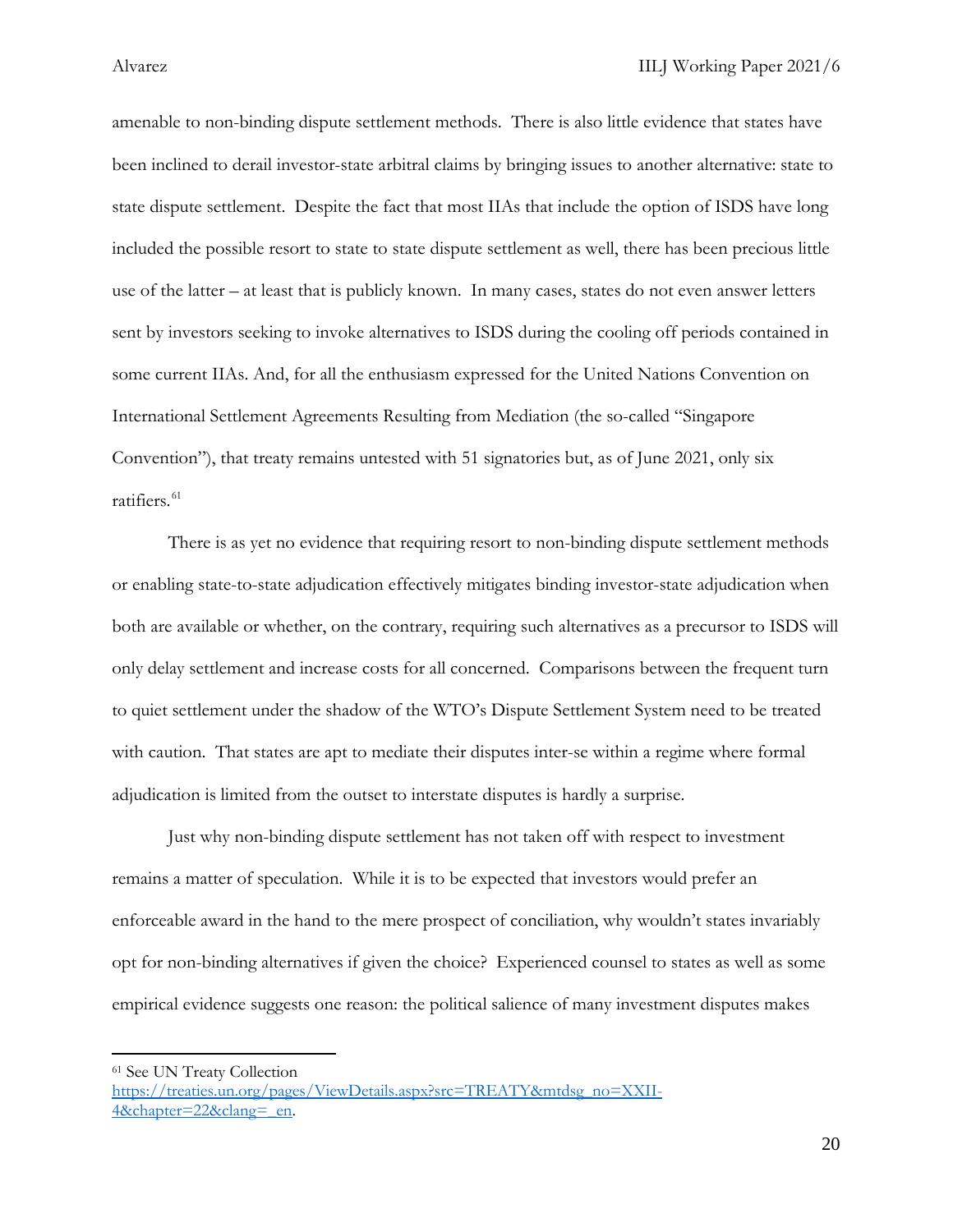governments less inclined to resort to non-binding international dispute settlement. What states may want from ISDS is precisely the political cover of someone else requiring them to pay a foreign investor.<sup>[62](#page-21-0)</sup> If that political cover were not available and states and investors nonetheless want binding resolution, national courts remain a last resort – and may be the accidental beneficiaries of IIAs that anticipate only "soft" alternatives like mediation or conciliation.

A return to Calvo draws some academic support – and not only from the usual opponents to international investment protection like Sornarajah. Defenders of global constitutionalism like Mattias Kumm argue that ISDS "has no plausible role to play in the relationship between developed liberal constitutional democracies."<sup>63</sup> Perhaps aware that special dispensation only for Western-style democracies poses some political liabilities, Kumm questions ISDS more generally: "The idea of investment arbitration as a field with its own separate dispute resolution infrastructure should be seen as an inherently dubious transitional phenomenon—perhaps comparable to the League of Nations Mandate System or the UN Trusteeship system – that deserves to wither away over time, rather than being reformed."<sup>64</sup>

But a large scale return to Calvo by states whose investors have long had access to various forms of supranational remedies – including unique institutions like the Iran-U.S. Claims Tribunal – does not seem in the cards. Such a prospect would be quite a departure from centuries of deep suspicion about national courts' capacity to handle impartially claims by foreign investors. For Calvo to win over all or most states that now accept ISDS, those states (including business interests

<span id="page-21-0"></span><sup>62</sup> See Seraphina Chew and others, 'Report: Survey on Obstacles to Settlement of Investor-State Disputes' (September 2018) NUC Law Working Paper 2018/022.

<span id="page-21-1"></span><sup>63</sup> Mattias Kumm, 'An Empire of Capital? Transatlantic Investment Protection as the Institutionalization of Unjustified Privilege' (25 May 2015) 4 ESIL Reflections, Issue 3 at 4 https://esil-sedi.eu/wpcontent/uploads/2015/05/ESIL-Reflection-KUMM-final.pdf. 64 Id., at 2. Kumm also argues that "[p]rivileging foreign investors among economically developed mature

<span id="page-21-2"></span>liberal constitutional democracies to attract capital by seeking to immunize them from financial implications of regulatory change merely supports a (de) regulatory race to the bottom." Id., at 4.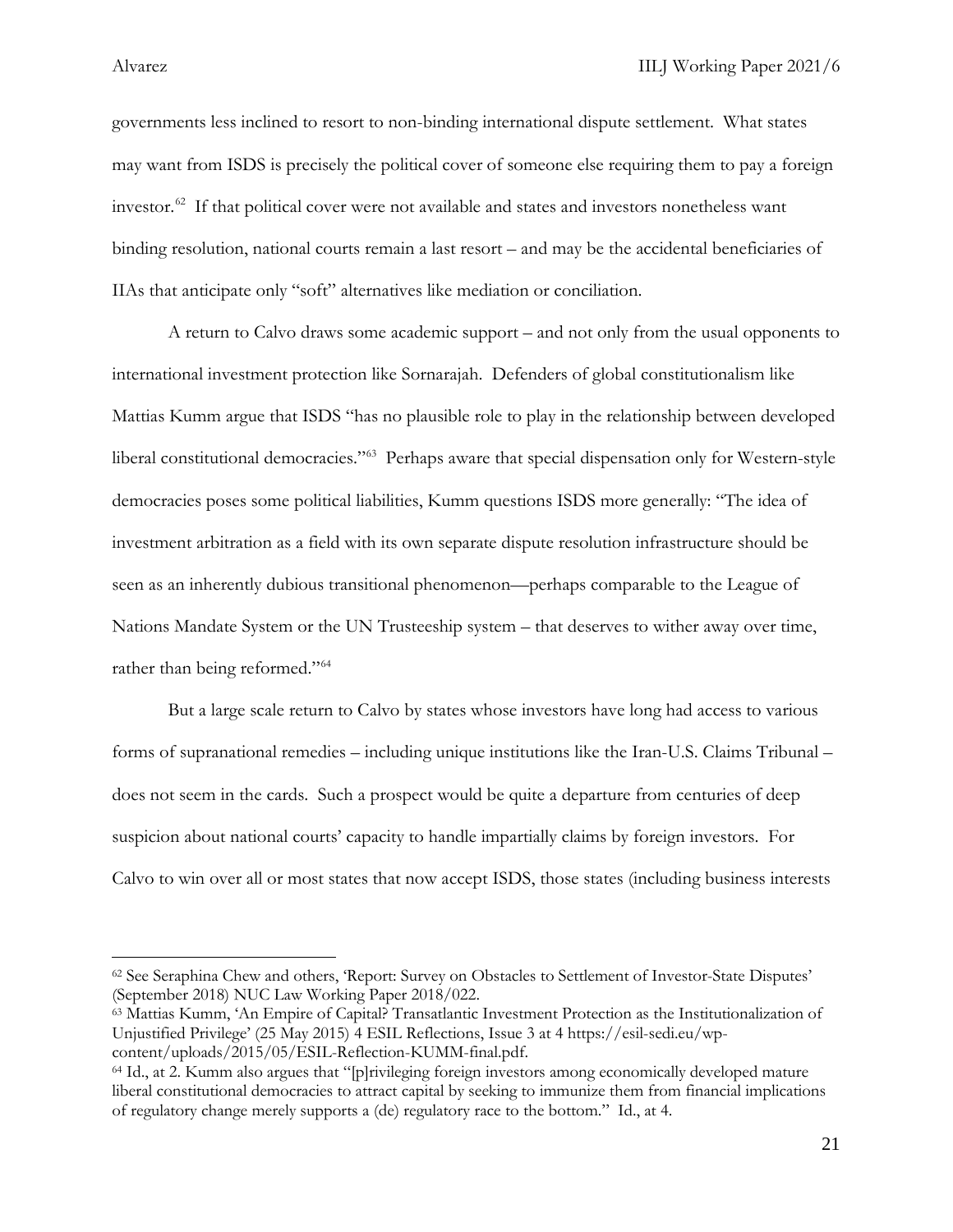within them to the extent governments respond to them) would have to change their minds about the need for supranational scrutiny when such disputes arise. And even if such a change in mindset were to occur, states would have to follow through and terminate their existing investor protective IIAs – and not merely conclude additional ones that make resort to ISDS unlikely.

That is not now happening. UNCTAD's database shows that between 2018 and 2020 – a period in which ISDS has been the center of criticism-- at least 30 IIAs with some sort of ISDS have been signed.<sup>[65](#page-22-0)</sup> The Brazilian model has been followed only in the seven IIAs in which Brazil is party.<sup>[66](#page-22-1)</sup> History suggests that states are generally reluctant to disturb the status quo at least with respect to investment. Even Argentina – despite its notorious losses under ISDS – never withdrew from the US-Argentina BIT despite numerous and sometimes dramatic changes in presidential leadership. Perhaps governments realize that the enthusiasm for FDI waxes and wanes over time; that countries and periods that opt for nationalization tend to react to its disadvantages (e.g., the hits to a country's reputation in the markets) by returning to privatization and vice versa – as may be now taking place in Ecuador for example.<sup>[67](#page-22-2)</sup> Terminating a BIT with a country whose investors have a prominent presence in a host state is, by contrast, a dramatic step with immediate reputational consequences – and one that may be very hard to reverse.

Moreover, it is not clear that dismantling treaty-based investor-state arbitration will end resort to ISDS. Once the ISDS toothpaste is squeezed by states (as through terminations of ISDSreliant IIAs), arbitration may reemerge in other ways. Should investors be shut out of treaty-based ISDS, those that can (particularly the most powerful multilateral enterprises) may turn to investor-

<span id="page-22-0"></span><sup>65</sup> UNCTAD, Investment Policy Hub https://investmentpolicy.unctad.org/international-investmentagreements/iia-mapping (list of IIAs examined by author) (henceforth 'UNCTAD List of IIAs'). <sup>66</sup> Id.

<span id="page-22-2"></span><span id="page-22-1"></span><sup>67</sup> See, for example, Ecuador's sober submission to WG III. Possible Reform of investor-State dispute settlement, Submission from the Government of Ecuador, UN Doc. A/CN.9/WG.III/WP.175 (17 July 2019).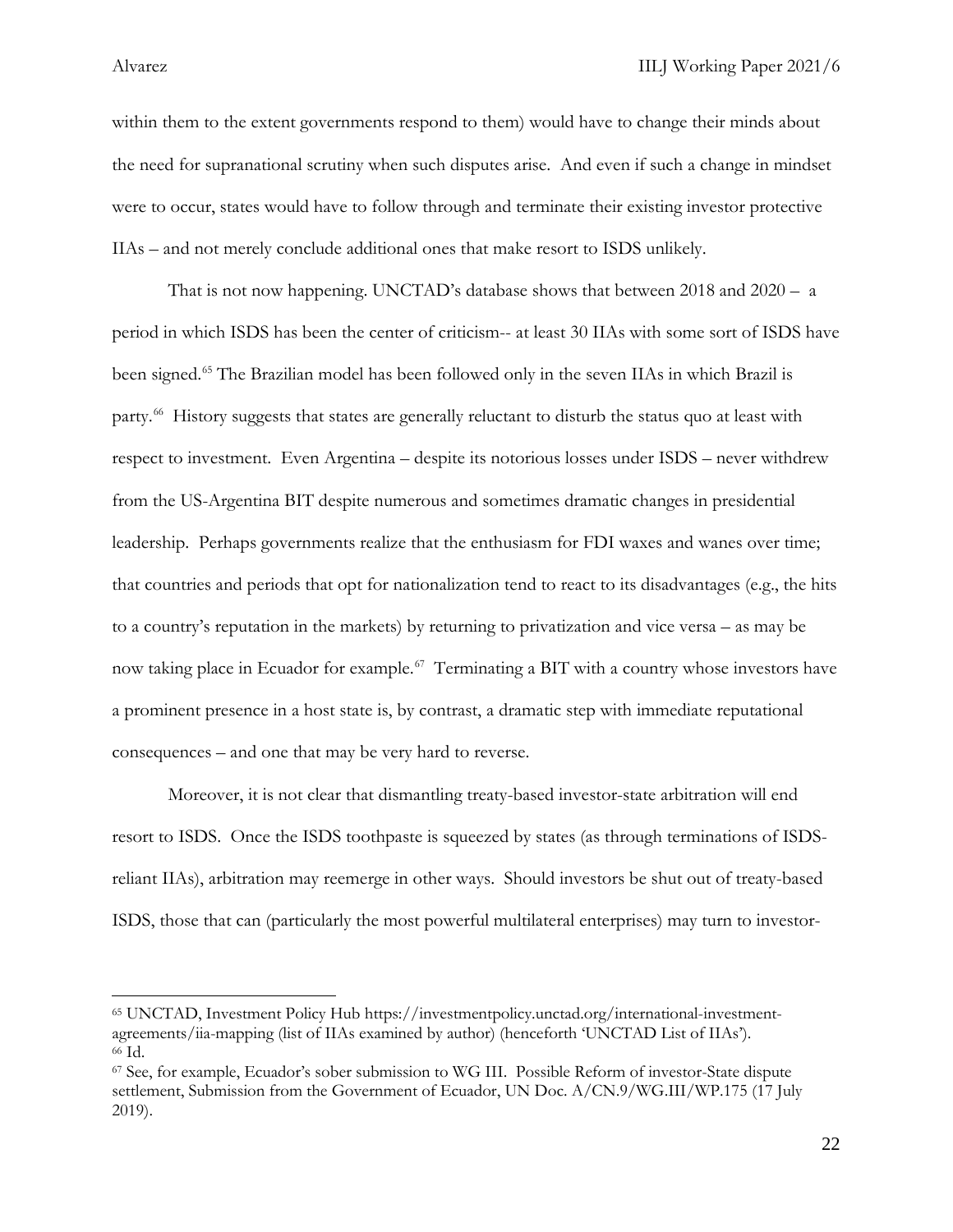state arbitration under a pre-existing contract, after pressuring a state to agree to ad hoc arbitration, or under national laws granting arbitral access. [68](#page-23-0) It would be interesting to see how today's reformers, many of whom are concerned with equalizing access to investment arbitration to smaller businesses, would react to a return to the days when ISDS was predominately the prerogative of only powerful MNEs.

(2) ISDS Constrained

Severely constrained ISDS could emerge under IIAs that restrict the type of claims that can be submitted to investment arbitration or impose difficult prerequisites to investment arbitration. Apart from those parts of the USMCA that require certain investors in either Mexico or the United States to exhaust their local remedies before opting for ISDS or the India Model BIT of 2016 which imposes a five year exhaustion requirement along with a number of formidable constraints to filing an investor-state claim, it is not uncommon for contemporary IIAs to preclude access to ISDS when the claims involve government procurement and subsidies, services supplied in the exercise of governmental authority, air services, and claims relating to public debt. An increasing number of IIAs, like contemporary US IIAs, also contain exceptions for actions taken to protect essential security that, on their face, are "self-judging" and even if not so interpreted by an arbitral tribunal serve to discourage investors from filing claims. Within WG III, some states, such as Indonesia, have endorsed a general return to requiring exhaustion of local remedies as a prerequisite to ISDS.<sup>[69](#page-23-1)</sup> IIAs that impose such a constraint and combine it with exceedingly short period for filing claims, narrow investor rights, and vague respondent defenses may leave ISDS as impotent as was Samsun after Delila cut off his hair.<sup>[70](#page-23-2)</sup>

l

<span id="page-23-0"></span><sup>68</sup> See, eg, Jarrod Hepburn, 'Domestic Investment Statutes in International Law' (2018) 112 Am. J. Int'l L. 658.

<span id="page-23-1"></span><sup>69</sup> Possible reform of investor-State dispute settlement, Comments by the Government of Indonesia, UN Doc. A/CN.9/WG.III/WP.156 (9 November 2018) at 4.

<span id="page-23-2"></span><sup>70</sup> See, eg, USMCA, Annex 14-D, art 3.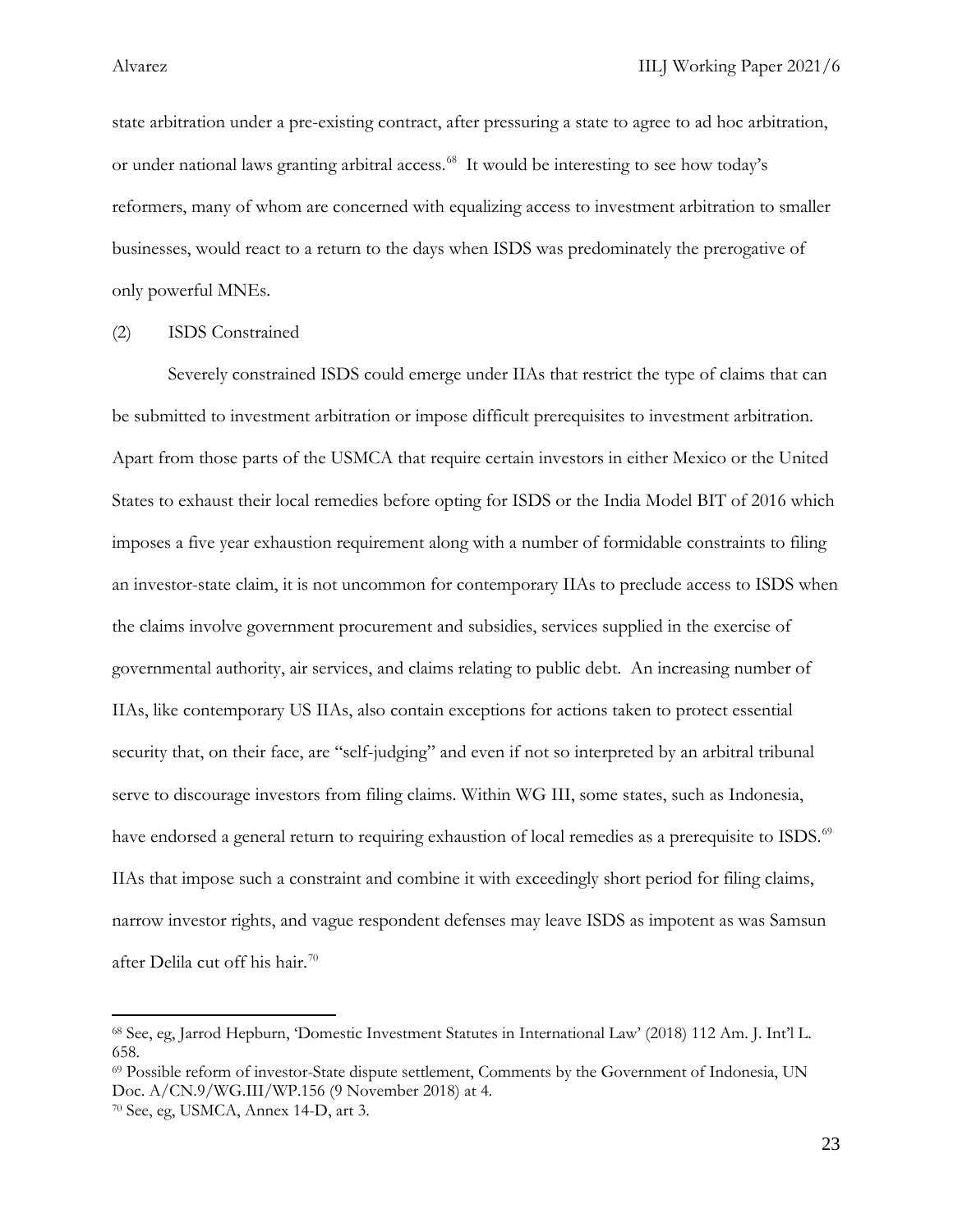Should enough states decide to make ISDS more apparent than real in their IIAs, this form of dispute settlement would be officially alive but practically dead. Over time, this option may devolve to the first outcome described above: a return to Calvo. But it is unlikely that large numbers of states will opt for negotiating treaties that are apt to disappoint investors by creating only the façade of ISDS. Investors under IIAs requiring the exhaustion of local remedies have to hope that the prospect of eventual resort to ISDS provides enough of a constraint to preclude host states from violating their rights. Many of them are likely to resist that outcome. Indeed, India adopted its severely constrained Model BIT reportedly only by ignoring the pleas of its own investors who sought reciprocal protections when going abroad. The likelihood that many other states will defy their outbound business interests who demand IIAs and choose to adopt agreements comparable to India's latest BIT Model seems remote. Even prior to COVID, states were already desperately seeking foreign capital. It is unlikely that states wishing to hang an "investor welcome" sign would opt for treaties that make the availability of investor arbitration more apparent than real. Only a state as confident in drawing foreign investors as the United States is likely to constrain ISDS quite as much as does its USMCA. To date, few states that have previously committed to traditional ISDS have gone that far.<sup>71</sup>

### (3) ISDS Reformed

l

There is a stronger prospect that over the next 15 years more IIAs will be adopted that resemble the investment chapter of the TPP II or that replicate the procedural changes contemplated by ICSID's latest rule amendments. This is certainly suggested by UNCTAD's data on recently concluded IIAs and reflects the continuing influence of large players like the US – whose

<span id="page-24-0"></span><sup>71</sup> Indeed, even Canada, which eschewed ISDS in the USMCA with respect to the United States and has supported the EU's effort to establish a MIC, continues to include ISDS in its latest model IIA. See Canada's 2021 Foreign Investment Promotion and Protection Agreement (FIPA) (May 2021) https://www.international.gc.ca/trade-commerce/trade-agreements-accords-commerciaux/agr-acc/fipaapie/2021\_model\_fipa-2021\_modele\_apie.aspx?lang=eng.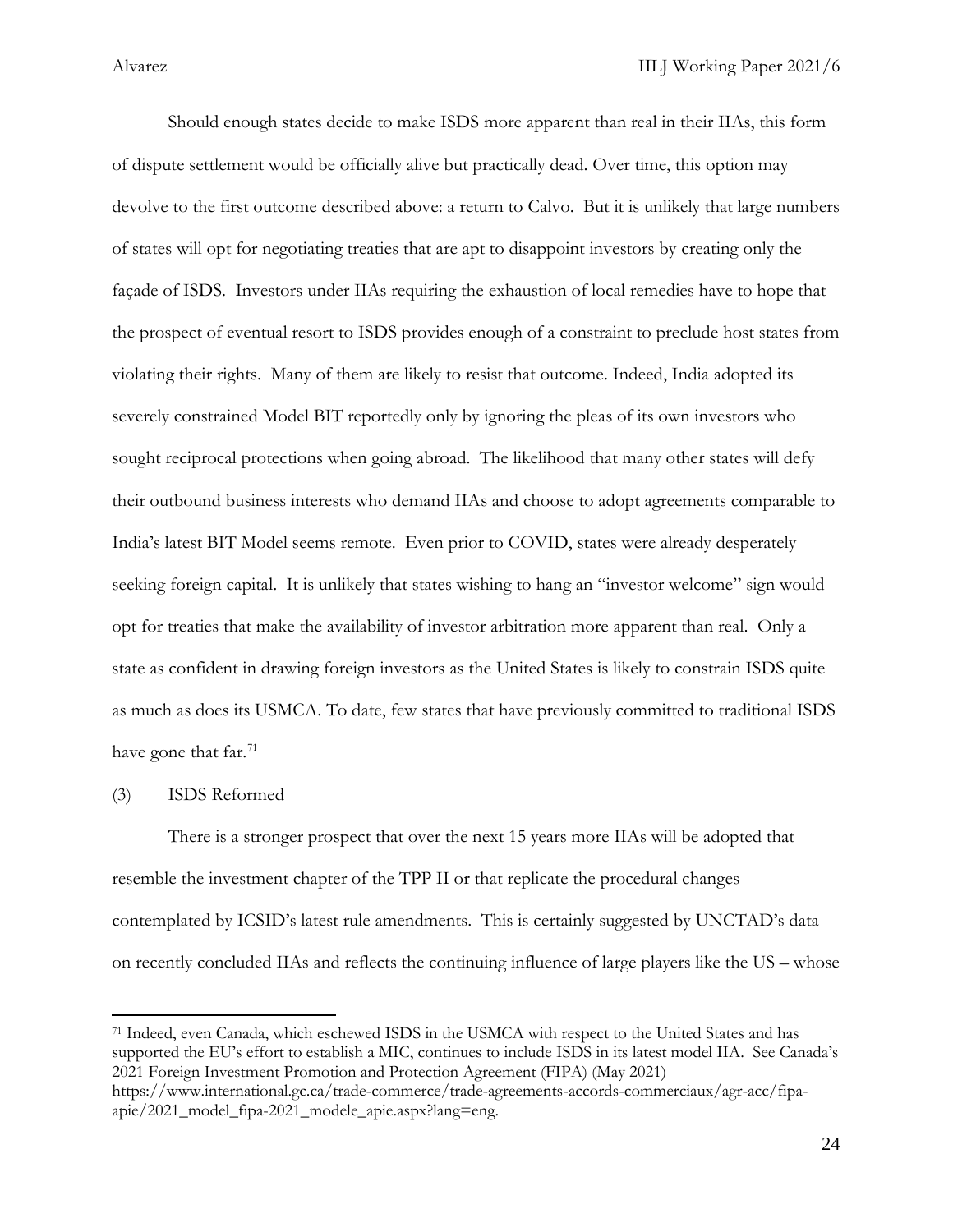l

2012 Model BIT was the basis for the TPP II's investment chapter. In WG III, those who defend continued resort to ISDS, such as China and Japan, do so on the basis that the shortcomings of ISDS will be addressed and that reforms will be adopted that reflect the low-hanging fruit basket of procedural reforms that ICSID is pursuing.

China has, in addition, supported the idea of establishing a permanent appeal mechanism as a way to resolve the main problems in ISDS.<sup>[72](#page-25-0)</sup> It has argued that such a mechanism "would be an important factor in promoting application of the rule of law to the settlement of disputes between investors and States. It would help improve error-correcting mechanisms, strengthen legal expectations for investment dispute settlement and establish limitations for the conduct of judges. It would also foster further standardization and clarification of procedures, thus reducing the abuse of rights by parties to disputes."[73](#page-25-1) China's submission, however, does not explain how the appellate mechanism could be implemented. At WG III others have expressed support for complementing reformed ISDS with an appellate body of some kind but there is as yet no consensus on its scope or the method for its establishment.<sup>74</sup> It is therefore hard to predict whether a consensus will emerge that reformed ISDS will include full scale appellate review in lieu of ICSID annulment.

There is within WG III considerable support for how to make reformed ISDS a more realistic possibility over the long term without requiring states to renegotiate their existing IIAs BIT by BIT. Some have suggested the Mauritius Convention on Transparency in Treaty-based Investor-

<span id="page-25-0"></span><sup>72</sup> UNCITRAL WG III, Possible Reform of Investor-State Dispute Settlement, Submission from the Government of China, UN Doc. No. A/CN.9/WG.III/WP.177 (19 July 2019). <sup>73</sup> Id., at 4.

<span id="page-25-2"></span><span id="page-25-1"></span><sup>74</sup> See, eg, UNCITRAL, Possible Reform of investor-State dispute settlement, Appellate mechanism and enforcement issues, Note by the Secretariat, UN Doc. A/CN.9/WG.III/WP.202 (12 November 2020).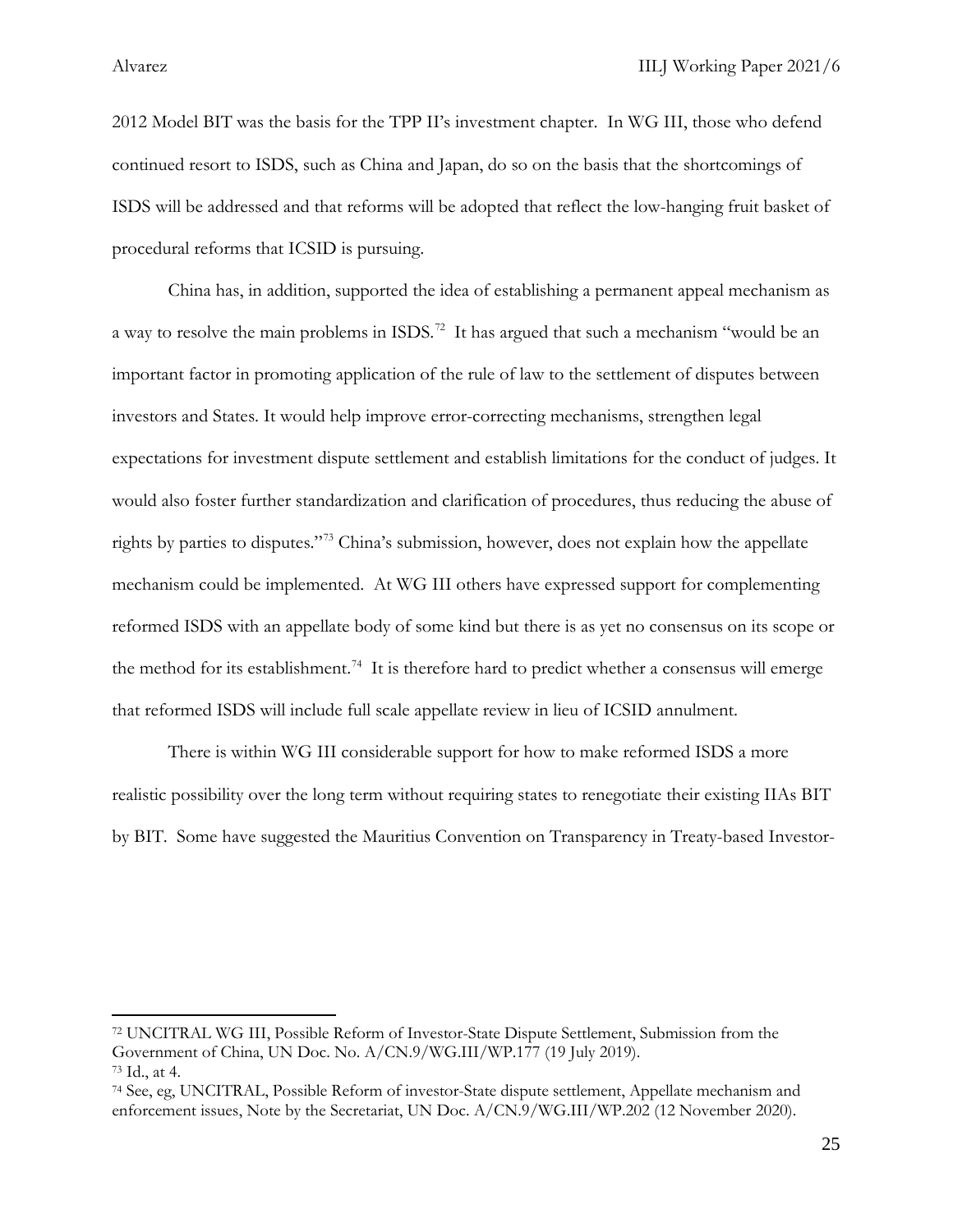State Arbitration or the OECD's Multilateral Tax instrument as models to implement ISDS reforms to old IIAs in a single step, including adding an appellate mechanism.<sup>[75](#page-26-0)</sup>

But the prospect that reformed ISDS will dominate in the short to medium term needs to be tempered by some basic facts. While IIAs with reformed ISDS are the most popular model of today – 16 IIAs in UNCTAD's database contain what most would characterized as sufficiently reformed ISDS between 2018 and  $2020^{76}$  $2020^{76}$  $2020^{76}$  – that model has not completely dominated. During the same period, 9 IIAs with traditional ISDS were concluded.<sup>[77](#page-26-2)</sup> For this reason, the best hope for convergence around ISDS reformed lies in ICSID's rules amendment and its emulation by other arbitration venues and not the individual negotiation or renegotiation of IIAs (as envisioned by UNCTAD) – which would take considerable time and political will.

The other cloud over the prospect that reformed ISDS will come to dominate the scene is obvious: the appeal of investor-state arbitration with all the bells and whistles contained in the TPP II remains untested. No one knows whether investors (and their lawyers) would embrace or resist it. For now, most public investor claims continue to be brought under old-fashioned IIAs with unvarnished ISDS.<sup>[78](#page-26-3)</sup> If past is prologue, that version of ISDS is likely to remain popular with investors and may remain the option of choice in investor-state contracts and even in some contemporary IIAs.

(4) Judicialization: a Multilateral Investment Court

<span id="page-26-0"></span><sup>75</sup> See, eg, Gabrielle Kaufmann-Kohler and Michele Potestà, 'Can the Mauritius Convention Serve as Model for the Reform of Investor-State Arbitration in Connection with the Introduction of a Permanent Investment Tribunal or an Appeal Mechanism? Analysis and Roadmap' (CIDS, Geneva 2016).

<span id="page-26-1"></span><sup>76</sup> UNCTAD List of IIAs, note 65, above.

<span id="page-26-2"></span><sup>77</sup> Id.

<span id="page-26-3"></span><sup>78</sup> See, eg, Issues Note, note 19, above, at 4 (reporting that about 70 percent of the investment arbitrations in 2019 were brought under IIAs signed in the 1990s and earlier and the rest under treaties signed between 2000-2011).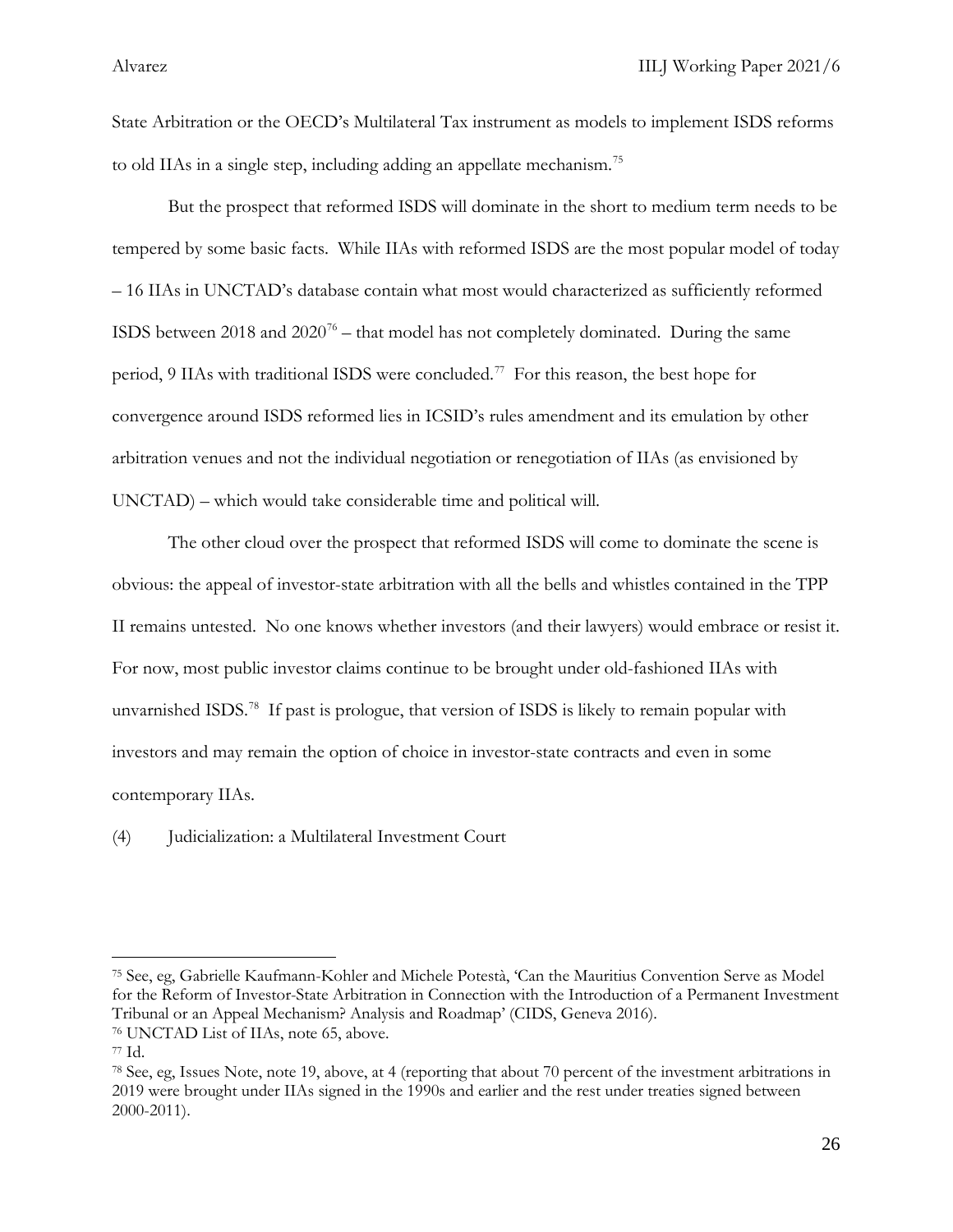The most touted structural reform within WG III is the EU's promotion of multiple, and ultimately a single, permanent international investment court. The EU's alternative to ISDS consists of a standing panel of full-time judges serving 6 to 9 year terms complemented by an appellate tribunal consisting of comparable judges serving for the same period. Such a court has been included on a piecemeal basis within recent EU IIAs, namely with Canada, Vietnam, and Singapore.<sup>79</sup> Before WG III, the EU has argued that an international investment court "is the only suggested option" that can solve all the identified concerns with ISDS, namely its inconsistent caselaw, the problem of multiple proceedings, the absence of a corrective mechanism, the lack of arbitral independence, insufficient transparency, the lack of diversity of arbitrators, the problems with arbitral appointments, and the high cost and length of arbitral proceedings.<sup>80</sup> According to the EU, judges, selected from jurisconsults qualified to serve on their countries' highest courts, would descend, like dieu ex machina, to harmonize the law, correct legal errors, and eradicate, at one blow, everything from biased adjudicators to double-hatted ones. Court proponents envision that final rulings, reviewed on appeal, would not require further examination at the domestic level and be fully enforceable as would any award by a "permanent arbitral body" under the New York Convention.<sup>[81](#page-27-2)</sup>

The response to those who complain that multiple investment courts would neither have enough claims nor the capacity to harmonize international investment law is to spread the domain of such a court by consolidating it into a single body whose jurisdiction would be grounded in a Mauritus-type arrangement whereby states agree to send disputes under their old IIAs (normally

<span id="page-27-0"></span><sup>79</sup> Comprehensive Economic and Trade Agreement between the European Union and Canada (signed 30 October 2016, provisional application 21 September 2017) art 8.29; Free Trade Agreement between the European Union and the Socialist Republic of Viet Nam (signed 30 June 2019, entered into force 1 August 2020) art 3.41; Investment Protection Agreement between the European Union and its Member States and the Republic of Singapore (signed 15 October 2018) art 3.12

<span id="page-27-2"></span><span id="page-27-1"></span><sup>80</sup> Possible reform of investor-State dispute settlement, Submission from the European Union and its Member States, A/CN.9/WG.III/Wp.159, Add.1 (24 January 2019) at para 39. <sup>81</sup> Id., at paras 30-32.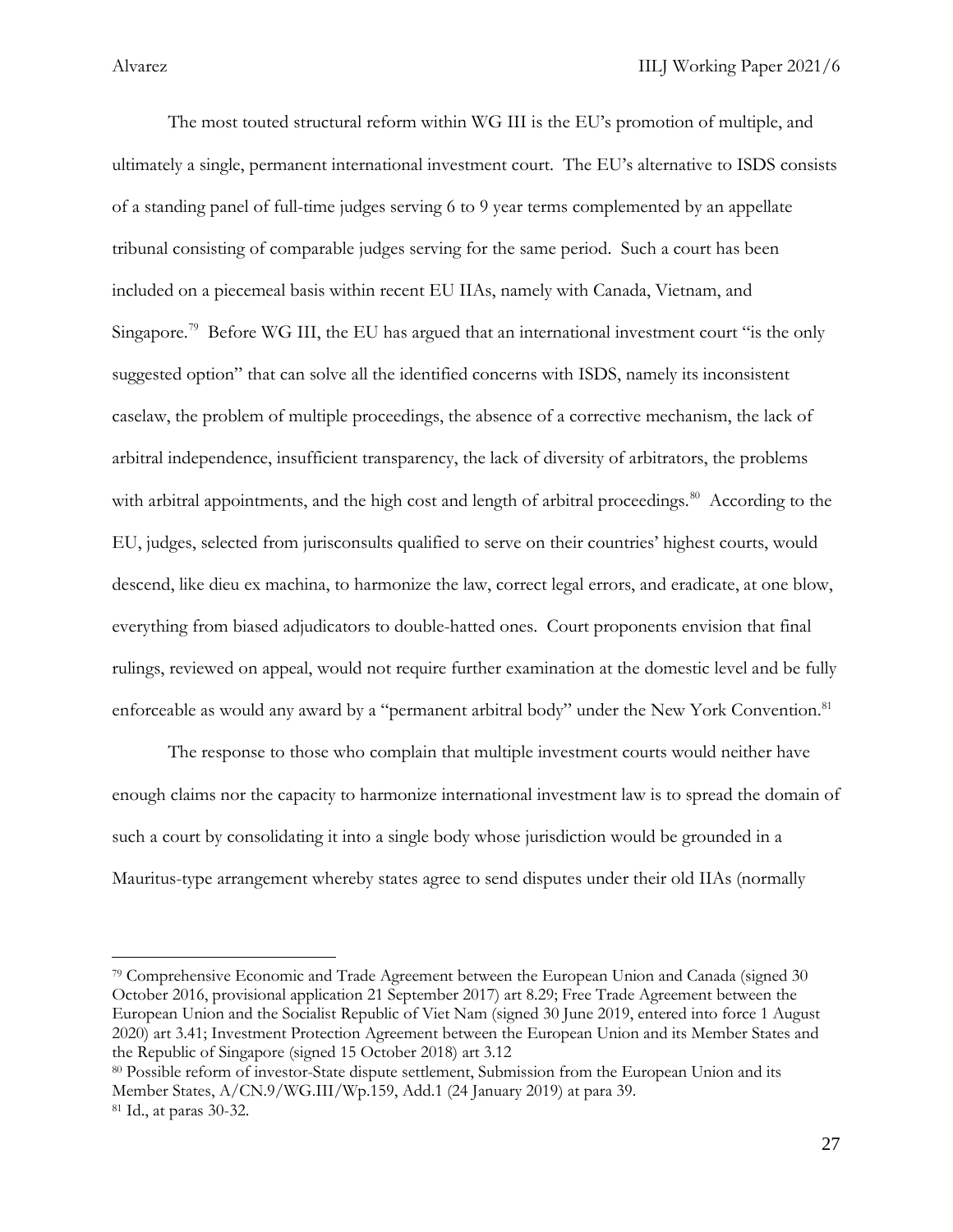subject to ISDS) to the Court.<sup>82</sup> Should the court be granted jurisdiction to rule under treaties that now generate the bulk of investment claims – namely investor protective agreements like the US-Argentina BIT – it would be assured of enough business to serve as a focal point for consistent, coherent interpretations of vague rights like FET.

This alternative to ISDS appeals to self-described constitutionalists who are arbitration skeptics by default, such as Mathias Kumm. To Kumm, any system for international dispute settlement for investment claims must "meet constitutional requirements. . . There must be a properly constituted court of impartial and independent judges . . . [who] must meet the requirements for judicial appointments to [the] highest courts. That means that senior partners of major law firms without additional judicial experience or serious academic reputations do not make the cut. . . Arbitration procedures by private actors against public authorities are to be permitted, if at all, only against the backdrop of default judicial procedures that meet constitutionalist requirements."[83](#page-28-1)

The ambitious goals for the envisioned single Multilateral Investment Court (MIC) are reminiscent of those made by proponents of the last similar effort: namely the establishment of the International Criminal Court as well as many of those, mostly in Europe, proposing a number of specialized global courts.<sup>[84](#page-28-2)</sup> But there are many reasons to be skeptical that an MIC will effectively displace ISDS in the near future.

As suggested by the submission made by corporate counsel to WG III, such a court would eliminate one of the main sources of the appeal of arbitration, namely party autonomy in the

<span id="page-28-0"></span><sup>82</sup> See infra at (discussion of proposed multilateral agreement). Ameliorating the "systemic inconsistency" of arbitral caselaw is the most important single goal of some ISDS reformers. See, eg, Julian Arato and others, 'Parsing and Managing Inconsistency in Investor-State Dispute Settlement' (2020) 21 J. World Inv. & Trade 336.

<span id="page-28-1"></span><sup>83</sup> Kumm, note 63, above, at 8.

<span id="page-28-2"></span><sup>84</sup> José E. Alvarez, 'Mythic Courts', iCourts Working Paper Series No. 2014, 2020 (September 2020) at 10 https://papers.ssrn.com/sol3/papers.cfm?abstract\_id=3685739.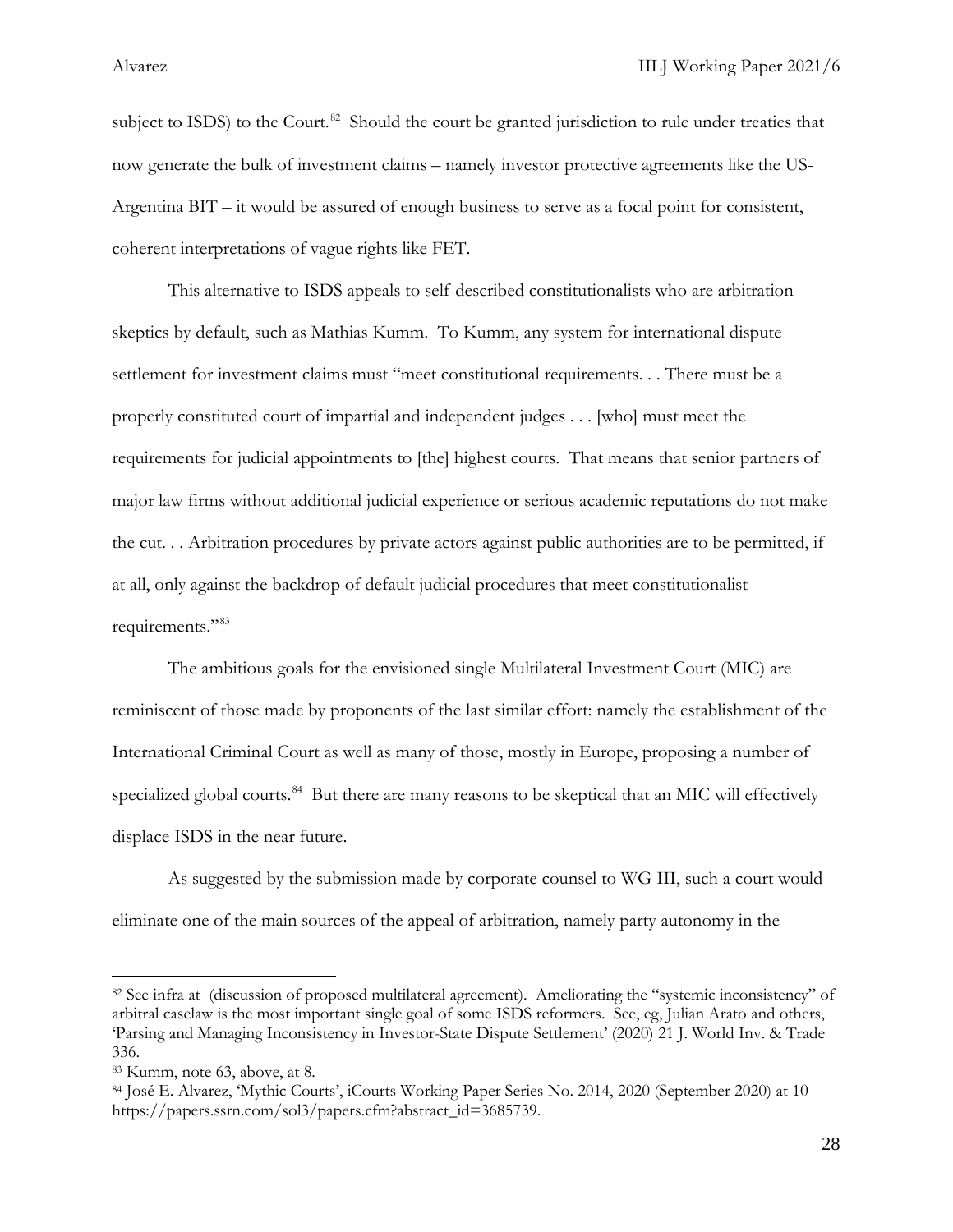selection of arbitrators, on the promise that it will achieve other stated goals.<sup>[85](#page-29-0)</sup> But it is just as probable that a court with a limited set of judges serving for lengthy terms will reduce the pool of adjudicators instead of diversifying them while introducing considerable uncertainty with respect to the ability of investors to enforce awards.<sup>86</sup> As that corporate submission also suggests, the proposed court – whose judges would all be appointed by states – is likely to tilt the balance in favor of respondent states.<sup>87</sup> While it is true that most states are both capital exporters and capital importers and in principle *ought* to be concerned with both protecting their own foreign investors and not merely with protecting themselves from liability to incoming foreign investors, everything that we have seen to date suggests that states worry more about being sued and losing than they are about effectively protecting their foreign investors abroad. The political impact of even a single prominent arbitral award cannot be overstated. This is as likely to be true for leading capital exporters like the United States – which has been perpetually leery of losing even a single NAFTA case – as it is for poorer capital importers.

Another reason for skepticism is that such a court is largely unprecedented. Unless one treats the incipient Arab Investment Court under the Arab League<sup>[88](#page-29-3)</sup> as a precursor, no comparable international judicial body exists. Standing international courts devoted to considering and awarding to private parties what may be substantial monetary awards against states for unknown prospective claims have not existed. The ICJ does not have that purpose or that jurisdiction. While the ICJ has the authority to issue damage awards against states, these do not emerge from claims by private

<span id="page-29-0"></span><sup>85</sup> Investor-State Dispute Settlement Reform, Submission by the Corporate Counsel International Arbitration Group (CCIAG) to UNCITRAL Working Group III (18 December 2019) (henceforth 'CCIAG Submission') at paras 13, 17.

<span id="page-29-1"></span><sup>86</sup> See, eg, Tom Jones, 'The pendulum has swung back', *Global Arbitration Review* (6 December 2009) (reporting on the Freshfields lecture delivered by Brigitte Stern).

<span id="page-29-2"></span><sup>87</sup> CCIAG Submission, note 85, above, at paras 21-26.

<span id="page-29-3"></span><sup>88</sup> See, eg, Walid Ben Hamida, 'The First Arab Investment Court Decision' (1 January 2006) J. of World Inv. & Trade, 7(5), 699-721.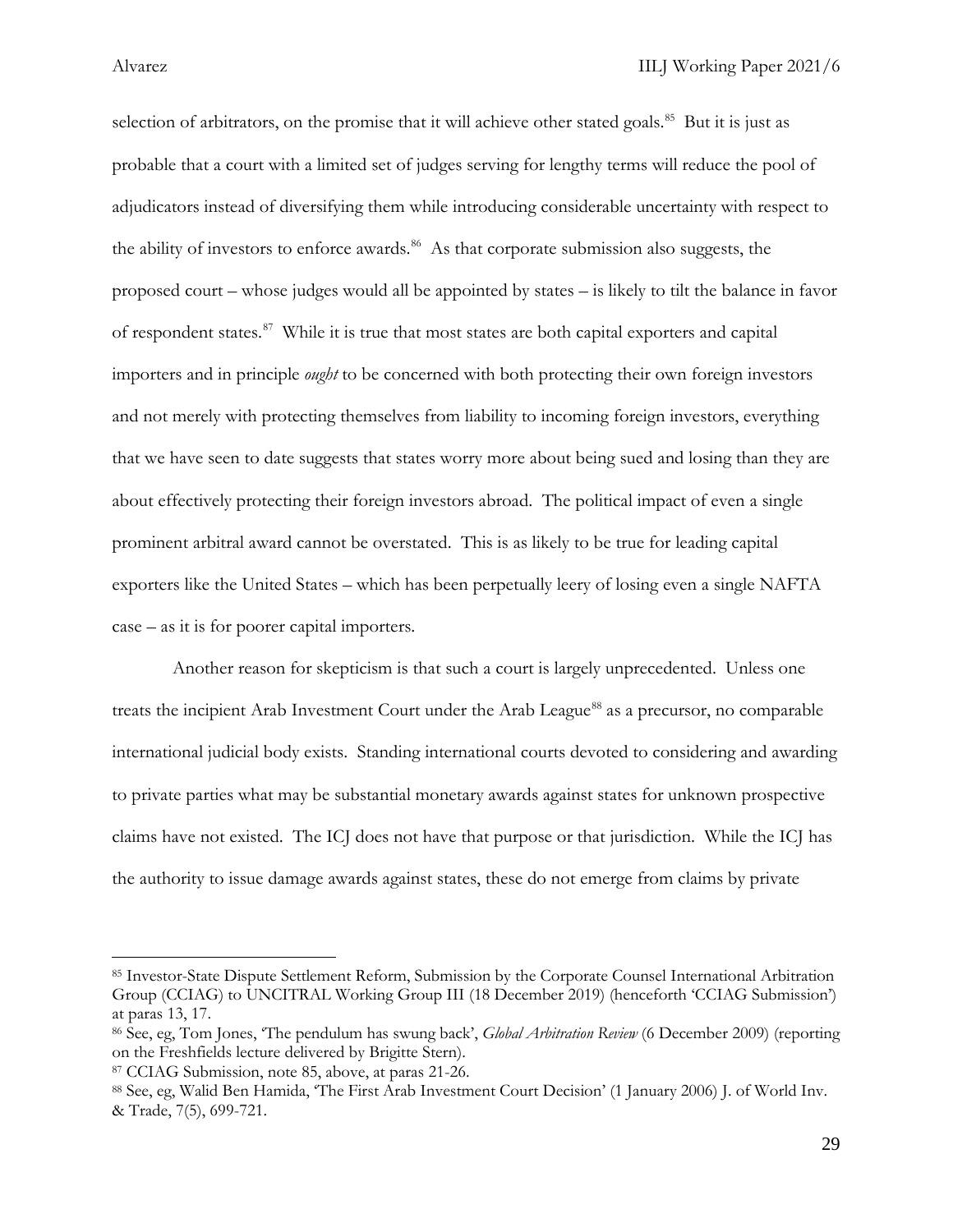claimants. Notably, that Court has been hesitant about deploying its authority to issue substantial damage awards even in respect to interstate claims. [89](#page-30-0) Even if one considers claims settlement processes like the U.S.-Mexican Claims Commission or the Iran-U.S. Claims Tribunal, those semipermanent bodies, like others, were established to adjudicate a defined set of claims known in advance. Neither had the open-ended jurisdiction to accept unknown claims – least of all presented by private parties seeking unlimited sums in damages – that is envisioned for the MIC. Regional human rights courts, like the ECHR, as well as the WTO's DSU, operate more like systems of correction to secure states' continuing compliance with their treaty obligations. The purpose of the WTO's DSU is not to secure compensation for injured traders. Of course regional human rights courts can take advantage of greater cohesion among their regional members but even while the European and Inter-American courts of human rights pay increasing attention to providing tangible remedies to human rights victims, few see those institutions as forums for tort-like damages. They are, like UN human rights treaty bodies, intended to function most effectively as compliance tools to ensure that states that have been found to violate human rights cease to do so. Large damage awards are seen as possibly hindering that goal and undermining the fragile support these bodies enjoy. (Accordingly, the European Convention for Human Rights authorizes its court to provide "just satisfaction" even when national law provides only for partial reparation but only "as necessary.")<sup>[90](#page-30-1)</sup>

The lack of agreement in WG III on establishing a court as the sole replacement for ISDS is not likely to be a short term phenomenon that will be overcome by better EU propaganda. No one

<span id="page-30-0"></span><sup>89</sup> See, eg, Case Concerning the Application of the Convention on the Prevention and Punishment of the Crime of Genocide (Bosnia and Herzegovina v. Serbia and Montenegro), 2007 ICJ 18 (Feb. 26). The Court of Justice of the European Union (CJEU), which is charged with the accountability of EU institutions, has the authority to issue damage awards where the EU injures private parties but that unique entity's powers and functions makes it more like a Constitutional Court.

<span id="page-30-1"></span><sup>90</sup> European Convention for the Protection of Human Rights and Fundamental Freedoms (signed 4 November 1950, entered into force 3 September 1953) art 50.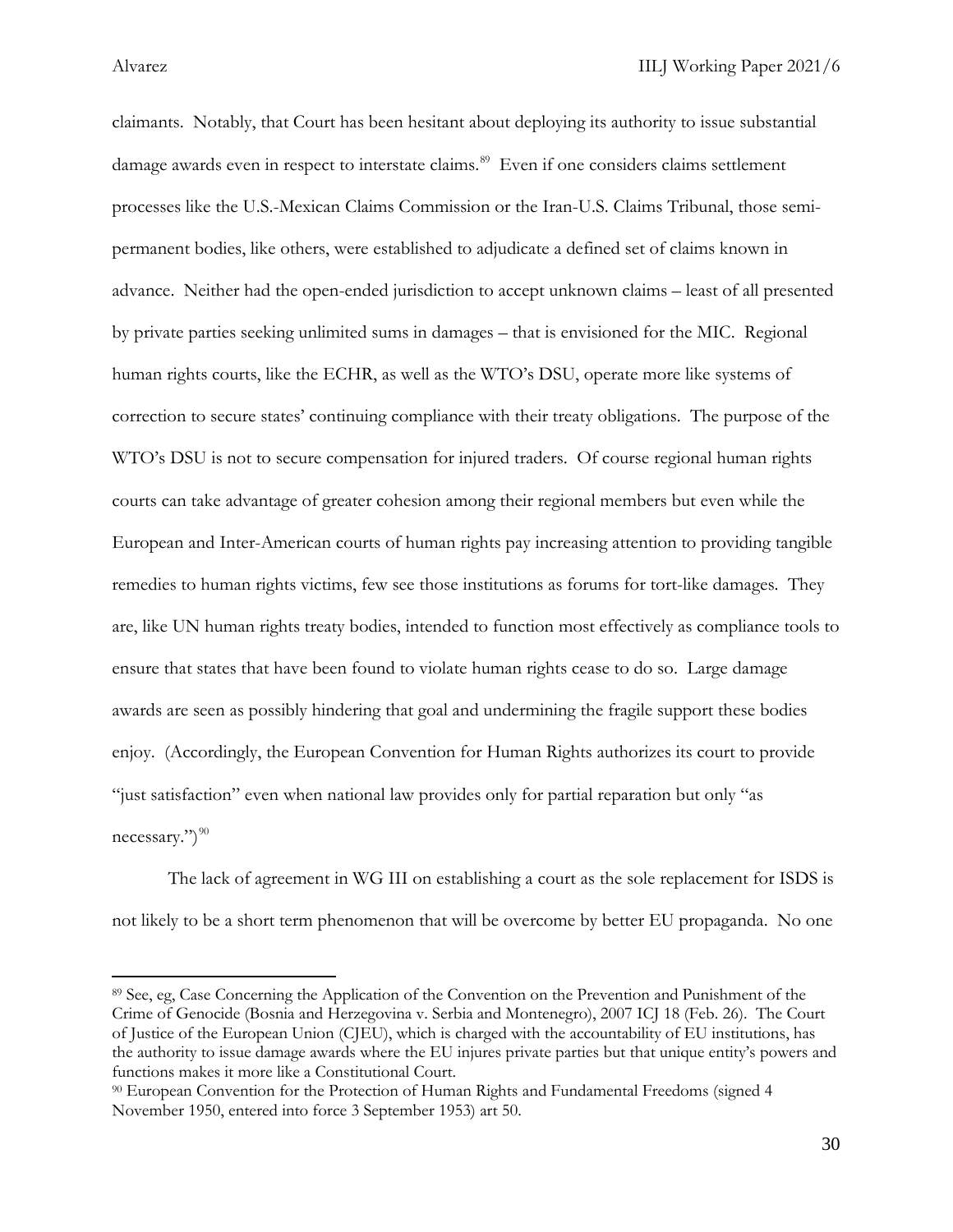knows what is likely to emerge from a permanent court of state-selected judges whose very purpose is to render monetary awards against the states that appointed them. Some foreign investors fear a court, like the WTO's DSU, dominated by a governmental ethos, and perhaps even government functionaries as adjudicators or as their influential "secretariat."<sup>[91](#page-31-0)</sup> Such a court may defer to governments only too well, yielding an underused Court amidst a stampede of business by business to any remaining arbitral alternatives.

Those who have studied the output of many international courts that have come into being since the end of the Cold War are entitled to be skeptical of the claim that judges on such courts are necessarily more impartial or competent than party appointed arbitrators, including those from practice.<sup>92</sup> There is considerable evidence that international judges have sometimes been selected precisely because they are seen as reliable "agents" of the states that select them and not because they are neutral trustees.<sup>93</sup> It may also be difficult for the MIC to buck the elitism that characterizes repeat players in international courts generally. Many such courts, including the ICJ, rely on repeat (often pale and male) players from a small set of Western states not dramatically different from those that have most often been involved in ISDS.<sup>[94](#page-31-3)</sup>

It is doubtful that the contemplated MIC will achieve proponents' goals for the systemic integration of international investment law. Legal harmonization can be expected if such a court were interpreting – as the WTO appellate body does – a single set of covered agreements. To the

<span id="page-31-1"></span><span id="page-31-0"></span><sup>91</sup> This is one way that the WTO's Dispute Settlement Understanding – a model for some defenders of the investment court idea – is described. See Joost Pauwelyn, 'The Rule of Law Without the Rule of Lawyers? Why Investment Arbitrators are from Mars, Trade Panelists are from Venus' (2015) 109 Am. J. Int'l L. 761. <sup>92</sup> See generally, Charles N. Brower and Jawad Ahmad, 'For the Two-Headed Nightingale to the Fifteen-Headed Hydra: The Many Follies of the Proposed International Investment Court' (2018) 41 Fordham Int'l L. J. 791.

<span id="page-31-2"></span><sup>93</sup> See, eg, Eric A. Posner & John C. Yoo, 'Judicial Independence in International Tribunals' (2005) 93 Cal. L. Rev. 1.

<span id="page-31-3"></span><sup>94</sup> See, eg, Kurt Taylor Gaubatz and Matthew MacArthur, 'How International is 'International' Law?' (2000- 01) 22 Mich. J. Int'l L. 239; Andrea K. Bjorklund and others, 'The Diversity Deficit in International Investment Arbitration' (2020) 21 J. World Inv. & Trade 410.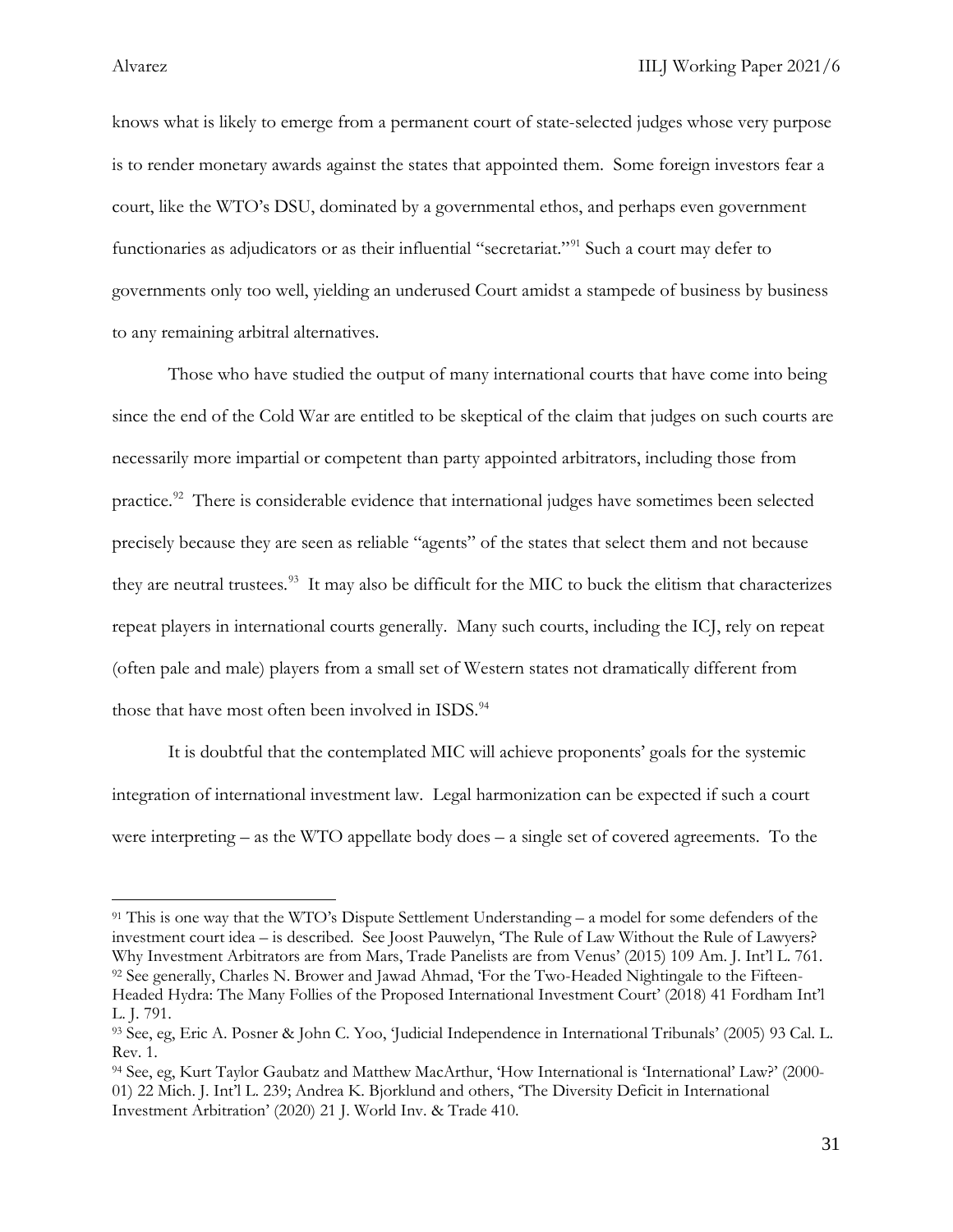l

extent multiple international investment courts emerge under discrete EU IIAs with comparable provisions, those courts can be expected to harmonize the law under those treaties.<sup>[95](#page-32-0)</sup> But multiple courts presiding over distinct IIAs will hardly be in a position to produce consistent global investment law – as even some proponents of a single MIC acknowledge.<sup>96</sup> This reality helps to explain why a single MIC has become the Holy Grail for those seeking to go beyond reformed ISDS.

Aspirations for a single MIC in WG III now rest on the negotiation of a plurilateral or multilateral treaty under which large numbers of states allocate to that Court jurisdiction to interpret those states' existing IIAs. Hopes that such a MIC will "defragment" international investment law rely on that Court drawing support from sufficient numbers of states and that those states will eventually delegate to it authority to adjudicate all or most of their investor-state disputes. Proponents argue that once armed with global clout and ample jurisdiction under existing and future IIAs, the MIC would become, by default, the leading and most respected interpreter of international investment law.

But this expectation rests on the prospect that the MIC's judges will find their way to common interpretations of IIAs despite the "heterogeneity" of treaty language. Judges would have to find consistency amid IIAs that contain as many as the seven different prototypes of FET clauses, umbrella clauses of different ambit, diverse guarantees of non-discrimination (from distinct formulations of national and most-favored-nation treatment to general bans on "arbitrary" or "discriminatory" treatment sometimes with or without subsidiary additional assurances to respect the international minimum standard under customary international law), a wide variety of banned

<span id="page-32-0"></span>95Of course, to the extent that contemporary EU IIAs come to resemble one another in content, multilateral courts under them are indeed likely to produce more harmonious law among such treaties.

<span id="page-32-1"></span><sup>96</sup> See, eg, Jaemin Lee, 'Mending the Wound or Pulling It Apart? New proposals for International Investment Courts and the Fragmentation of International Investment Law' (2018) 39 Nw. J. Int'l Law & Bus. 1 (arguing against the establishment of multiple investment courts and in favor of a single MIC).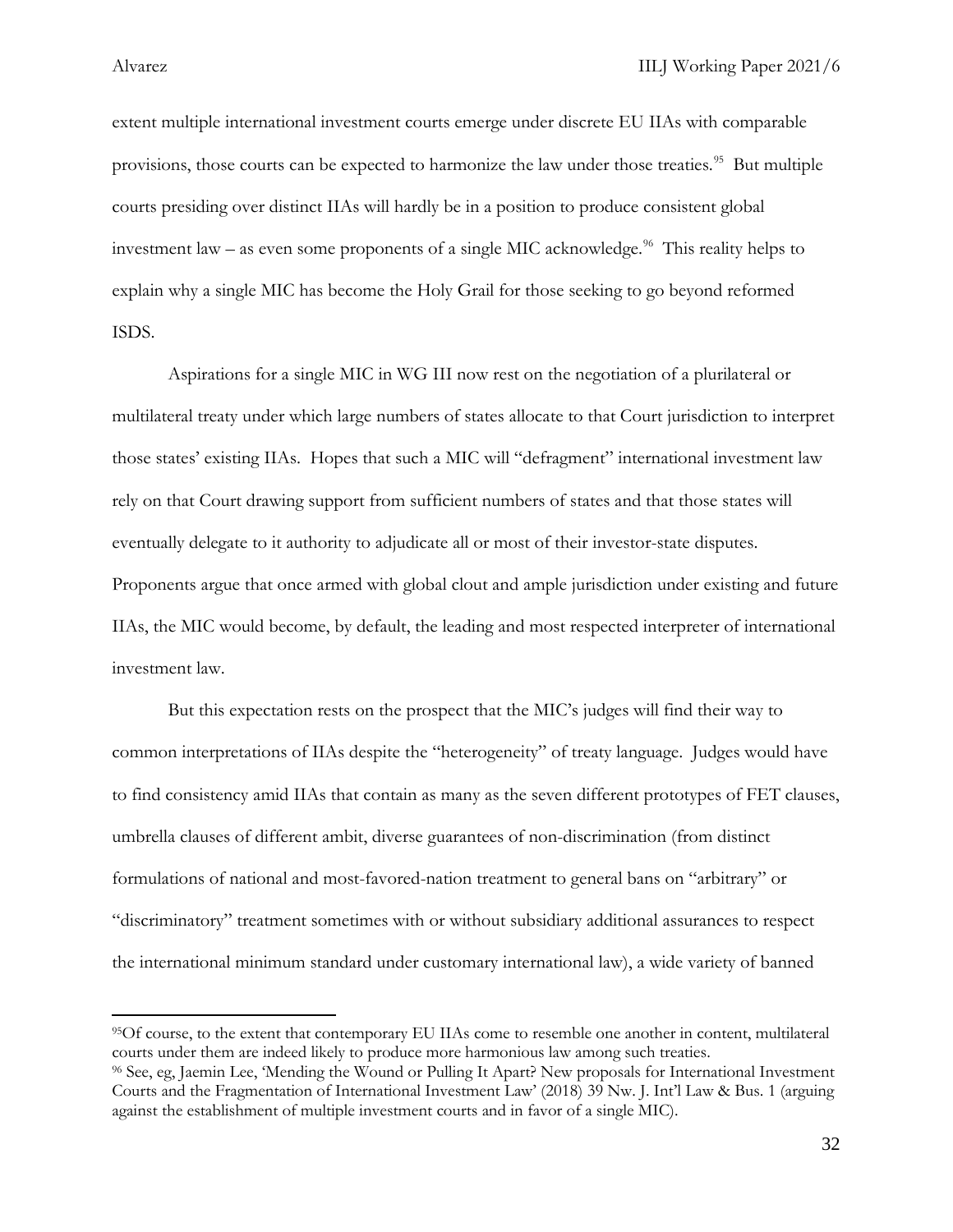performance requirements, differentially defined rights to compensation for distinct forms of direct and/or indirect takings or other regulatory measures that are "tantamount" to such takings, along with equally diverse "exceptions" or "defenses" to such rights for respondent states (from only those extended under the Articles of State Responsibility to differentially worded "measures not precluded" clauses or exceptions for distinct sectors such as finance).<sup>97</sup> Even assuming the MIC's judges come to share a common hermeneutics of treaty interpretation,<sup>[98](#page-33-1)</sup> hopes that a single group of judges can reconcile such differences elevate hope over experience. Aspirations that harmonious international investment law will emerge from the interpretation of such distinct texts presumes that the MIC judges will ignore the traditional VCT rules of treaty interpretation and its mandate to respect the texts and objects and purposes of the IIAs before them. But judges who ignore the plain meaning of a treaty – who choose, for example, to read a self-standing FET guarantee as only protecting investors from denials of justice or decide to read a "self-judging" essential security clause as an objective one – risk sovereign backlash. As members of the WTO Appellate Body have forcefully seen firsthand, to retain the confidence of stakeholders, international judges need to resist credible charges that they are legislating from the bench.<sup>[99](#page-33-2)</sup> An MIC that ignores that reality and attempts governance by judiciary is not likely to last long.<sup>[100](#page-33-3)</sup>

It also seems naïve for all but the most starry-eyed judicial romantics to presume that a MIC's rulings will be, on average, better reasoned than the ones issued under ISDS. For all those

<span id="page-33-0"></span><sup>97</sup> See, eg, Rudolf Dolzer and Christoph Schreuer, *Principles of International Investment Law*, (2nd ed. 2012) at 132- 215.

<span id="page-33-1"></span><sup>98</sup> Cf. id., at 28-35 (discussing different models of interpretation).

<span id="page-33-2"></span><sup>99</sup> See, eg, U.S. Statement Delivered by Amb. Dennis Shea at the WTO General Council Meeting (Geneva, 7 May 2019).

<span id="page-33-3"></span><sup>&</sup>lt;sup>100</sup> The suggestion that the MIC be empowered to generate harmonious investment law by giving it the power to issue preliminary rulings to other bodies or advisory opinions, see Stephan W. Schill and Geraldo Vidigal, 'Designing Investment Dispute à la Carte: Insights from Comparative Institutional Design Analysis' (2019) 18 L. and Prac. of Int'l Tribunals at 335, envisions a willingness to delegate judicial power at the global level that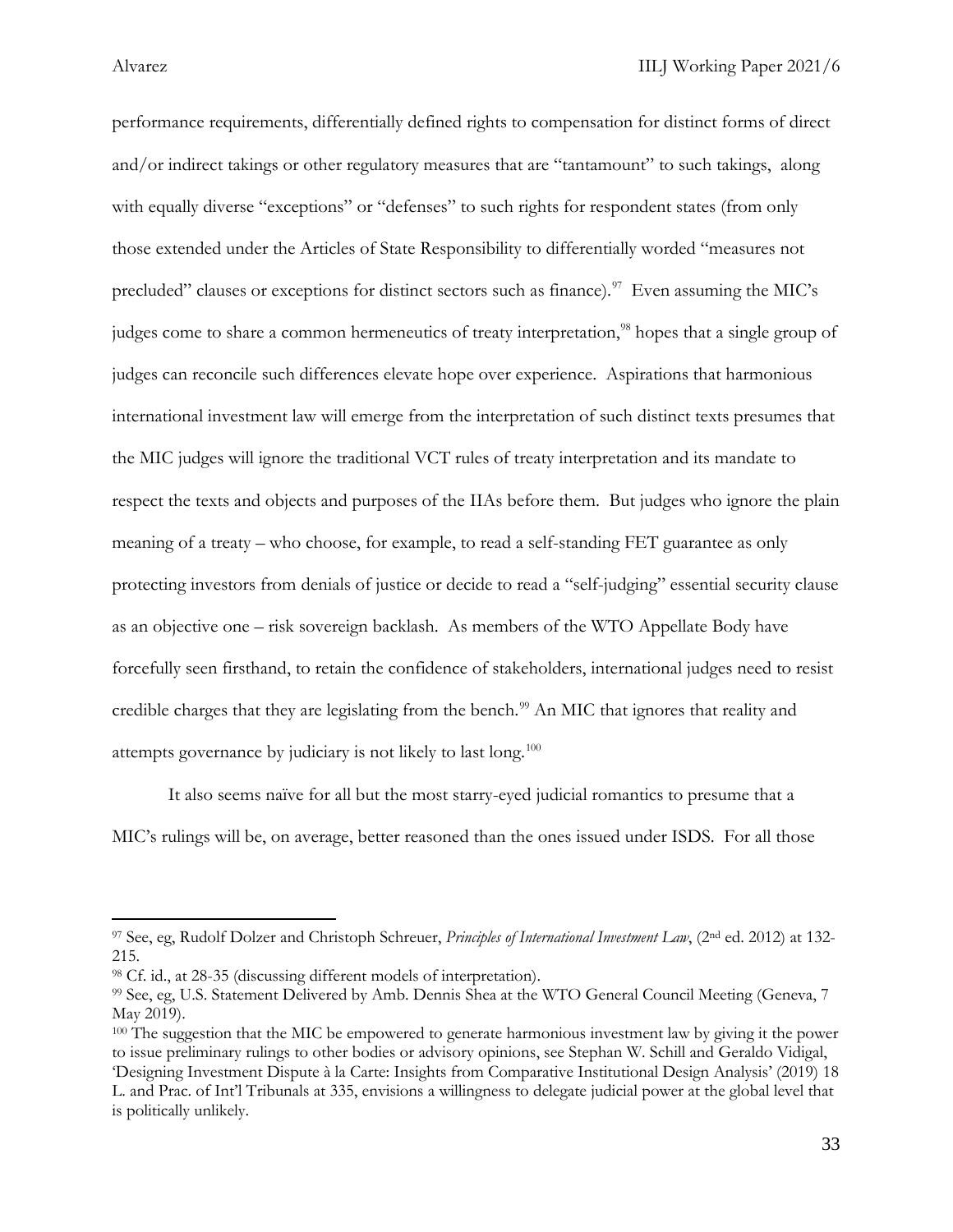who complain that ISDS rulings are poorly reasoned, there are others who praise the greater scrutiny and care exercised by arbitral counsel and ISDS panels – over and above that evident in local courts or some other international courts.<sup>101</sup> Moreover, under the EU's current proposal, judges for international investment court or courts will not be the experts in international investment law that one would think necessary for the credible development of that law. The EU envisions, on the contrary, appointment of general public international lawyers with no connection to the ISDS practice where investment law has developed. Moreover, the EU's proposal for 21 judges appointed for renewable six year terms does not establish a "permanent" judiciary. It leaves plenty of room for states to refuse to re-appoint judges whose rulings displease them, as has occurred on the ICJ and the WTO's Appellate Body.<sup>[102](#page-34-1)</sup>

Finally, the investment court is less likely to displace ISDS on a global scale to the extent that option is only one of many and states continue to have access to ISDS. Under the proposal for a single MIC as part of a multilateral à la carte agreement, even states now concerned with the ISDS status quo still have the option of investment arbitration reformed along the lines anticipated by ICSID or WG III. Establishing such a Court or referring cases to it may be less necessary to states that have the option of resolving their disputes as anticipated by, for example, the investment chapter of the TPP II. That treaty conspicuously narrows investor rights as compared to earlier incarnations of the standards of protection (from FET to expropriation to national treatment and MFN), expands considerably on respondent states' rights to regulate, and subjects arbitral discretion to binding inter-state party interpretations.<sup>[103](#page-34-2)</sup> Its reformed ISDS makes progress on virtually every ground that the EU cites to justify establishment of a MIC: it enables greater transparency,

<span id="page-34-0"></span><sup>101</sup> See, eg, Reinisch, note 28, above, at 300.

<span id="page-34-2"></span><span id="page-34-1"></span><sup>102</sup> See, eg, Gregory Shaffer, 'Will the US Undermine the World Trade Organization?', *Huffington Post* (24 May 2016) http://www.huffingtonpost.com/gregory-shaffer/will-the-us-undermine-the\_b\_10108970.html. 103 See, eg, Alvarez, note 36, above (*New 'Gold Standard'?).*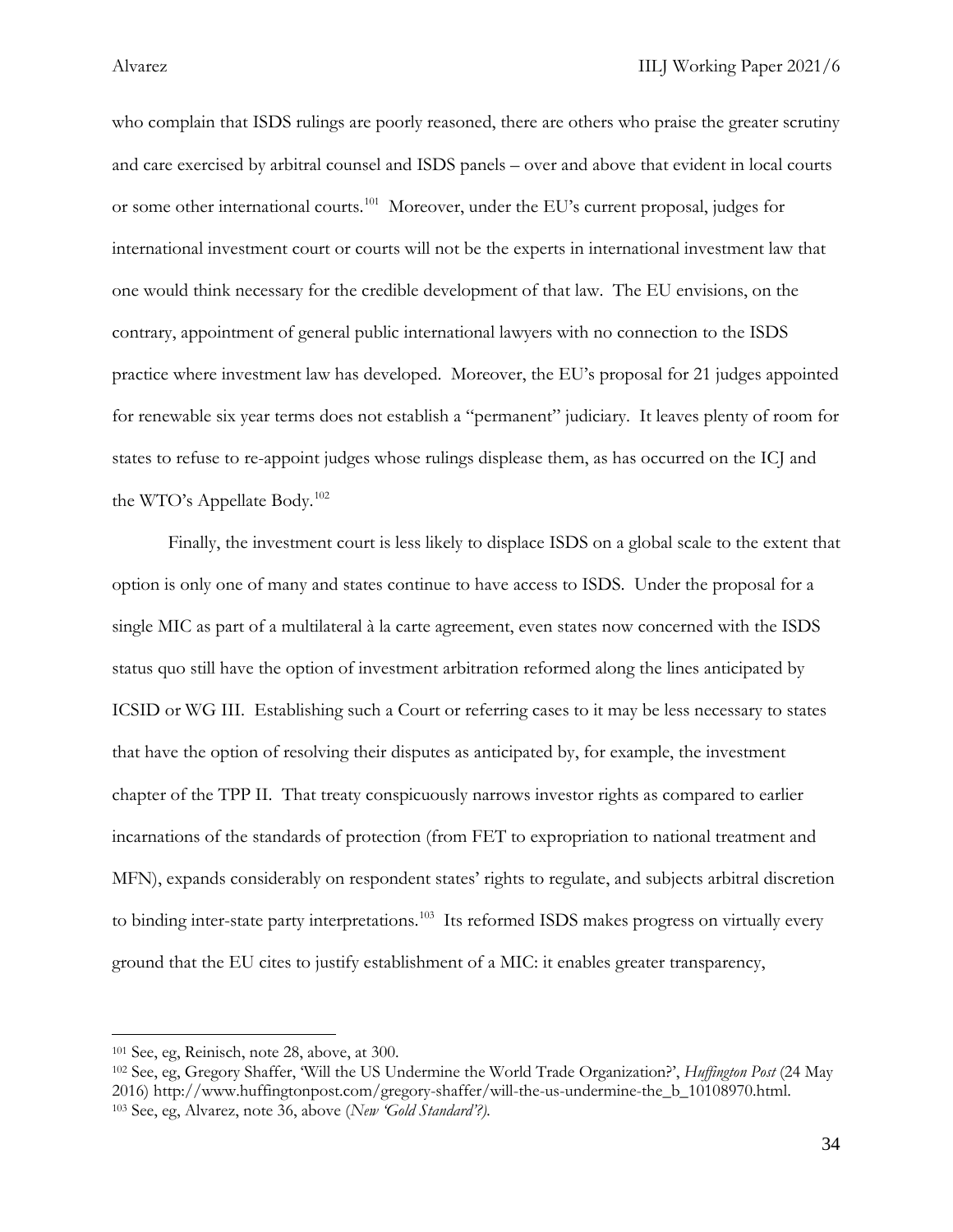participation, reason-giving, and correction and review. It anticipates, as does the EU's Court, a Code of Conduct for arbitrators; authorizes amicus and public hearings; provides access to the minutes and transcripts of hearings to ample transparency provisions; provides the parties with a first look at the proposed award to permit comment and arbitral reconsideration; clarifies that the burden of proof of claims rests with the claimant; provides a procedure for the expeditious handling of frivolous claims and even the awarding of costs for those who file them; requires arbitrators to refer some issues to the Party's Commission which can issue binding rulings in response prior to any arbitral decision; and even anticipates establishment of an appellate body should the parties want one.<sup>[104](#page-35-0)</sup> Faced with the choice of reformed ISDS with dispute settlement under a tested institution like ICSID and resort to a wholly untested international investment court – or a series of them – my guess is that many if not most states will opt for the first.

For all these reasons, existing ISDS is no more likely to be replaced by an MIC than by the other alternatives considered above.

### (5) All of the Above: the Multilateral Treaty Option

At WG III, some states are converging around the idea that a "menu" of reform options for ISDS is the most desirable option. Chile, Israel and Japan have suggested that "the Working Group should have maximum flexibility to develop a menu of relevant solutions, which may vary in form, and that Member States can choose to adopt."<sup>[105](#page-35-1)</sup> Colombia has taken the same view, arguing that the recipe to follow is the OECD's Multilateral Convention to Implement Tax Treaty Related Measures to Prevent Base Erosion and Profit Shifting.<sup>[106](#page-35-2)</sup> The proposal is to negotiate a multilateral

<span id="page-35-0"></span><sup>104</sup> Comprehensive and Progressive Agreement for Trans-Pacific Partnership (signed 8 March 2018, entered into force 30 December 2018) arts 9.21-9.25.

<span id="page-35-2"></span><span id="page-35-1"></span><sup>105</sup> Possible reform of investor-State dispute settlement, Submission from Chile, Israel and Japan, UN Doc. A/CN.9/WG.III/WP.163, (15 March 2019) at 3. See also Schill and Vidigal, note 100, above, at 314. <sup>106</sup> Possible reform of investor-State dispute settlement, Submission from the Government of Colombia, UN Doc. A/CN.9/WG.III/WP.173 (14 June 2019) at 6.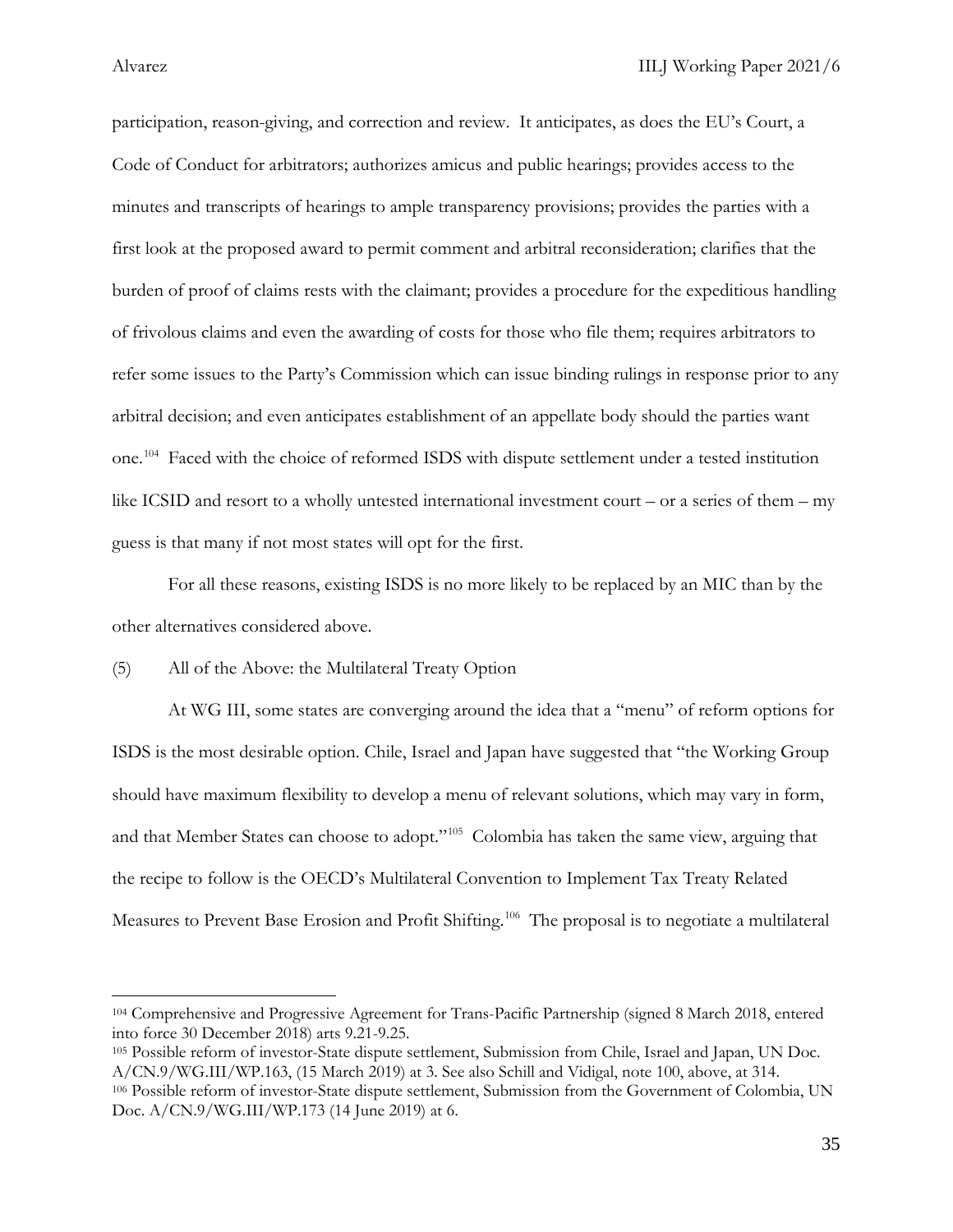agreement under which states will be able to choose which of their existing IIAs will be subject to the new treaty's diverse dispute settlement options. Parties to the new treaty would be able to adapt certain investor rights to what each of them decides to be the most suitable forum for enforcement and interpretation. Under this move to an "open architecture" of options, the twin monsters of the investment regime would not be defeated, but they would be cunningly outflanked by sovereign choice. States would get to keep as many different investment rules as they want – all seven varieties of FET clauses if they choose – but also be able to match those substantive rules with the kind of enforcement scheme with which they are most comfortable.

The envisioned treaty's dispute settlement options would be even more extensive than those in UNCLOS's dispute settlement menu.<sup>107</sup> States would be able to opt for only national courts, ISDS with or without exhaustion of local remedies, only non-binding mediation, state to state arbitration, old fashioned or reformed ISDS, ISDS (reformed or not) subject to an appellate mechanism, or a two tiered permanent multilateral investment court with respect to whichever group of IIAs they choose. The mix and match options for states would only add to sovereign choice: a state could choose, for example, to keep an old BIT with a vague FET right but displace that BIT's resort to ISDS by enabling only mediation or recourse to national courts. The risk that an adjudicator would interpret an open-ended FET clause to the detriment of sovereign discretion would be mitigated by delegating that discretion only to a national judge or by ensuring that any such interpretation would only be precatory. A state could, on the other hand, retain traditional ISDS but only with respect to their IIAs that omit an FET guarantee altogether or that only extend protections of national treatment.

<span id="page-36-0"></span><sup>107</sup> UNCLOS, arts 279-299. See, eg, Possible reform of investor-State dispute settlement, Multilateral instrument on ISDS reform, Note by the Secretariat, UN Doc. A/CN.9/WG.III/WP.194 (16 January 2020).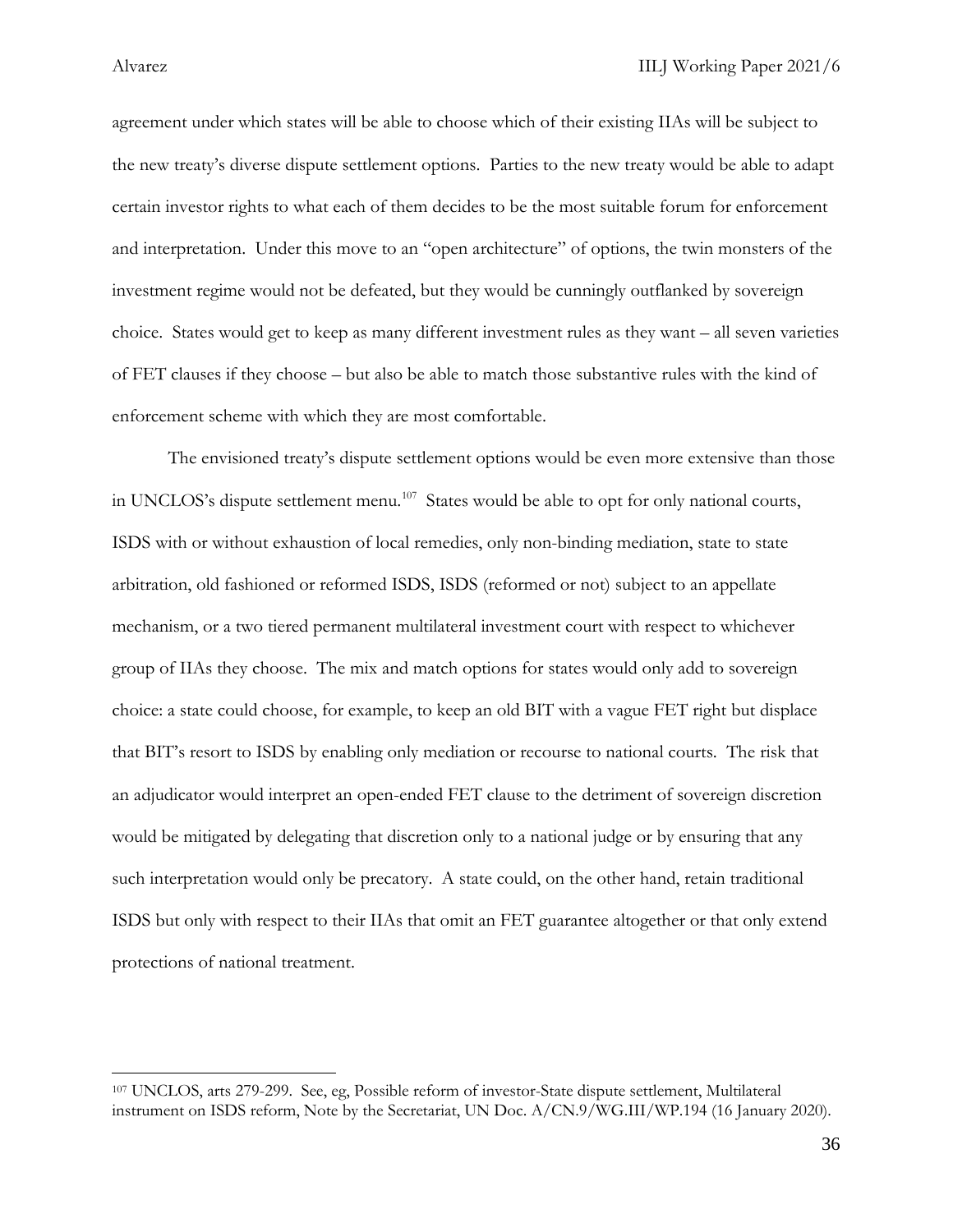Many see this pragmatic option as a great advance on the more binary choices states now have – between ISDS or a national court or between ISDS and the EU's MIC, for example. The multilateral treaty option seems the perfect adaptable solution for a world of states with differing needs and requiring choices among "imperfect alternatives."<sup>108</sup> But irrespective of its appeal in principle, there is serious question that a world weary of ambitious treaty making will muster the diplomatic commitment to make such a treaty a reality or that many states will ratify such a treaty even if it is concluded and submit enough of their existing IIAs to its menu of options.<sup>[109](#page-37-1)</sup>

### **The most likely outcome: The complexification of the spaghetti bowl**

Given the five options outlined above – and the unlikely prospect that any one of them will displace on a global level the current reliance on ISDS – 15 years hence the most likely description of the investment regime will remain what it is today: a confusing spaghetti bowl of IIAs with diverse substantive standards and procedures for adjudicating them. Particularly, but not only, if a multilateral agreement emerges from the UNCITRAL reform process, the investment regime's spaghetti bowl is likely to become more, not less, complex. Over the next few years, states will be exercising more, not fewer, options over time. While some states may adhere to the envisioned multilateral instrument agreement, others will not or will leave some of their IIAs out of the MIC's jurisdiction. In the end, there will be more noodles in the regime's bowl, more substantive and procedural choices, not less.

Even without an overarching à la carte agreement, the increasing complexification of the international investment spaghetti bowl is borne out by UNCTAD's current data. While a decade

<span id="page-37-0"></span><sup>108</sup> Sergio Puig and Gregory Shaffer, 'Imperfect Alternatives: Institutional Choice and the Reform of Investment Law' (2018) 112 Am. J. Int'l L. 361.

<span id="page-37-1"></span><sup>109</sup> It is important to remember that even the leading model for the environed WG III agreement, the Mauritius Convention on Transparency in Treaty-Based Investor-State Arbitration of 2014, has to date yielded only seven ratifiers. See

[https://uncitral.un.org/en/texts/arbitration/conventions/transparency/status.](https://uncitral.un.org/en/texts/arbitration/conventions/transparency/status)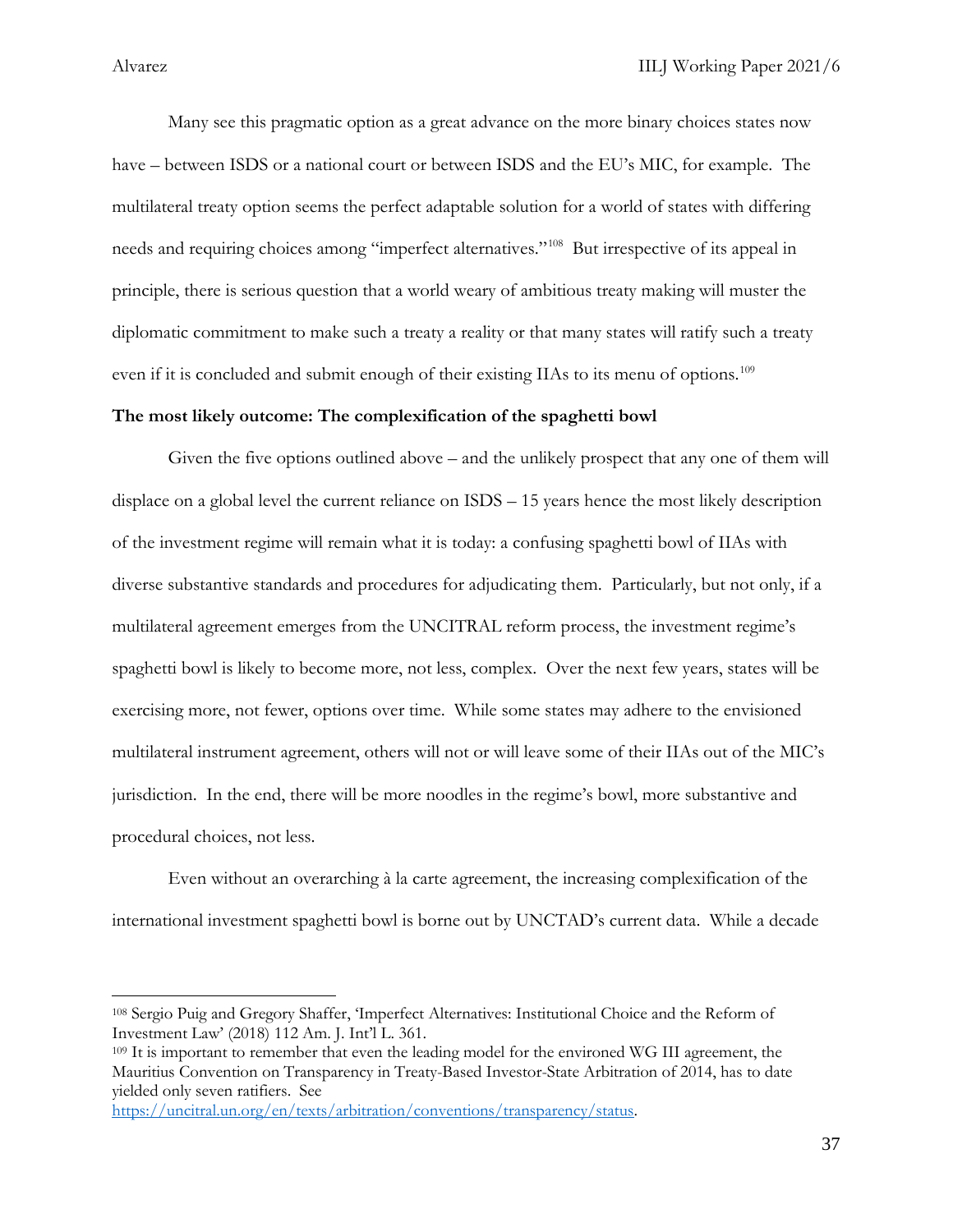ago, most IIAs opted for ISDS, between 2018 and 2020, Brazil signed 7 IIAs with inter-state arbitration clauses; the EU signed 2 IIAs with its investment court; and India signed 1 IIA with ISDS severely constrained by a requirement for exhaustion of local remedies.[110](#page-38-0) During the same period, most states concluded treaties that contained some form of reformed ISDS while a smaller number continued to ratify treaties with traditional (unreformed) ISDS.<sup>[111](#page-38-1)</sup> When these diverse forms of dispute settlement are considered alongside the reality that investment treaty reformers have largely focused on reforming ISDS and not on trying to secure more uniform agreement on the substance of IIAs, the prospect that international investment law will achieve much greater harmonization than it has under investor-state arbitrators' efforts to promulgate *jurisprudence constante* seems unlikely.

The hermeneutics of treaty interpretation are affected by who the interpreters are and the forums they inhabit.<sup>[112](#page-38-2)</sup> A world where diverse BITs and regional free trade agreements with investment chapters will be interpreted within diverse institutions – from national courts to arbitrators operating under different rules to permanent international judges – is not a place likely to produce the predictable, coherent, consistent and stable substantive rules that most reformers seek.<sup>[113](#page-38-3)</sup>

If this sounds like a disappointing outcome given the diplomatic energy being deployed on reform, it is. But what is most disappointing is that reformers are ignoring sage advice: they are

<span id="page-38-0"></span><sup>110</sup> UNCTAD List of IIAs, note 65, above.

<span id="page-38-1"></span><sup>111</sup> Id. States' insistence on having choices for investment dispute settlement is also borne out by ICSID's ongoing rules reform. Although ICSID had originally proposed mandating expedited procedures for investment disputes, (which is estimated to reduce the 50% the average length of investor-State dispute settlement as compared to existing ISDS), resistance by states led it to make this only optional.<br><sup>112</sup> See, eg, Joost Pauwelyn and Manfred Elsig, 'The Politics of Treaty Interpretation: Variations and Explanations across International Tribunals', in Jeffrey L. Dunoff and Mark A. Pollack (eds), *Interdisciplinary Perspectives on International Law and International Relations* (CUP 2013) at 445.

<span id="page-38-3"></span><span id="page-38-2"></span><sup>113</sup> But efforts to reform ISDS procedures, as through ICSID's rules amendments and its efforts (with UNCITRAL) to secure a soft or hard code of arbitral conduct may eventually harmonize and clarify such rules.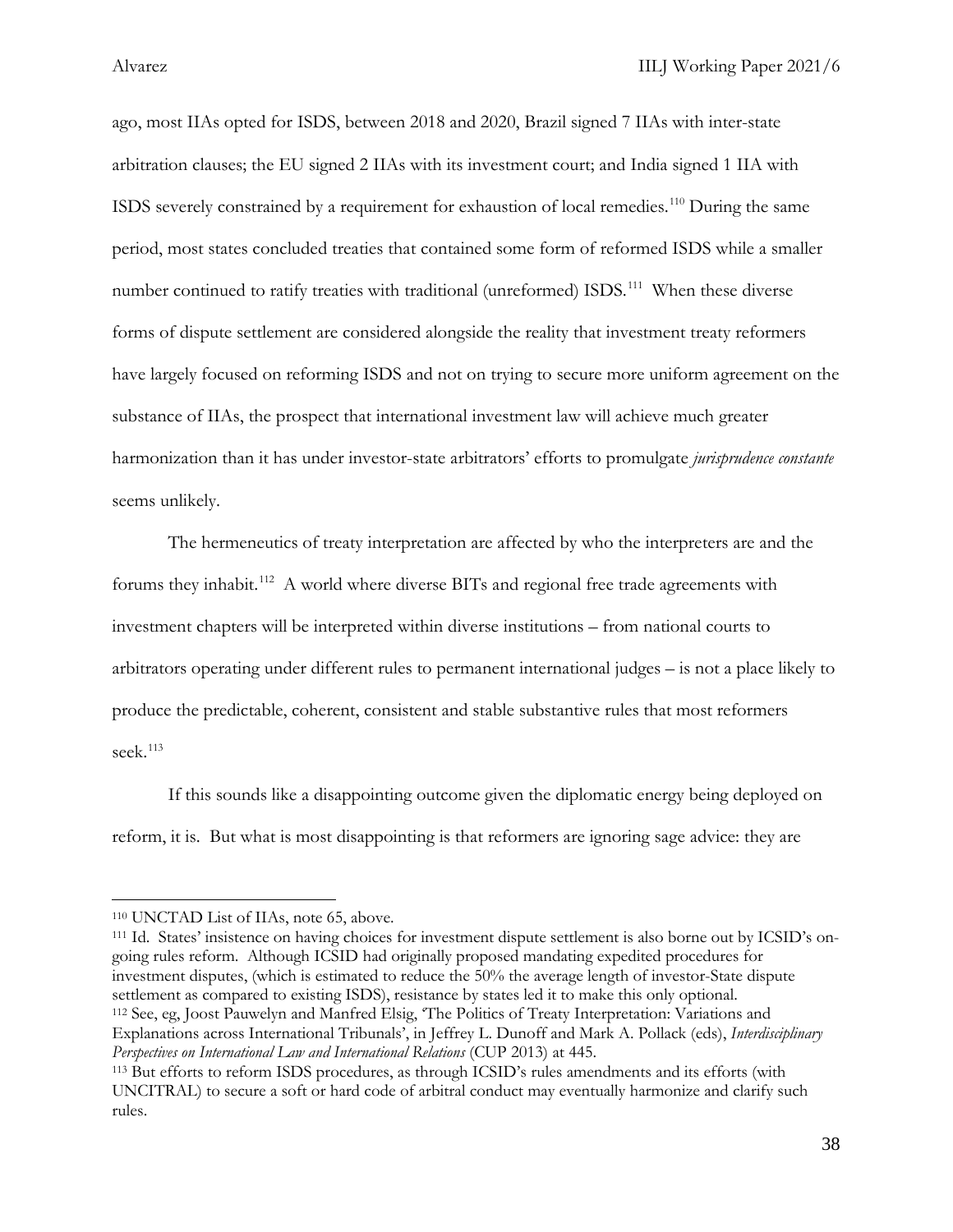letting a good crisis go to waste. At a time when the investment regime is in a state of crisis and reforming it has the world's attention, reformers are not addressing the most critical long-term challenges to the regime and the world. They are not confronting the bigger monster feared by politicians, serious academics, and NGOs in the North and South. Overly focused on plugging rule of law holes in investment arbitration, reformers are neither refuting nor responding to the fundamental criticisms of IIAs nor providing alternative reasons why such treaties are needed.

As is suggested by the backlash that produced the Trump Administration's USMCA, the two monsters are inseparable. While the USMCA's departures from traditional ISDS were, to be sure, a product of fear of possible adverse ISDS outcomes even within a nation that had never lost any of the 17 investor-state claims brought against it, it was also the product of second thoughts about the content of U.S. investment treaties. The USMCA's substantive rules reflect changes to the once slender U.S. Model BIT of 1984 that led ultimately to a 40 page plus U.S. Model of 2012. Even prior to Trump, the United States had either eliminated or narrowed virtually every substantive investor guarantee that it had originally given to foreign investors in its first U.S. Model BIT while, in addition, expanding respondent state defenses in critical respects.<sup>114</sup> The USMCA and other contemporary IIAs, including EU treaties like CETA which have also changed their substantive contents, demonstrate why it is important for reformers to keep the two monsters in mind.

Today, even in places as committed to ISDS reform as is WG III, the larger monster emerges unbidden – as when Thailand recommends that the working group keep open the possibility of addressing more than procedural issues and be willing to draft model substantive IIA clauses,[115](#page-39-1) Indonesia argues that both the substance and the procedural provisions of IIAs are

<span id="page-39-0"></span><sup>114</sup> See, eg, Alvarez, note 30, above (*Public International Law Regime*), at 143-71.

<span id="page-39-1"></span><sup>115</sup> Possible reform of Investor-State dispute settlement, Submission from the Government of Thailand, UN Doc. A/CN.9/WG.III/WP.162, (8 March 2019) at 6.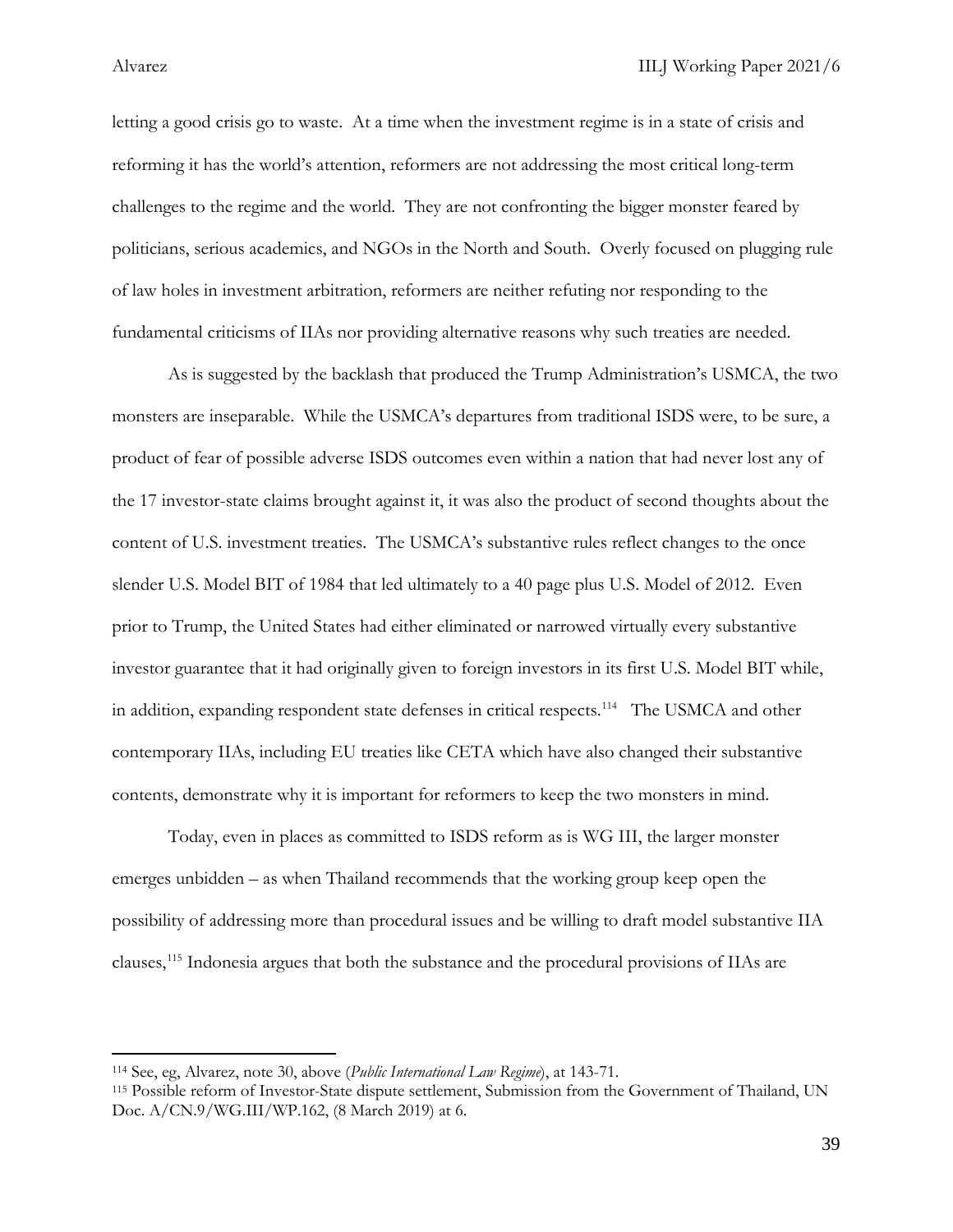"intertwined" and need to be addressed, $116$  or when South Africa asks why businesses should be given the power to sue governments in the first place.<sup>117</sup> The broader critique of IIAs also veers into view even when WG III reports attempt to keep the focus on procedural prescriptions. This occurs, for example in an August 2019 report on shareholder claims and reflective loss which points out in passing that the procedural reform being contemplated – cutting back on treaty shopping by corporate shareholders – does not address the underlying question: namely why do many IIAs permit shareholders to file claims for their own damages when most states' corporate law does  $not?$ <sup>[118](#page-40-2)</sup>

Unless reformers tackle, honestly and objectively, the perception that IIAs themselves are monstrous, that view is likely to persist to undermine whatever reformers accomplish.<sup>[119](#page-40-3)</sup> Critics of the regime will say that ISDS reform or efforts to create an alternative like an international investment court are the functional equivalent of putting make-up on a zombie where the status quo, ISDS, while weakened, continues to amble along powered by sheer path dependency.

Worse still, WG III reformers are ignoring the tensions in UNCTAD's double game. While UNCTAD is encouraging states to adopt treaties that are less protective of investors and more protective of host states, it continues to affirm and to act in other respects as if the future of the planet – and the health of nations – depends on increasing, not hindering, the flow of foreign capital. Back in 2014, UNCTAD argued that an enabling framework for FDI was critical to fill what

<span id="page-40-0"></span><sup>116</sup> Possible reform of Investor-State dispute settlement, Comments by the Government of Indonesia, note 69, above, at 2. 117 Possible reform of Investor-State dispute settlement, Submission from the Government of South Africa,

<span id="page-40-1"></span>A/CN.9/WG.III/WP.176, (17 July 2019) at para 37.

<span id="page-40-3"></span><span id="page-40-2"></span><sup>118</sup> Possible reform of investor-State Dispute Settlement, Shareholder claims and reflective loss, Note by the Secretariat, UN Doc. A/CN.9/WG.III/WP.170 (9 August 2019). See also Arato, note 12, above, at 32-39. <sup>119</sup> Addressing the perception that IIAs, and not only ISDS, are problematic is not merely a matter of making vague investor rights like FET more precise. Even assuming that adding greater precision to IIAs' standards of protection would better protect regulatory autonomy (see, eg, Caroline Henckels, 'Protecting Regulatory Autonomy through Greater Precision in Investment Treaties: The TPP, CETA, and TTIP' (2016) 19 J. Int'l Econ. L. 27), that is not the only concern IIAs inspire.